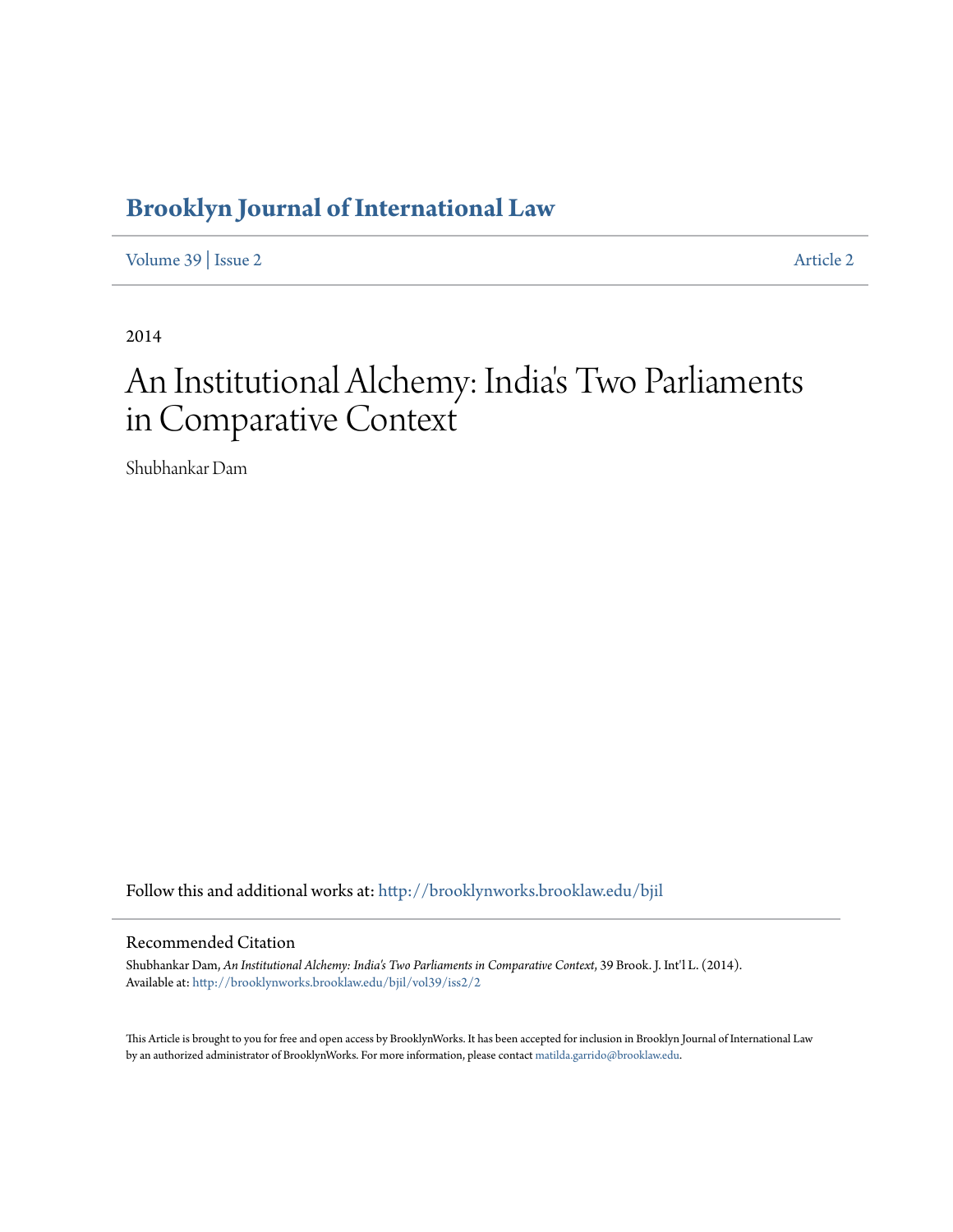# **AN INSTITUTIONAL ALCHEMY: INDIA'S TWO PARLIAMENTS IN COMPARATIVE CONTEXT**

### *Shubhankar Dam\**

# INTRODUCTION: THE PRESIDENT AS THE SOLE LEGISLATOR

yoti Singh Pandey, a twenty-three-year-old physiotherapy Jyoti Singh Pandey, a twenty-three-year-old physiotherapy intern, was gang raped in New Delhi on December 16, 2012.1 Six men were involved, one of them a teenager. Their assault left Jyoti with grave injuries to her abdomen, intestines, and genitals.2 The teenager was the most ferocious of the six men. He raped his victim twice and "ripped out her intestines with his bare hands."3 This display of hypersexualized

<u> Andreas Andreas Andreas Andreas Andreas Andreas Andreas Andreas Andreas Andreas Andreas Andreas Andreas Andr</u>

1**.** Raj Shekhar & Dwaipayan Ghosh**,** *Girl Gang-Raped in Moving Bus in Delhi*, TIMES INDIA (Dec. 17, 2012), http://articles.timesofindia.indiatimes.com/2012-12-17/delhi/35868316\_1\_busmahipalpur-new-delhi; Wieland Wagner, *'The Fearless One': Rape Trial Galvanizes India*, DER SPIEGEL (Aug. 20, 2013), http://www.spiegel.de/international/world/jyoti-singh-pandey-nirbhaya-rapetrial-brings-india-together-a-917401.html. The four adult defendants were sentenced to death by hanging in September 2013. Ellen Barry, *Many Doubt Death Sentences Will Stem India Sexual Attacks*, N.Y. TIMES (Sept. 13, 2013), http://www.nytimes.com/2013/09/14/world/asia/4-sentenced-to-death-in-rapecase-that-riveted-india.html.

2*. Savagery Shames City*, MAIL TODAY (Dec. 18, 2012), *available at* http://www.thefreelibrary.com/SAVAGERY+SHAMES+CITY.-a0312332626.

 3. Jatin Anand, *Dehli Rape: Juvenile Raped Woman Twice and Ripped off Her Intestine*, HINDUSTAN TIMES (Jan. 3, 2013), http://www.hindustantimes.com/india-news/chunk-ht-ui-indiasectionpagedelhigangrape/delhi-rape-juvenile-raped-woman-twice-and-ripped-off-herintestine/article1-984188.aspx. He was found guilty in August 2013. *Delhi* 

<sup>\*</sup> Shubhankar Dam, Assistant Professor of Law, Singapore Management University School of Law; LL.M. (Harvard); B.C.L. (Oxon). Former law clerk to Hon. Mr. V. N. Khare, Chief Justice of India, Indian Supreme Court. SMU Office of Research provided funding for this paper. Versions of this Article were presented at the Boston Law and Society Annual Meeting 2013 and the Inaugural Young Scholars Workshop on Socio-legal Studies, National University Singapore Law Faculty, 2013. Gary Bell, Malcolm Feeley, Andrew Harding, Tom Ginsburg, Swagata Raha, and the conference participants provided valuable feedback. Katelyn Ciolino, Thomas Slattery, and their team of editors provided excellent editorial assistance. I am grateful to them. The usual rejoinder applies.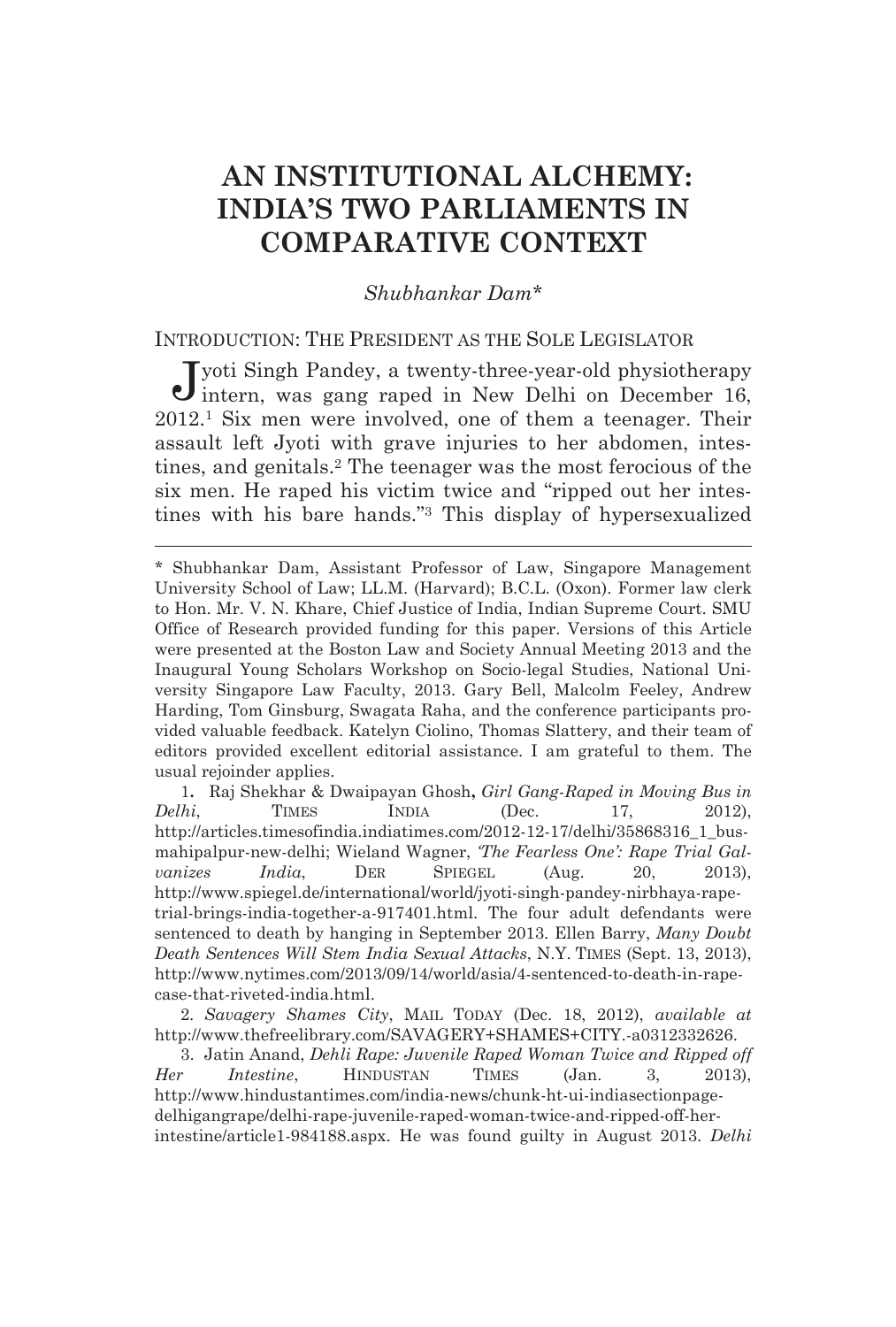brutality enraged parts of India. Protests erupted.4 Thousands descended onto the streets of New Delhi demanding a prompt trial of the accused persons and better protection for women in the capital city.5 Prime Minister Dr. Manmohan Singh appealed for calm.6 He tasked a committee to recommend legislative changes to sternly deal with incidents of sexual assault.7 With the former Chief Justice of India, J. S. Verma, at its helm, the committee promptly produced a report that counseled several changes to criminal law in India.8 Partly based on these recommendations, President Pranab Mukherjee promulgated a piece of legislation amending the law against sexual assaults and instituted the death penalty for rape.<sup>9</sup> How could the president amend the criminal code and introduce new punishments all by himself? This Article is about India's "Alternative Parliament"—an arrangement under which the president may *independently* enact legislation.<sup>10</sup>

 5. Jason Burke, *Delhi Bus Gang Rape: 'What Is Going Wrong with Our Society?*, **C**UARDIAN (Dec. 19, 2012), http://www.theguardian.com/world/2012/dec/19/delhi-bus-gang-rape.

 6. Jason Burke, *India Gang Rape Protests: Manmohan Singh Appeals for Calm*, *GUARDIAN* (Dec. 24. 2012), http://www.theguardian.com/world/2012/dec/24/inadian-gang-rape-protestsmanmohan-singh.

8*. Verma Panel for Stiffer Punishment to Rapists but No Death*, NEW INDIAN EXPRESS (Jan. 24, 2013), http://newindianexpress.com/nation/article1432575.ece.

 9. The Criminal Law (Amendment) Ordinance, 2013 (3 of 2013), *available at* http://mha.nic.in/pdfs/criminalLawAmndmt-040213.pdf; B. Muralidhar Reddy, *Despite Protest, Ordinance on Sexual Offences Promulgated*, HINDU (Feb. 3, 2013), http://www.thehindu.com/news/national/despite-protestordinance-on-sexual-offences-promulgated/article4375214.ece. The Verma Committee, it should be mentioned, did not recommend the death penalty. In fact, the suggestion was categorically rejected.

 10. Formally speaking, India's Parliament is made up of three organs: the president, the Council of States (Upper House), and the House of the People

<sup>&</sup>lt;u> Alexandria de la contrada de la contrada de la contrada de la contrada de la contrada de la contrada de la c</u> *Gang Rape: Teenager Found Guilty*, BBC NEWS (Aug. 31, 2013), http://www.bbc.co.uk/news/world-asia-india-23908176.

 <sup>4.</sup> Dean Nelson, *Gang Rape of Indian Woman Sparks Mass Protests*, TELEGRAPH (Dec. 19, 2012), http://www.telegraph.co.uk/news/worldnews/asia/india/9755913/Gang-rapeof-Indian-woman-sparks-mass-protests.html.

<sup>7</sup>*. Justice Verma Committee Gets to Work; Seeks Public Comments*, DNA INDIA (Dec. 24, 2012), http://www.dnaindia.com/india/report-delhi-gang-rapejustice-verma-committee-gets-to-work-seeks-public-comments-1781257.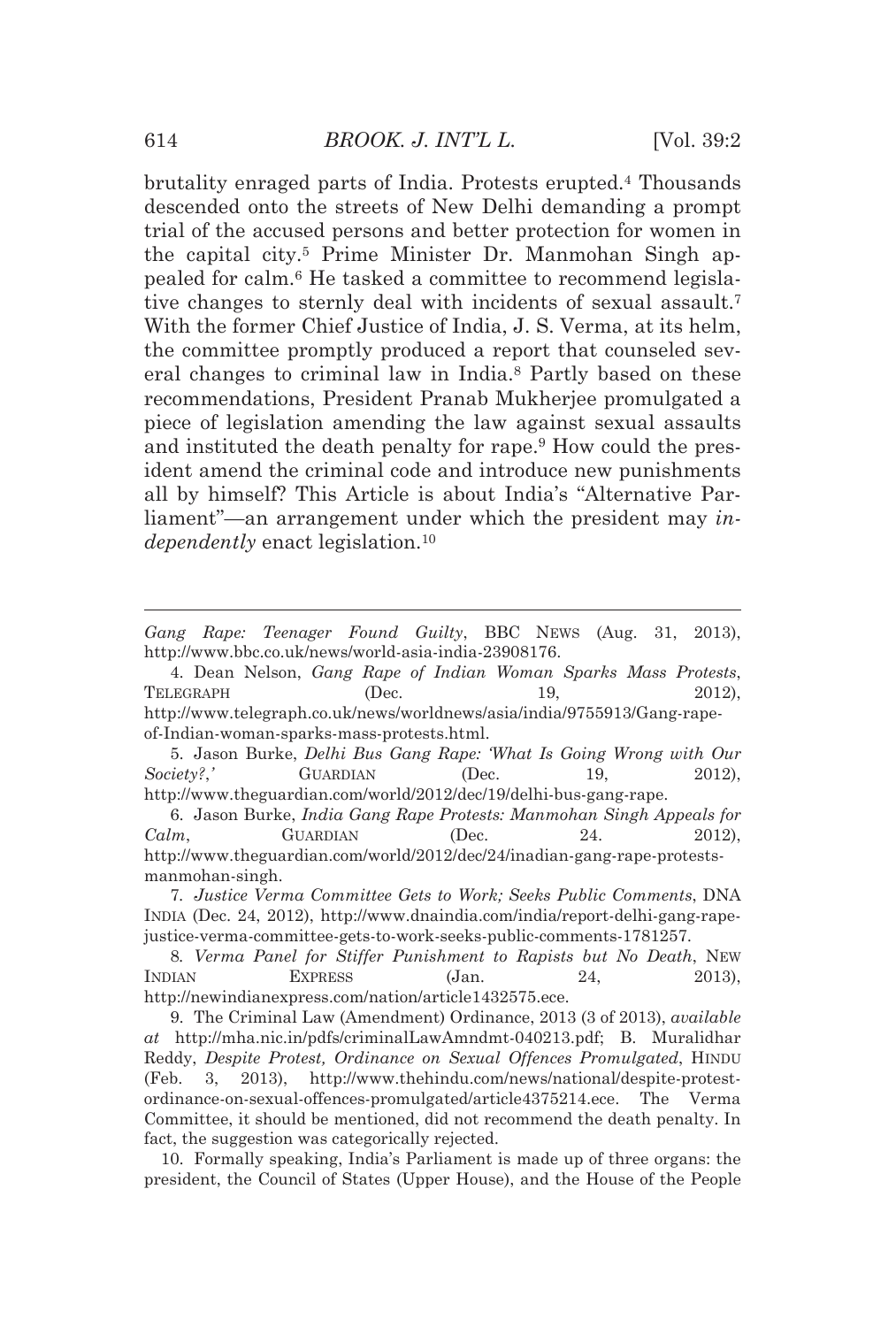India has a parliamentary system, but articled in India's Constitution is a provision that authorizes the president to enact legislation without involving Parliament. Such presidential legislation is called an "ordinance" not an act, and rather than enact, the president "promulgates" it. At the federal level, the mechanism is provided for in Article 123:11

(1) If at any time, except when both Houses of Parliament are in session, the President is satisfied that circumstances exist which render it necessary for him to take immediate action, he may promulgate such Ordinances as the circumstances appear to him to require. (2) An Ordinance promulgated under this article shall have the same force and effect as an Act of Parliament, but every such Ordinance -

(a) shall be laid before both Houses of Parliament and shall cease to operate at the expiration of six weeks from the reassembly of Parliament, or, if before the expiration of that period resolutions disapproving it are passed by both Houses, upon the passing of the second of those resolutions; and

(b) may be withdrawn at any time by the President.

Explanation: Where the Houses of Parliament are summoned to reassemble on different dates, the period of six weeks shall be reckoned from the later of those dates for the purposes of this clause.

(3) If and so far as an Ordinance under this article makes any provision which Parliament would not under this Constitution be competent to enact, it shall be void.

Five features are worth highlighting. First, ordinances may be promulgated only if at least one House of Parliament is not in session. Second, though nominally granted to the president, the power to promulgate ordinances, in practice, is exercised by the Council of Ministers. The Council of Ministers decides if an ordinance is necessary. It also drafts the ordinance, but the president formally promulgates it into effect. While the president has some discretion in this regard, the scope of that discretion still remains unclear. Third, ordinances are temporary

<sup>&</sup>lt;u> 1989 - Johann Stein, marwolaethau a bhann an t-Amhain an t-Amhain an t-Amhain an t-Amhain an t-Amhain an t-A</u> (Lower House). *See* INDIA CONST. art. 79. In this Article, Parliament is referred to in its nontechnical sense; that is, to the two Houses of Parliament.

 <sup>11.</sup> At the state level, governors too enjoy similar powers. *See* INDIA CONST. art. 213.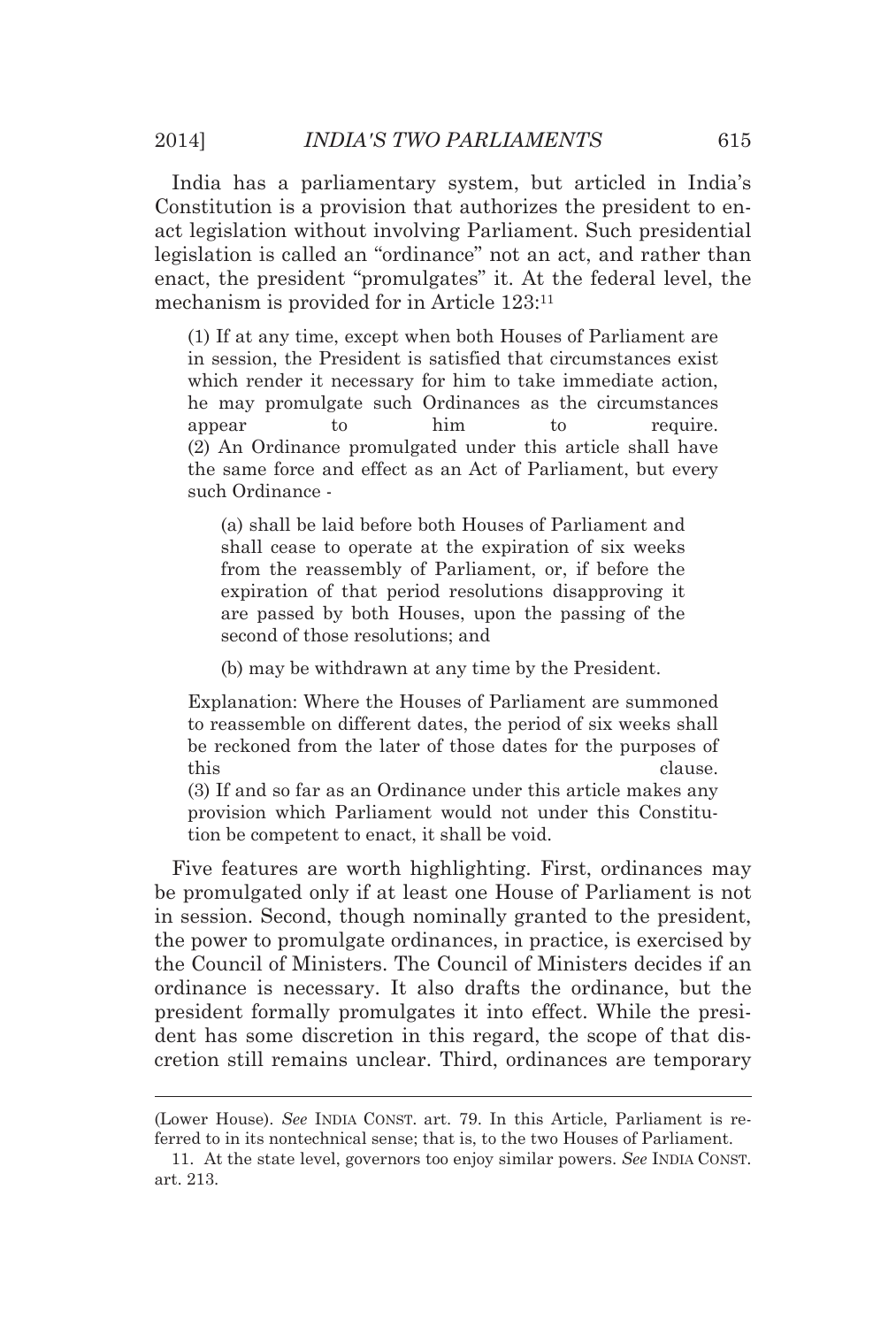measures and remain in force until the expiry of six weeks from the commencement of the next legislative session.<sup>12</sup> Fourth, ordinances are like parliamentary legislation: they have the "same force and effect."<sup>13</sup> They are not rules, orders, bylaws, or delegated legislation of some other kind. Rather, they are legislation proper. Fifth, and perhaps most importantly, ordinances and acts have similar substantive width.14 The president may use an ordinance to do all the things Parliament may do through an act.

Ordinances have a large presence in India. Originally a British innovation, they matured into India's legislative design over time15 and their prominence has only grown postindependence. Between 1952 and 2009, presidents promulgated 615 ordinances at an average of 10.5 every year.16 During the same period, Parliament enacted 3467 acts.<sup>17</sup> In other words, approximately 17.7% of all acts originated as ordinances. But their importance goes beyond numbers: some of India's most controversial policies were initially legislated through ordinances. India's first Prime Minister, Jawaharlal Nehru, perfected this practice—he nationalized industries and enacted anti-terror legislation using ordinances.18 His successors zealously followed him in this respect. The mechanism has since been used to introduce legislation in many fields including crime,<sup>19</sup> human rights,<sup>20</sup> finance,<sup>21</sup> national security,<sup>22</sup> property, $23$  religion, $24$  and taxation. $25$ 

<u> Andreas Andreas Andreas Andreas Andreas Andreas Andreas Andreas Andreas Andreas Andreas Andreas Andreas Andr</u>

16*. See* PRESIDENTIAL ORDINANCES, 1950–2009 (2011).

 17. STATISTICAL HANDBOOK OF MINISTRY OF PARLIAMENTARY AFFAIRS 52 (2012), http://mpa.nic.in/Statbook12.pdf (India) [hereinafter STATISTICAL HANDBOOK].

18*. See, e.g.*, Life Insurance (Emergency Provisions) Ordinance, 1956, No. 1 of 1956, Gazette of India (Extraordinary), section II(1) (Jan. 19, 1956); Armed Forces (Assam & Manipur) Special Powers Ordinance, 1958, No. 1 of 1958, Gazette of India (Extraordinary), section II(1) (May 22, 1958).

19*. See, e.g.*, Unlawful Activities (Prevention) Ordinance, 1966, No. 6 of 1966, Gazette of India (Extraordinary), section II(1) (June 17, 1966).

20*. See, e.g.*, Protection of Human Rights Act, No. 30 of 1993, INDIA CODE.

 <sup>12.</sup> INDIA CONST. art. 123(2).

 <sup>13.</sup> *Id.* art. 123(2).

 <sup>14.</sup> *Id*. art. 123(3).

 <sup>15.</sup> For a description of this evolution, see SHUBHANKAR DAM, PRESIDENTIAL LEGISLATION IN INDIA: THE LAW AND PRACTICE OF ORDINANCES 27–65 (2014).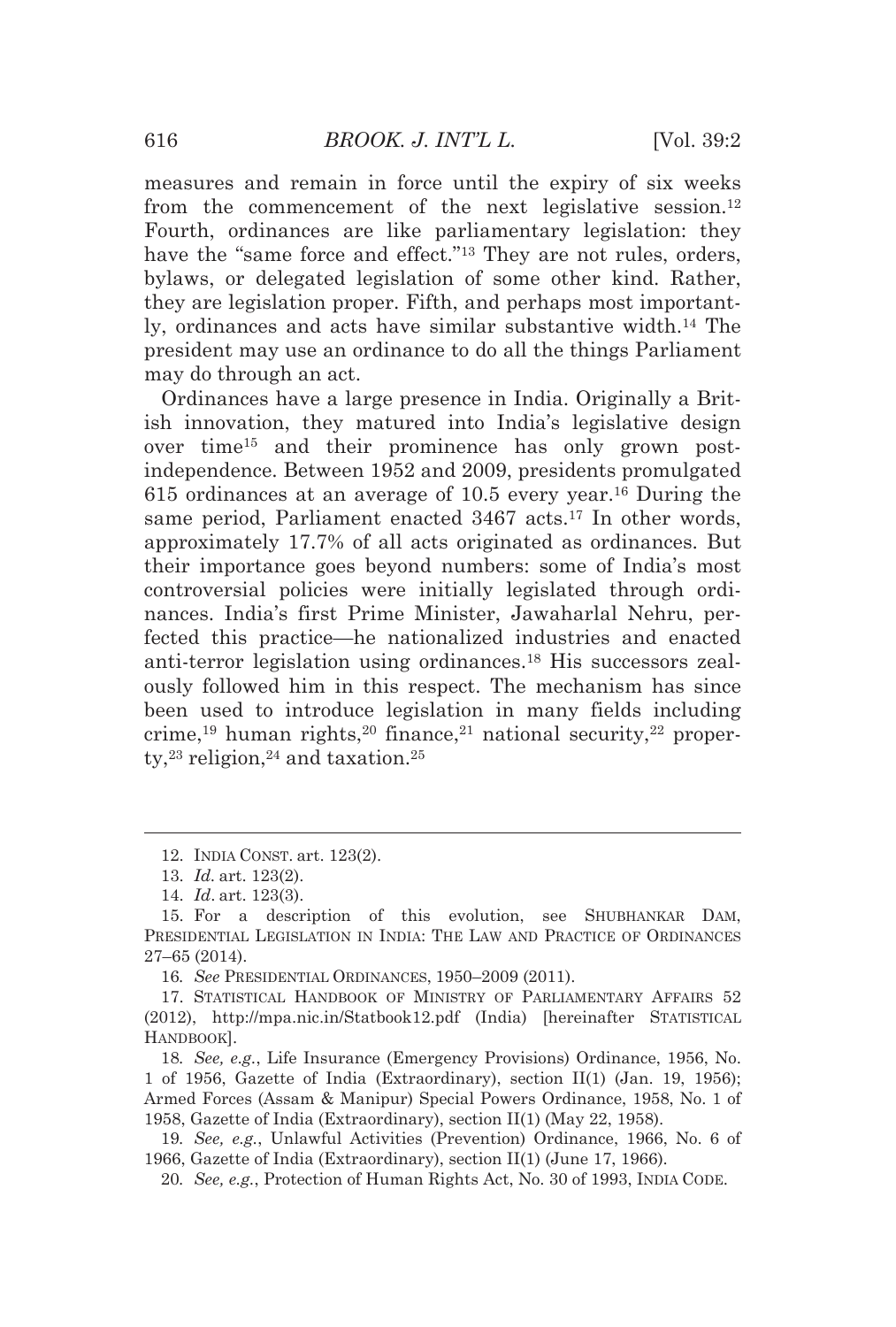Ordinances are bounded by several "controls." First, procedurally, they are limited to circumstances when at least one House of Parliament is not in session. Substantively, the president—technically with the approval of the Council of Ministers—must be satisfied that circumstances necessitate immediate action of this kind. A second control applies postpromulgation. Ordinances are temporary in nature. To become permanent, they must be enacted into law within a specified period. Without such formal parliamentary approval, ordinances "cease to exist."26 This is the third control. These controls taken together suggest that parliamentary legislation and presidential legislation do not stand on the same footing. More importantly, it implies that parliamentary preeminence is still part of India's legislative design. But that is not so. After sixty years of constitutional practice these controls are redundant; aggressive political conduct and forgiving judicial interpretations made them so. What was exceptional and temporary is now normal and permanent. As a result, India effectively has *two* "Parliaments"—thus, the president acts as an "Alternative Parliament."27

This Article explains this great Indian alchemy—how and why this transformation occurred, and its implications for India's parliamentary system. It is divided into four parts. Part I tackles the preconditions essential for an ordinance. It argues

<u> Andreas Andreas Andreas Andreas Andreas Andreas Andreas Andreas Andreas Andreas Andreas Andreas Andreas Andr</u>

24*. See, e.g.*, Ram Janma Bhumi-Babri Masjid (Acquisition of Area) Ordinance, 1990, No. 9 of 1990, Gazette of India (Extraordinary), section II(1) (Oct. 19, 1990).

25*. See, e.g.*, Compulsory Deposit Scheme (Income-Tax Payers) Ordinance, 1974, No. 10 of 1974, Gazette of India (Extraordinary), section II(1) (July 17, 1974).

26. INDIA CONST. art. 123(2)(a).

<sup>21</sup>*. See, e.g.*, Conservation of Foreign Exchange and Prevention of Smuggling Activities (Amendment) Ordinance, 1976, No. 6 of 1976, Gazette of India (Extraordinary), section II(1) (June 16, 1976) .

<sup>22</sup>*. See, e.g.*, Maintenance of Internal Security Ordinance, 1971, No. 5 of 1971, Gazette of India (Extraordinary), section II(1) (May 7, 1971).

<sup>23</sup>*. See, e.g.*, Banking Companies (Acquisition and Transfer of Undertakings) Ordinance, 1969, No. 8 of 1969, Gazette of India (Extraordinary), section II(1) (July 19, 1969).

 <sup>27.</sup> The reference to this second Parliament must be understood in a limited sense. Arguably, parliaments do much more than merely legislate. To say that India's president effectively functions as an alternative Parliament is to suggest that the president *legislates* in the same way that Parliament does.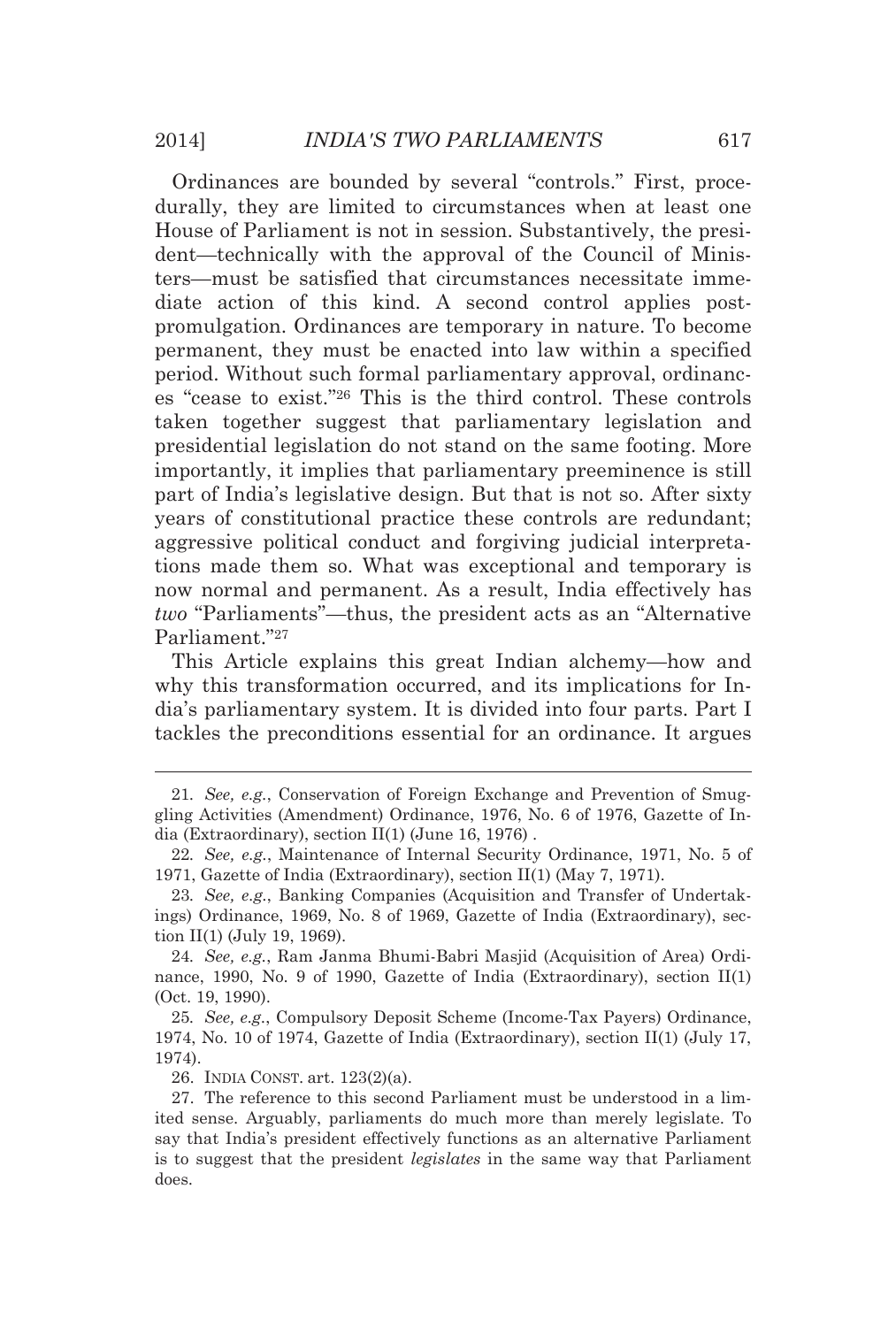that without any judicial oversight, these conditions are largely hollow. Part II is about options post-promulgation and offers an overview of how Parliament has responded to the 615 ordinances thus far. It then focuses on the legality of repromulgating ordinances. Part III is an analysis of the final control; namely, the requirement that a failed ordinance "ceases to operate." It argues that by effectively writing off this requirement, the Supreme Court of India ("Supreme Court") has completed this institutional metamorphosis. Finally, Part IV draws upon political science literature and comparative experiences from Latin America and Europe to explain how this second Indian Parliament is different from those commonly associated with presidential jurisdictions.

# I. KEEPING PARLIAMENT AWAY: THE CONDITIONS THAT MAKE ORDINANCES POSSIBLE

Two—and only two—conditions must be met before the president may promulgate an ordinance. This section discusses both of these conditions, assesses their complexities, and revisits judicial opinions about them. It argues that the Constitution set a low threshold, and the courts lowered it further. As a result, the conditions are, legally speaking, only about form; substantively, they are hollow.

#### *A. Shades of Absence: When Is Parliament "Not in Session"?*

Article 123(1) says that the president may promulgate an ordinance except when "both Houses of Parliament are in session." Notice the emphasis on "both Houses." It suggests that ordinances are not meant for occasions when legislation is "institutionally" possible. Stated differently, Article 123 does not establish a parallel legislative process. Rather, it empowers the president to enact ordinances when at least one House of Parliament is not in session. But when is Parliament "not in session?" The question, it turns out, is easier than the answer.

The Constitution does not prescribe the periods for which the two Houses should be in session. It merely states that "six months shall not intervene between its last sitting in one session and the date appointed for its first sitting in the next session."28 Conventionally, the two Houses meet for three sessions

<sup>&</sup>lt;u> 1989 - Johann Barn, mars eta bat erroman erroman erroman erroman erroman erroman erroman erroman erroman err</u> 28. INDIA CONST. art. 85(1) ("The President shall from time to time summon each House of Parliament to meet at such time and place as he thinks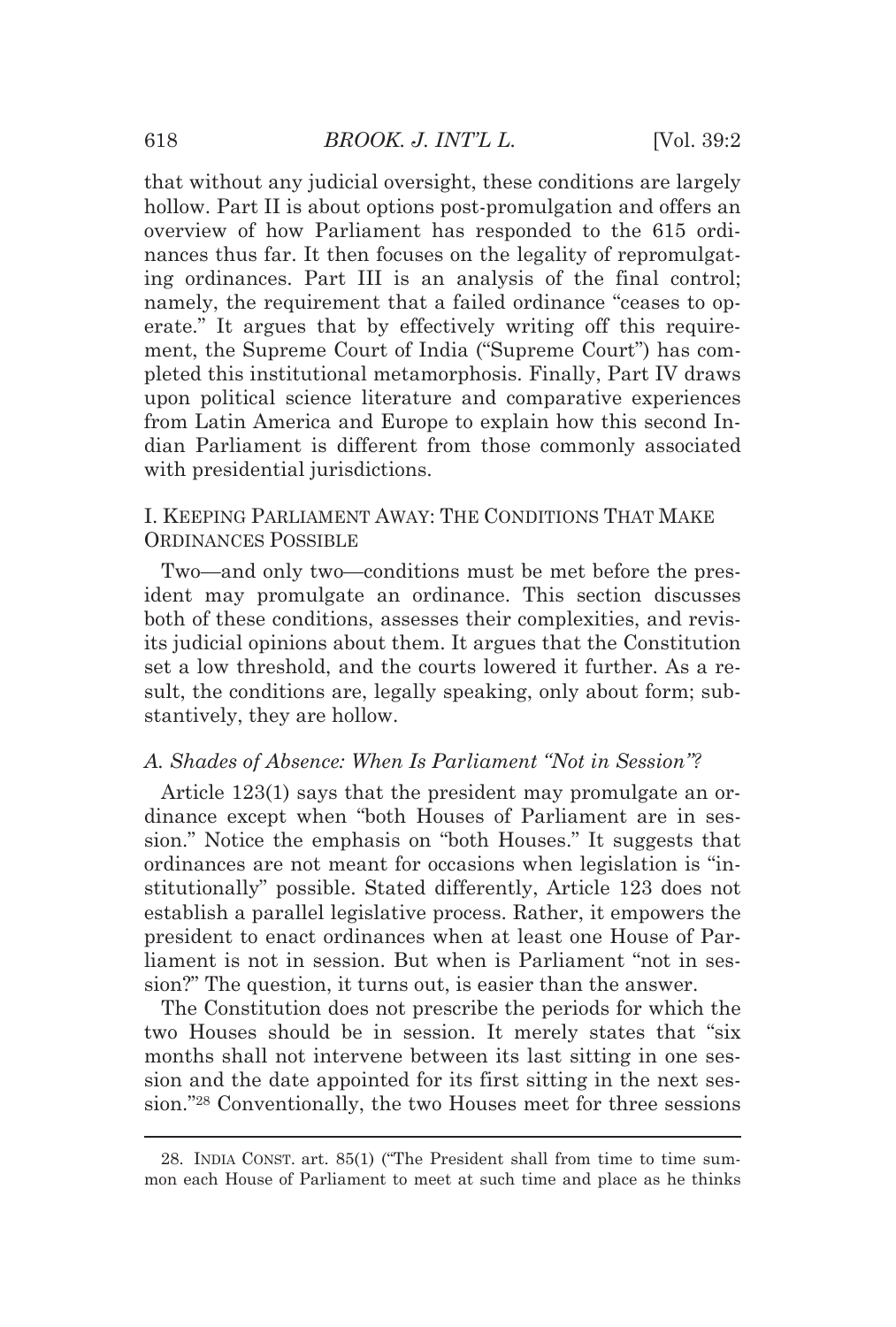annually: the "budget session" runs from February to May; the "monsoon session" runs from July to September, and the "winter session" runs from November to December.29 While Article 85 authorizes the president to "summon each House of Parliament," in practice, decisions regarding commencement and duration of sessions are made by the Cabinet.<sup>30</sup> And once summoned, a House may be brought to a close by several means—it may be adjourned, prorogued, or dissolved.

Adjournment is a break in parliamentary proceedings; it postpones the business of a House to another time or date in the same session.31 Such breaks may range from short periods—including just a few hours—to several weeks. In India, presiding officers often adjourn Houses when members are disruptive, or ordinary business cannot be transacted.32 A notice of adjournment usually includes a statement of the date and time when a House will reassemble, unless it is *sine die*, in which case there is no assurance that the House will meet again during that session.33 In contrast, prorogation is a break in parliamentary proceedings that signals the end of a session.<sup>34</sup> It may occur at any time either after adjournment or while a House is in session. The decision to prorogue is generally made by the Cabinet and notified by the president.35 Once prorogued,

34*. Id.* at 76.

<sup>&</sup>lt;u> Andreas Andreas Andreas Andreas Andreas Andreas Andreas Andreas Andreas Andreas Andreas Andreas Andreas Andr</u> fit, but six months shall not intervene between its last sitting in one session and the date appointed for its first sitting in the next session.").

 <sup>29.</sup> LOK SABHA SECRETARIAT, *Composition, Business, and Procedure*, *in* HANDBOOK FOR MEMBERS OF LOK SABHA 2 (15th ed. 2009), *available at* http://164.100.47.132/LssNew/Members/handbook.aspx [hereinafter LOK SABHA HANDBOOK]; *see also* V.K. AGNIHOTRI, HANDBOOK ON THE WORKING OF MINISTRY OF PARLIAMENTARY AFFAIRS 17–18 (2004).

 <sup>30.</sup> For a description of the procedure, see AGNIHOTRI*, supra* note 29, at 17, 19–22.

 <sup>31.</sup> In the Matter of Special Reference No. 1 of 2002, (2002) 8 S.C.C. 237, ¶ 52 (India) [hereinafter Reference by President].

 <sup>32.</sup> Unfortunately, this pattern is all too common. *See*, *e.g.*, *Parliament Paralysed for Third Consecutive Day*, NDTV NEWS (Nov. 24, 2011, 3:56 PM), http://www.ndtv.com/article/india/Parliament-paralysed-for-third-

consecutive-day-152607; *Houses Adjourned over Nandigram Deadlock*, INDIAN EXPRESS (Nov. 20, 2007, 12:56 AM), http://www.indianexpress.com/news/houses-adjourned-over-nandigramdeadlock/241115/.

 <sup>33.</sup> LOK SABHA HANDBOOK, *supra* note 29, at 28, 77.

<sup>35</sup>*. See generally* A.R. MUKHERJEA, PARLIAMENTARY PROCEDURE IN INDIA 61–65 (1983).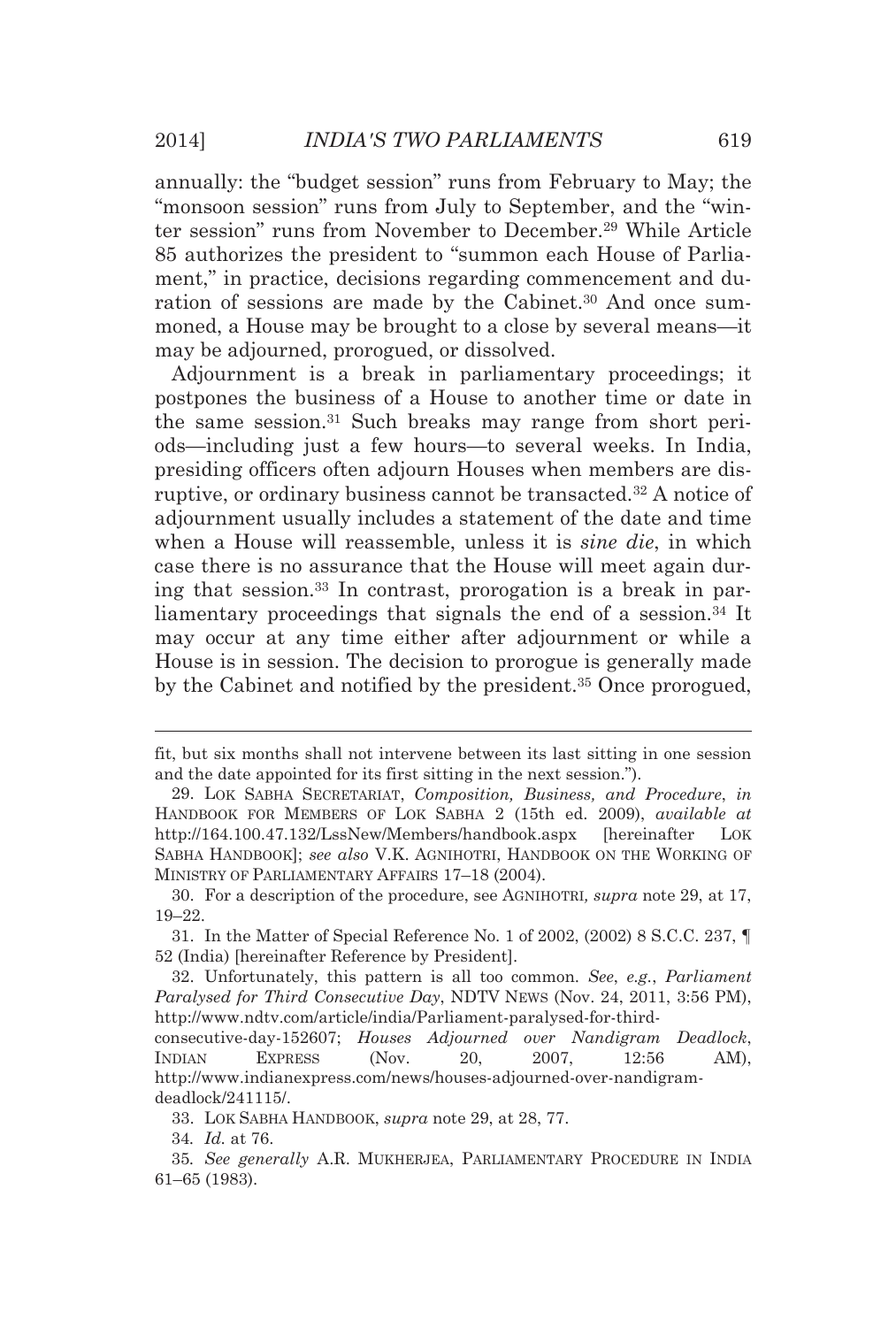only the president may recall a House back to session; a speaker or chairperson of a House is not authorized to do so. This is a key difference. If adjourned *sine die*, a House is still in session and the presiding officer may bring it back into session.36 It is not so if a House has been prorogued.

But adjournment and prorogation are similar in one respect. Neither adjournment nor prorogation precludes the possibility of future sessions and, therefore, unfinished business from a prorogued session does not lapse.37 A prorogued House, in other words, is inactive but "alive."38 Finally, dissolution signals the end—or "death"—of a particular House, thereby necessitating new elections. All pending matters, including bills, lapse on dissolution.39 Interestingly, while both the Lower and Upper Houses may be adjourned or prorogued, only the Lower House can be dissolved in India.40 Once dissolved, it cannot be revived.41

To summarize, once summoned to meet, both Houses of Parliament may be brought to a close in a number of ways. An adjournment ends a particular *sitting* of Parliament. Prorogation ends a particular *session* of Parliament. Dissolution ends that *Parliament*—namely, the Lower House itself.<sup>42</sup> These distinctions are important because they determine when an ordinance may be promulgated. Recall the temporal limits in Article 123(1): "at any time, except when both Houses of Parliament are *in session*," the president may promulgate ordinances.<sup>43</sup>

<u> 1989 - Johann Barn, mars eta bat erroman erroman erroman erroman erroman erroman erroman erroman erroman err</u>

 <sup>36.</sup> This has happened on a number of occasions. On May 25, 1987, the Lower House was adjourned *sine die* to mark the end of the budget session. But the house was never prorogued. Accordingly, on July 27 it met again for the monsoon session, which was, legally speaking, a continuation of its earlier session. On July 28, the speaker adjourned the house *sine die* and on September 3 it was finally prorogued by the president. *See* STATISTICAL HANDBOOK, *supra* note 17, at 10–25.

 <sup>37.</sup> Reference by President, *supra* note 31, ¶ 52.

<sup>38</sup>*. Id*. ¶ 53. That is unless the prorogation coincides with the House's maximum tenure.

<sup>39</sup>*. Id*. ¶ 52.

 <sup>40.</sup> The Upper House, consistent with Article 83, is a permanent body. INDIA CONST. art. 83(1) ("The Council of States shall not be subject to dissolution, but as nearly as possible one third of the members thereof shall retire as soon as may be on the expiration of every second year in accordance with the provisions made in that behalf by Parliament by law.").

 <sup>41.</sup> Reference by President, *supra* note 31, ¶ 52.

<sup>42</sup>*. See also* MUKHERJEA, *supra* note 35, at 61–65.

 <sup>43.</sup> INDIA CONST. art. 123(1) (emphasis added).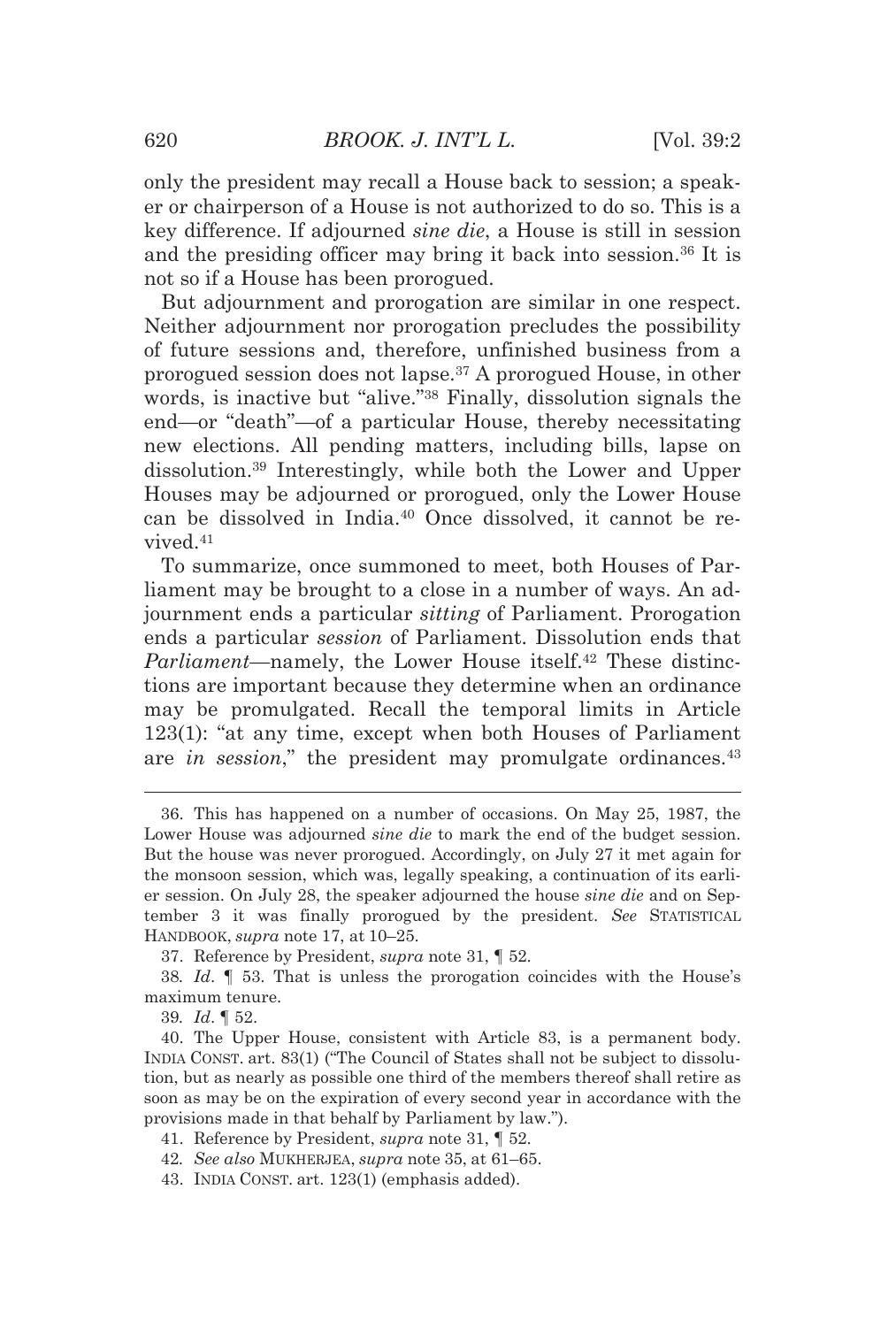Our earlier distinctions make it clear that Parliament is not in session when either House stands prorogued or the Lower House stands dissolved. Clearly ordinances may be promulgated then.

But if Parliament is in sitting, or in session but not in sitting, the only way for a Cabinet to promulgate an ordinance is to prorogue either House, or dissolve the Lower House. Improper as it sounds, Cabinets have resorted to this method—or attempted to do so—on several occasions. The 2006 controversy surrounding Mrs. Sonia Gandhi and her alleged "office of profit" is instructive here.<sup>44</sup> In June 2004, Prime Minister Manmohan Singh and his Cabinet created the National Advisory Council ("NAC")—apparently to oversee the implementation of the Common Minimum Program to which the coalition partners of the United Progressive Alliance had agreed. Mrs. Gandhi, as the president of the Congress Party, was appointed its chairperson. She enjoyed the rank and status of a cabinet minister and received perks and benefits paid out by the central government.45 In March 2006, the National Democratic Alliance-led opposition questioned Mrs. Gandhi's appointment, alleging that it amounted to an "office of profit" under Article 102—something that disqualified her from membership to either House of Parliament.46 Unable to find fault with the opposition's legal arguments, the Cabinet secretly came up with a draft ordinance to remove Mrs. Gandhi's disqualifications under the relevant legislation.<sup>47</sup> But the two Houses were in ses-

<u> Andreas Andreas Andreas Andreas Andreas Andreas Andreas Andreas Andreas Andreas Andreas Andreas Andreas Andr</u>

A person shall be disqualified for being chosen as, and for being, a member of either House of Parliament if he holds any office of profit under the Government of India or the Government of any State, other than an office declared by Parliament by law not to disqualify its holder.

*Id. Earlier in Day, BJP Spelt Out Her Office of Profit*, *Indian Express* (Mar. 23, 2006), http://www.indianexpress.com/news/earlier-in-day-bjp-spelt-outher-office-of-profit/1040/0; Neena Vyas, *Adjournment Aimed at 'Saving' Sonia*, *Hindu* (Mar. 23, 2006), http://www.thehindu.com/todays-paper/tpnational/adjournment-aimed-at-saving-sonia/article3168149.ece.

 47. Vyas, *supra* note 46; R. Venkataraman, *Stop Office-of-Profit Axe, UPA Gets Ordinance*, INDIAN EXPRESS (Mar. 21, 2006, 4:21 AM), http://www.indianexpress.com/news/to-stop-officeofprofit-axe-upa-gets-

<sup>44</sup>*. See generally* DAM, *supra* note 15.

<sup>45</sup>*. See* The Parliament (Prevention of Disqualification) Amendment Act, No. 31 of 2006, INDIA CODE (2006).

<sup>46</sup>*.* INDIA CONST*.* art. 102(1)(a).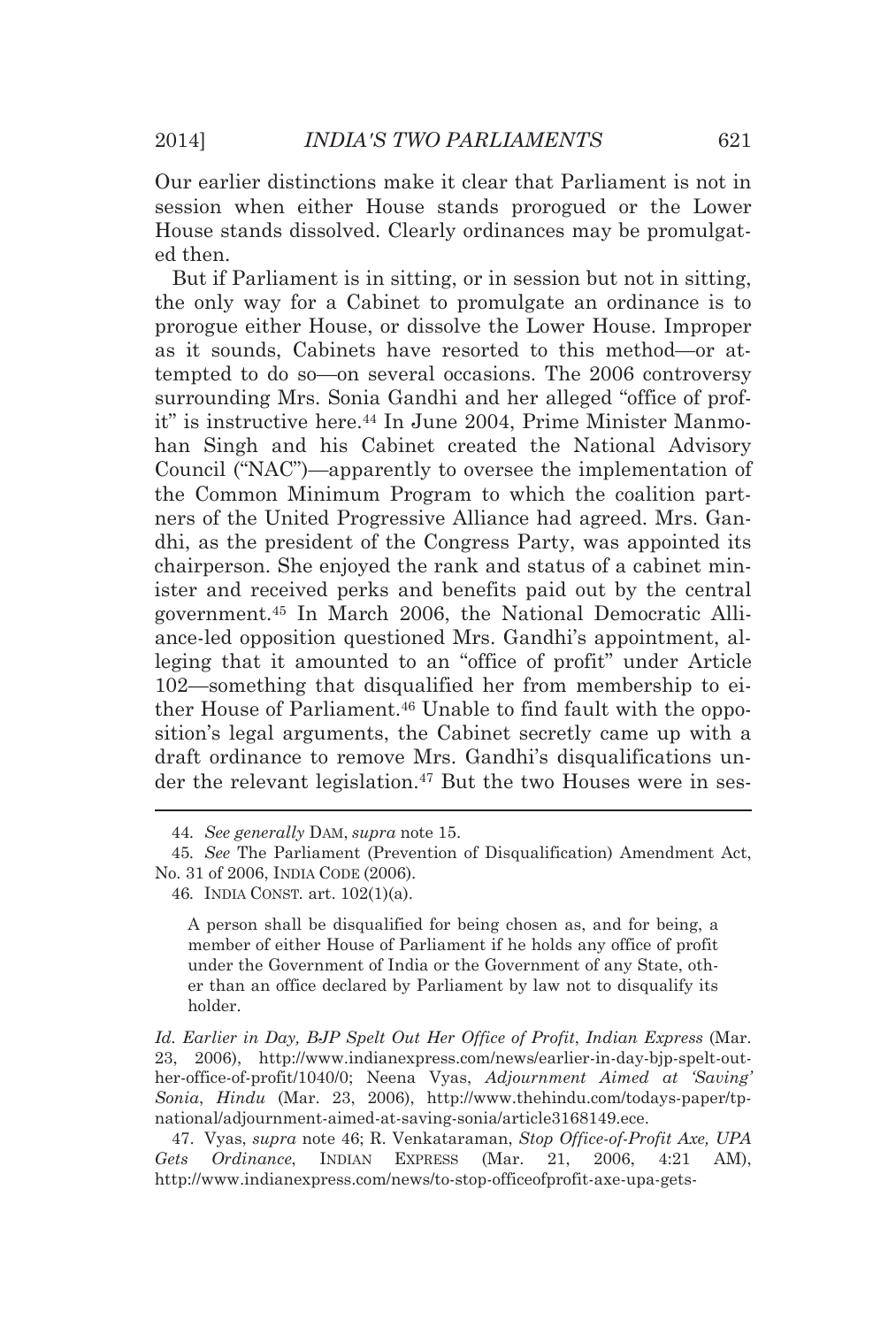sion and that created a hurdle. The Cabinet asked the speaker to adjourn the Lower House *sine die* and recommended to the president that it be prorogued.48 But the ordinance did not materialize. An alert piece of reporting by the *Indian Express* made those plans public, and an embarrassed Cabinet backtracked.49 Eventually, Mrs. Gandhi resigned, only to be reelected, and a later piece of legislation regularized her NAC appointment.50

This sort of legislative maneuvering has an obvious air of impropriety. But are there *legal* limits to how and when the executive may prorogue parliamentary sessions to make way for ordinances? The Madras High Court in *In Re Kalyanam Veerabhadraya* determined that there are not.<sup>51</sup> In July 1949, the Madras Legislative Assembly was in the process of debating several amendments to the Madras Maintenance of Public Order Act, 1947.52 Despite that, the governor prorogued the session and promulgated an ordinance—the Madras Ordinance, 1949—on the grounds that "immediate action was necessary."53 The petitioners argued that the governor's action was a fraudulent exercise of power: there was no urgency, and the legislature was prorogued solely to make an ordinance possible.54 The High Court rebuffed that claim.

It is open to the Governor to prorogue the legislature at any time he pleases. We do not see anything wrong in the Gover-

49. Venkataraman, *supra* note 47.

53. Madras Ordinance, 1949, No. 1 of 1949 (India).

<sup>&</sup>lt;u> 1989 - Johann Barn, mars eta bat erroman erroman erroman erroman erroman erroman erroman erroman erroman err</u> ordinance-/922/; *see* The Parliament (Prevention of Disqualification) Act, No. 10 of 1959, INDIA CODE (1959).

<sup>48</sup>*. Uproar in Parliament over Ordinance 'Shielding' Sonia*, HINDUSTAN TIMES (Mar. 22, 2006, 4:00 PM), http://www.hindustantimes.com/News-Feed/NM8/Uproar-in-Parliament-over-ordinance-shielding-Sonia/Article1- 77777.aspx.

 <sup>50.</sup> The Parliament (Prevention of Disqualification) Act, No. 10 of 1959, INDIA CODE (1959); Venkitesh Ramakrishnan, *A Masterstroke*, 23 FRONTLINE, Mar. 25–Apr. 7, 2006, *available at* http://hindu.com/fline/fl2306/stories/20060407007212900.htm; *Sonia Gandhi Runs for Re-election*, BBC NEWS (May 8, 2006), http://news.bbc.co.uk/2/hi/south\_asia/4983682.stm; *see also* Sujay Mehdudia, *President Kalam Signs Office of Profit Bill*, HINDU (Sept. 19, 2006), http://www.hindu.com/2006/09/19/stories/2006091922020300.htm.

 <sup>51.</sup> In re Kalyanam Veerabhadrayya, A.I.R. 1950 (Mad.) 243, ¶ 21 (1949) (India).

 <sup>52.</sup> The Madras Maintenance of Public Order Act, No. 1 of 1947 (India).

<sup>54</sup>*. In re Kalyanam Veerabhadrayya*, *supra* note 51, ¶ 21.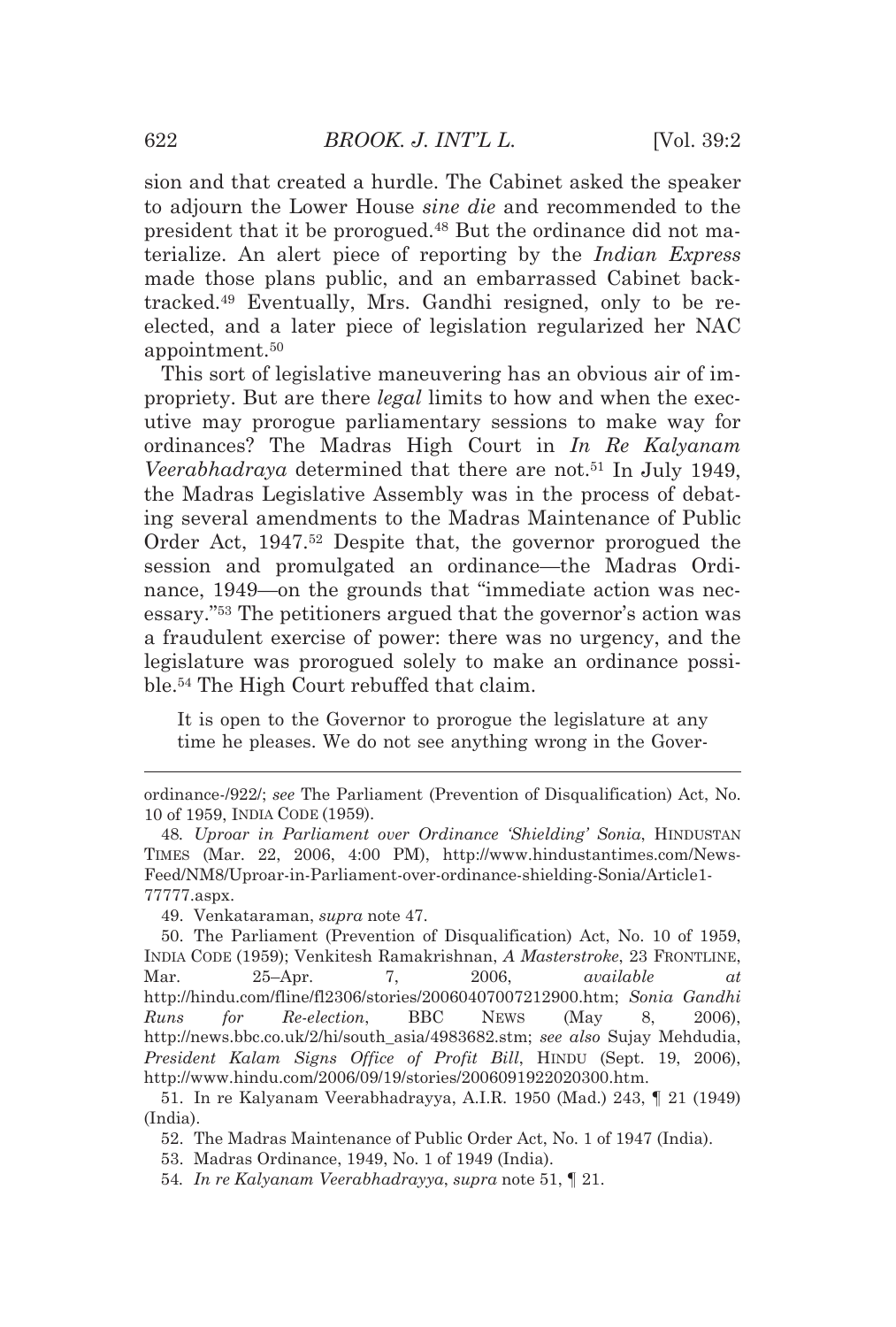nor proroguing the Assembly and the Council with a view to enable himself to issue an Ordinance. The legislature . . . is very slow to move in the matter of legislation and if the Governor has reasons to believe that immediate action is necessary, it [can] be more expedient to have resort to the power of issuing an Ordinance . . . rather than approach the Legislature for the necessary legislation.<sup>55</sup>

In other words, the power to prorogue is absolute; the executive may invoke it at any time and for any reason. Even if done *solely* to make an ordinance possible—as in the office of profit controversy—the High Court seemed to suggest that it too would be lawful.

This absolute reading of prorogation was somewhat disputed in *State of Punjab v. Satya Pal Dang*.56 The facts of the case are peculiar. During the budget session in March 1968, a resolution expressing no-confidence in the speaker was moved in the Punjab State Assembly.57 The next day, the speaker declared the motion unconstitutional and deemed not to have been moved. He then adjourned the Assembly for two months until May 6, 1968.58 This led to a crisis. The state budget had a March 31 deadline, but the Assembly stood adjourned until May. With the speaker unwilling to resume legislative proceedings, the governor prorogued the Assembly and promulgated the Punjab Legislature Regulation of Procedure in Relation to Financial Business Ordinance, 1968.59 It barred both Houses of the State Legislature from being adjourned without consent until the completion of the financial business.60 When challenged on the ground that the Houses were prorogued solely to make way for an ordinance, the Court sided with the governor. "There was no abuse of power by him, nor can his action be described as mala fide," Chief Justice Hidayatullah wrote.<sup>61</sup> But he hedged on the larger question:

<u> Alexandria de la contrada de la contrada de la contrada de la contrada de la contrada de la contrada de la c</u>

<sup>55</sup>*. Id*.

 <sup>56.</sup> State of Punjab v. Satya Pal Dang, A.I.R. 1969 S.C. 903 (1968) (India).

<sup>57</sup>*. Id*. at 907.

<sup>58</sup>*. Id*.

 <sup>59.</sup> The Punjab Legislature (Regulation of Procedure in relation to Financial Business) Ordinance, 1968, No. 1 of 1968.

<sup>60</sup>*. Id*. § 3.

 <sup>61.</sup> State of Punjab v. Satya Pal Dang, A.I.R. 1969 S.C. 903, ¶ 14 (1968) (India).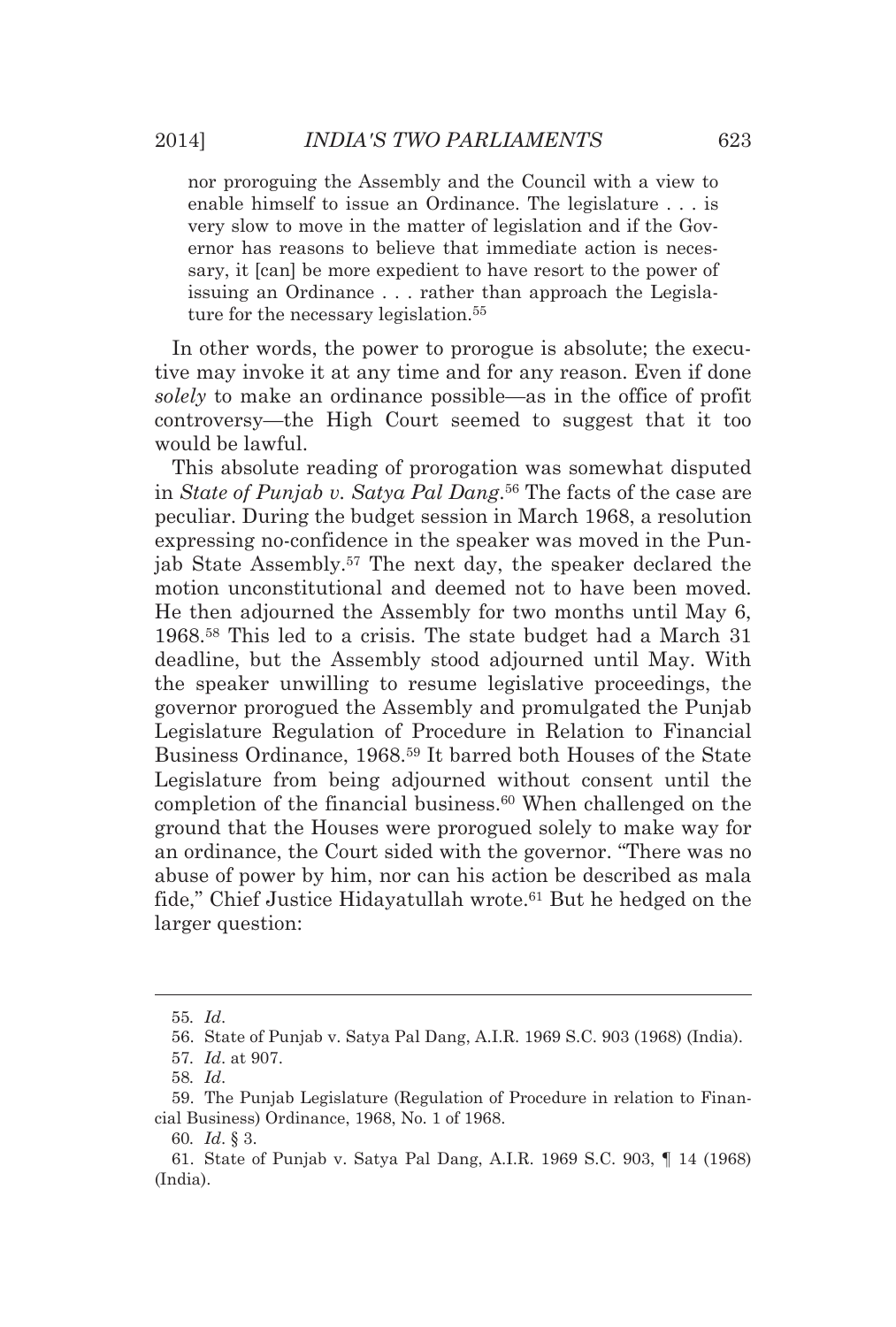Whether a Governor will be justified to do this when the Legislature is in session and in the midst of its legislative work is a question that does not fall for consideration here. When that happens, the motives of the Governor may conceivably be questioned on the ground of an alleged want of good faith and abuse of constitutional powers.62

*Satya Pal Dang* is less sweeping than the view articulated by the Madras High Court, and if correct, would imply that presidents (and governors) do not have complete discretion in proroguing Houses. Nonetheless, both decisions and their general tenor err on the side of wide discretion and that has stark implications for Article 123. If the decision to prorogue a parliamentary session is entirely—or substantially—within the discretion of a Cabinet, it follows that the temporal limit in Article 123 does not impose any meaningful restriction. The executive may satisfy the "not in session" requirement simply by proroguing a House when it *is* in session.

# *B. Whimsically Legal: Measuring Presidential Satisfaction*

The first control has a second leg that must also be met before Article 123 can be invoked. The president must be satisfied "that circumstances exist that render it necessary for him to take immediate action."63 In other words, at least one House of Parliament must not be in session, and the president must be satisfied that the circumstances demand an immediate parliamentary response. This latter condition—the emphasis on "immediate action"—reiterates the idea that the arrangement did not establish a parallel Parliament. As mentioned earlier, the power to promulgate ordinances is nominally vested in the president; in practice, it is exercised by the Cabinet. If the latter decides that an ordinance is immediately necessary, the president promulgates it into law. But such decisions may be made for reasons other than the fact that it is, legislatively speaking, immediately necessary. The dramatic circumstances under which banks were nationalized in 1969 illustrate this.

When India's second Prime Minister Lal Bahadur Shastri unexpectedly died in office in 1966, the ruling Congress Party turned to Mrs. Indira Gandhi to lead the nation. At forty-eight, she was young, charismatic, and—as the daughter of India's

<u> 1989 - Johann Barn, mars eta bat erroman erroman erroman erroman erroman erroman erroman erroman erroman err</u>

<sup>62</sup>*. Id*.

 <sup>63.</sup> INDIA CONST. art. 123(1).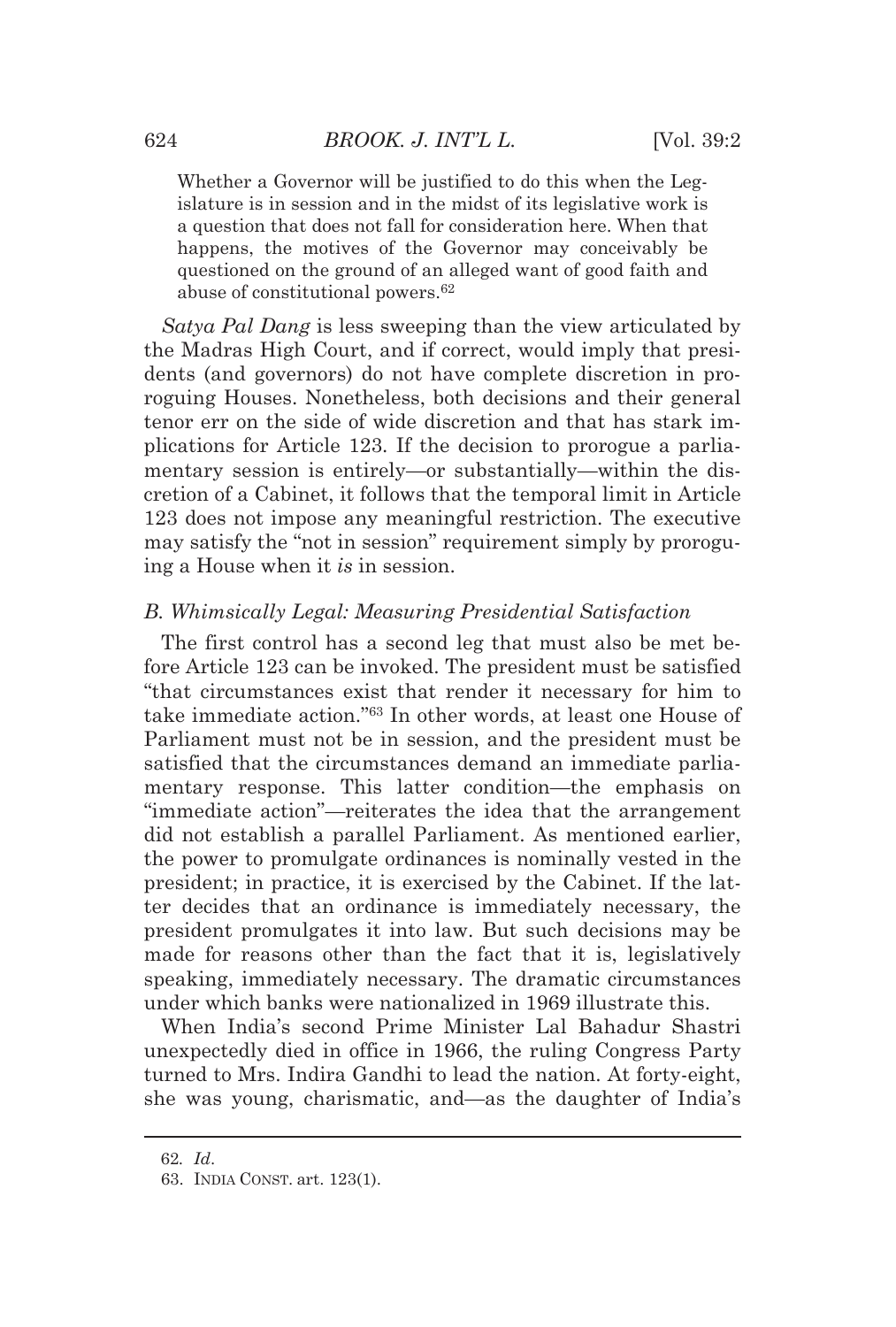longest serving Prime Minister, Jawaharlal Nehru—widely admired.64 She led her party to its fourth victory in the General Elections in 1967 but with a reduced majority.65 Soon, her position became suspect as senior—and more conservative—leaders openly defied her.66 In a shrewd move, Mrs. Gandhi allied herself with the younger, socialist faction of her party. The clash of personalities became ideological as a result and turned in *her* favor.67 She unveiled an aggressive socialist agenda, matching it with powerful rhetoric both inside and outside Parliament. But an agenda was not enough; Mrs. Gandhi had to act.

On the evening of July 18, 1969, a senior draftsman from the Law Ministry, S. K. Maitra, was ordered by the Prime Minister's Secretariat to draft an ordinance nationalizing fourteen of India's biggest commercial banks.<sup>68</sup> The matter was top secret, and only a handful of bureaucrats were privy to the drafting process. Mrs. Gandhi looked through the draft early the next morning and made minor modifications.<sup>69</sup> Later approved unopposed by a Cabinet that had neither seen nor heard about it earlier, the ordinance was sent to then Acting President V. V. Giri who signed it into law.<sup>70</sup> "By a mere stroke of the pen the Government [took] control of the deposits of 14 banks, totaling . . . nearly 70 percent of the aggregate amount of deposits under the banking system."71 A day later, Parliament came back

to session.72

The Prime Minister's action invited sharp criticisms. M. R. Masani and C. Rajagopalachari, leaders of the free-market *Swatantra* Party, criticized the takeover, and not just for policy reasons. They argued that an ordinance a day before Parlia-

<u> Alexandria de la contrada de la contrada de la contrada de la contrada de la contrada de la contrada de la c</u>

 <sup>64.</sup> RAMCHANDRA GUHA, INDIA AFTER GANDHI 405–06 (2007).

 <sup>65.</sup> *Id*.

<sup>66</sup>*. Id*. at 435–38.

<sup>67</sup>*. Id.*; *see also* GRANVILLE AUSTIN, WORKING A DEMOCRATIC CONSTITUTION: THE INDIAN EXPERIENCE 176–79 (1st ed. 1999).

 <sup>68.</sup> AUSTIN, *supra* note 67, at 214–15.

<sup>69</sup>*. Id.* 

 <sup>70.</sup> The Banking Companies (Acquisition and Transfer of Undertakings) Ordinance, 1969, No. 3 of 1969, Gazette of India (Extraordinary), section II(1) (July 19, 1969) (India).

<sup>71</sup>*. Top Fourteen Banks Are Nationalised*, TIMES INDIA, July 20, 1969, at 1.

 <sup>72.</sup> Decisions regarding the start and closing of parliamentary sessions are conventionally made by the Council of Ministers in consultation with the speakers of the two houses and the opposition parties. The dates and the parliamentary agenda are agreed upon well in advance of the actual sessions.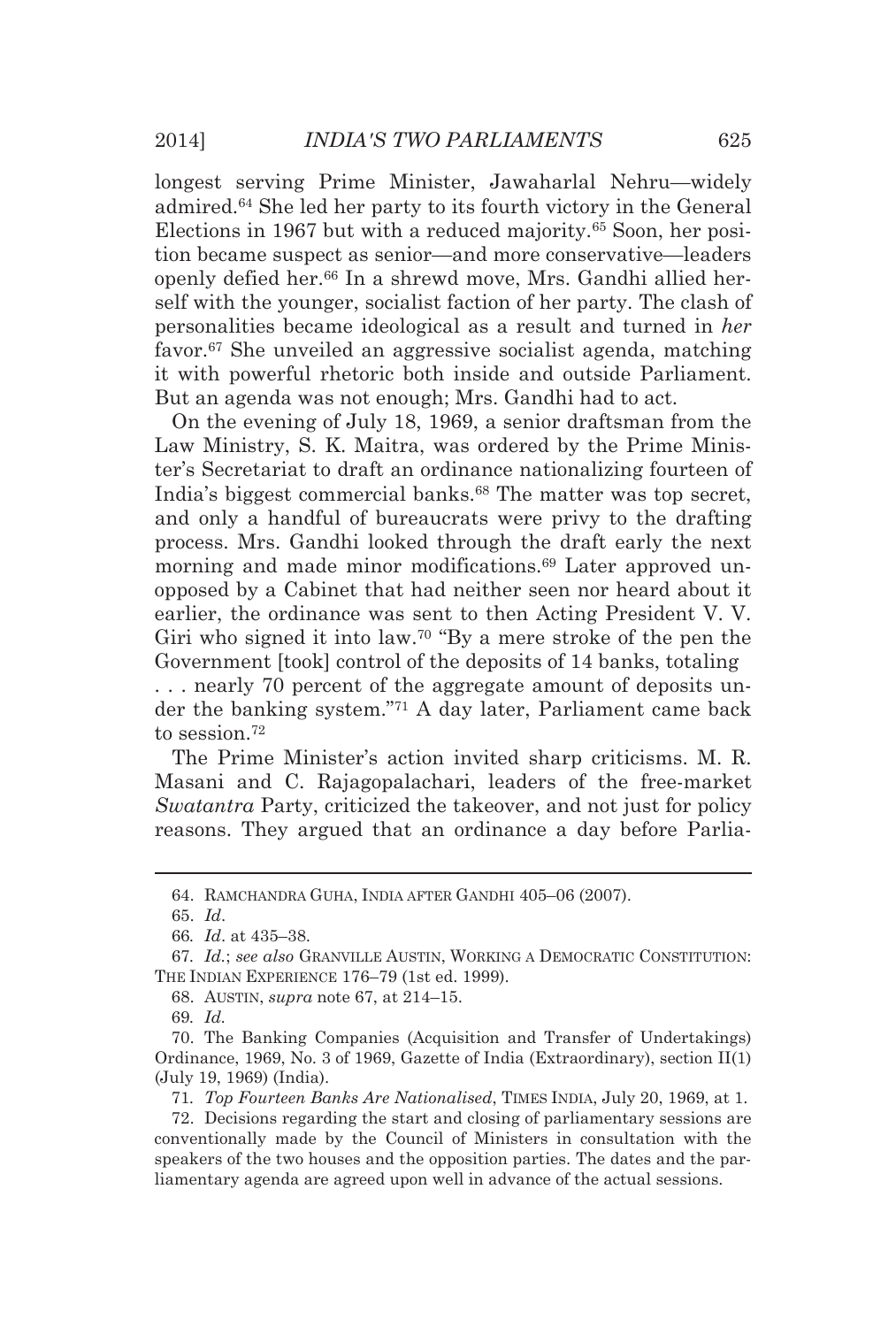ment was to convene "was immoral."73 A. B. Vajpayee, then president of the conservative *Jan Sangh* Party, made a similar point. He stated that imposing a far-reaching decision on the nation "through the backdoor of an ordinance and that too just on the eve of the Parliament session is in itself proof that the Government is afraid of facing Parliament in a straightforward manner."74 The criticisms mattered little though. As the *Times of India* editorial put it, "the die [was] cast."75 While ordinances in Article 123 are temporary measures that eventually require formal parliamentary approval, by 1969, in practice, there was clearly no going back after promulgation.76 Ordinances by then had acquired a firm quality; once promulgated, it only had the effect of tying Parliament's hand.

Examined in context, bank nationalization for Mrs. Gandhi was a vehicle by which to cement herself as the leader of the government *and* the party.77 Legislative urgency, if any, was "political" and tied to machinations within the Congress Party. As such, was the reliance on Article 123 justified? Rustom C. Cooper, a shareholder in one of the nationalized banks, did not think so. He challenged the ordinance in the Supreme Court.78 He argued that the nationalization ordinance was contrary to Article 123 because the president—acting on the advice of the Council of Ministers—wrongly came to the conclusion that immediate action was necessary. His larger point was that presidential satisfaction had limits, and ordinances were valid only if they were promulgated for the "right" reasons.79 The Attorney General took the contrary view, arguing that the decision to promulgate an ordinance was a "matter of high policy" and therefore completely immune from judicial review.80 The Union of India was "under no obligation to disclose the existence of, or to justify the circumstances of the necessity to take immediate action," he insisted.<sup>81</sup> The Supreme Court left the matter unde-

<sup>&</sup>lt;u> 1989 - Johann Barn, mars eta bat erroman erroman erroman erroman erroman erroman erroman erroman erroman err</u> 73*. C.R. Doubts Validity of Ordinance*, TIMES INDIA, July 19, 1969, at 8.

<sup>74</sup>*. UF Circles Hail Bank Nationalisation*, TIMES INDIA, July 20, 1969, at 8.

<sup>75</sup>*. The Die Is Cast*, TIMES INDIA, July 21, 1969, at 6.

 <sup>76.</sup> This practice eventually earned a legal status when the Supreme Court ruled that even ordinances that fail to secure parliamentary approval could create permanent effects. *See infra* Part III.

 <sup>77.</sup> AUSTIN, *supra* note 67, at 174.

 <sup>78.</sup> Cooper v. Union of India, (1970) 3 S.C.R. 530 (India).

<sup>79</sup>*. Id*. ¶ 24.

<sup>80</sup>*. Id*. ¶ 25.

<sup>81</sup>*. Id*.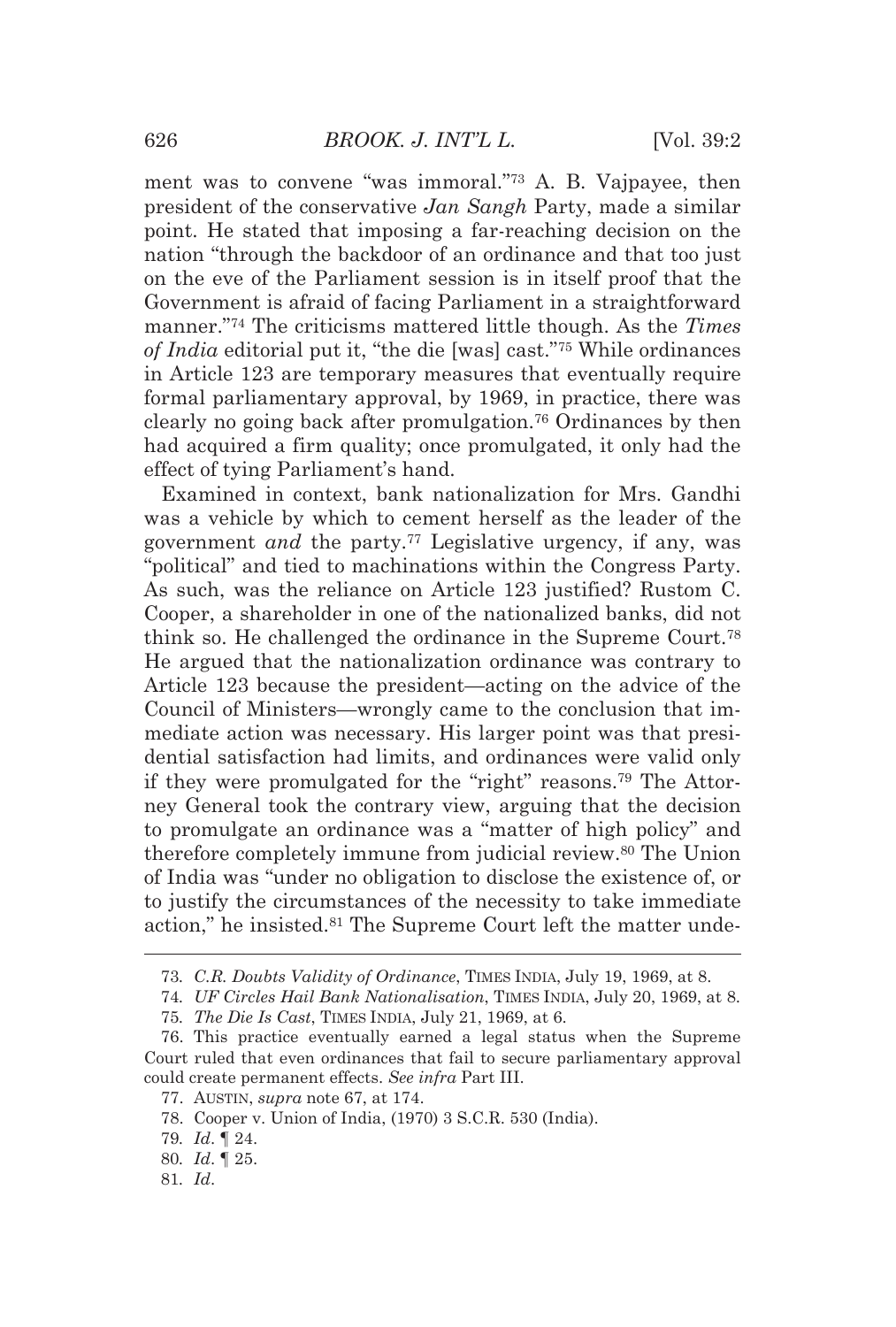cided. By the time hearings began, the ordinance had already become an Act, and questions about presidential satisfaction in Article 123 were no longer relevant.<sup>82</sup> But the Court's refusal to wade into the issue demonstrated the provision's potential especially the many ends for which it could be invoked.

The Court shed its reticence in *Nagaraj v. State of Andhra Pradesh* and sided with the executive.<sup>83</sup> The governor of the southern state of Andhra Pradesh promulgated an ordinance reducing the retirement age of public sector employees from fifty-eight to fifty-five. The ordinance was challenged, among other reasons, on the basis that the governor wrongly—and perhaps with improper motives—came to the conclusion that it was necessary. The Court rebuffed that argument. A president (or governor's) decision to promulgate an ordinance, it said, was immune from judicial review.<sup>84</sup> The Court reached that conclusion in three steps. First, an ordinance is identical to an Act.85 Second, when Parliament enacts legislation, it cannot be accused of having done so "for an extraneous purpose."86 Even if the executive, in a given case, has an ulterior motive in introducing a piece of legislation, "that motive cannot render the passing of the law mala fide."87 This kind of "transferred malice" was "unknown in the field of legislation."88 The same is true of presidents and governors, Chief Justice Chandrachud claimed; they alone may decide if an ordinance is necessary. This view was repeated in *Reddy* v. *State of Andhra Pradesh*.89 "The propriety, expediency and necessity of a legislative act," Chief Justice Chandrachud once again wrote, "are for the determination of the legislative authority," not courts.90 Ordinances are like acts, and thus subject to similar restrictions.91

<u> Andreas Andreas Andreas Andreas Andreas Andreas Andreas Andreas Andreas Andreas Andreas Andreas Andreas Andr</u>

 <sup>82.</sup> The Banking Companies (Acquisition and Transfer of Undertaking) Act, No. 22 of 1969, INDIA CODE. It should also be noted that the Supreme Court invalidated the Act on other grounds.

 <sup>83.</sup> Nagaraj v. Andhra Pradesh, A.I.R. 1985 S.C. 551, ¶¶ 28, 37 (India).

<sup>84</sup>*. Id*. ¶ 14.

<sup>85</sup>*. Id*. ¶ 35.

<sup>86</sup>*. Id*. ¶ 36.

<sup>87</sup>*. Id*.

<sup>88</sup>*. Id*.

 <sup>89.</sup> Reddy v. Andhra Pradesh, A.I.R. 1985 S.C. 724, ¶ 13–14 (India).

<sup>90</sup>*. Id*. ¶ 14.

<sup>91</sup>*. Id.*; *see also* Agarwal v. Uttar Pradesh, A.I.R. 1956 All. 557, ¶ 22 (India); Tandon v. Uttar Pradesh, A.I.R. 1960 All. 205, ¶ 9 (India); Pandey v. Uttar Pradesh, A.I.R. 1970 All. 571, ¶ 20 (India); Bhadra v. Union of India,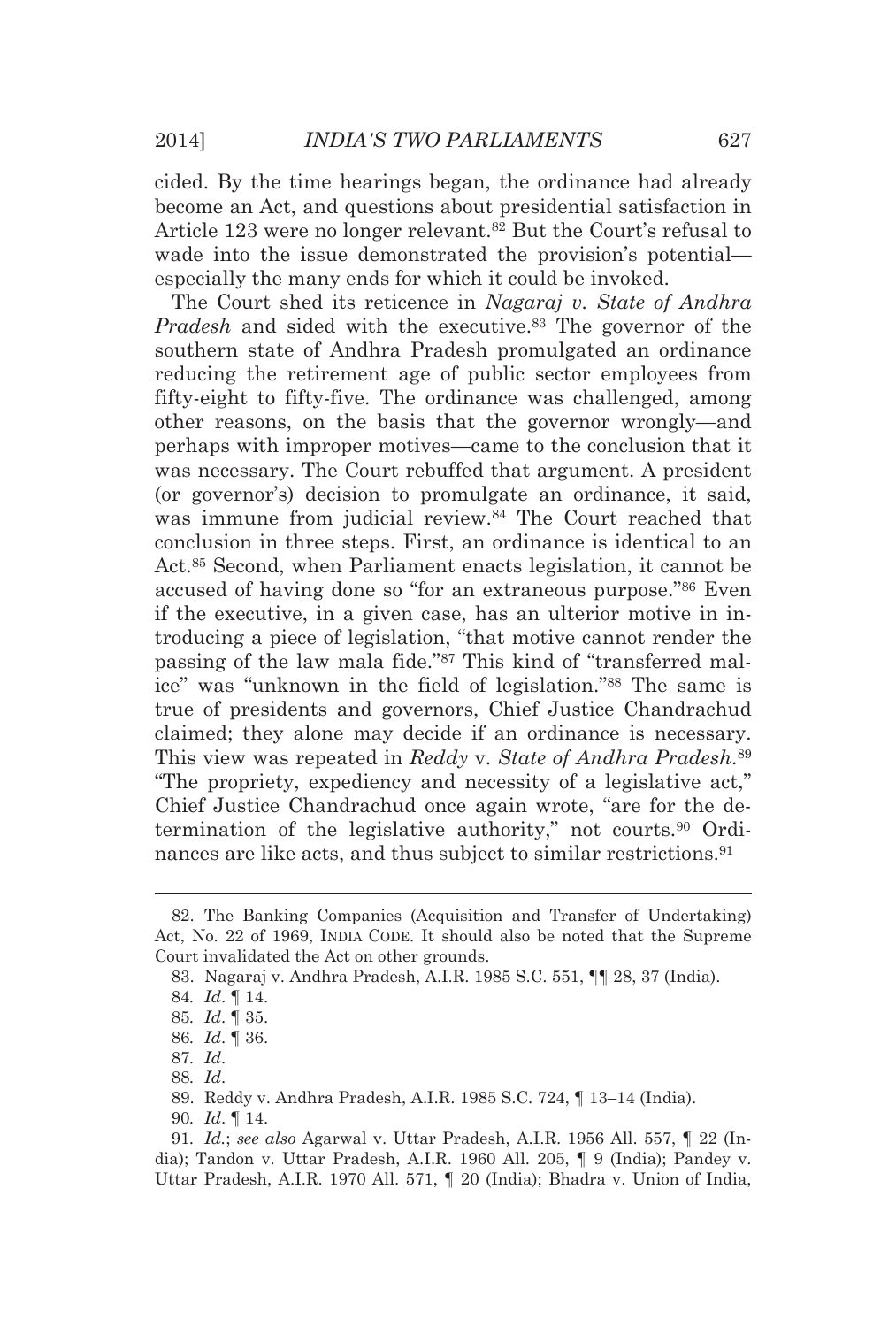The law regarding presidential satisfaction, therefore, is precisely what Attorney General Niren De argued for in the *Bank Nationalization Case*.92 The president may promulgate an ordinance for *any* reason, and that decision is final. The satisfaction is completely subjective and totally immune from any kind of judicial scrutiny. Indeed, Cabinets may take to them for personal, political, or whimsical reasons and courts still would not review the validity of such reasons. As seen earlier, Mrs. Gandhi resorted to an ordinance for "personal" reasons. Her authority was under challenge and the ordinance became a vehicle by which to strengthen her position within the Congress Party. What other reasons may motivate Cabinets to indulge in ordinances? The remainder of this section sketches out a typology of motives that can help further an understanding of the presidential reasons underlying ordinances.

First, as mentioned earlier, ordinances may be promulgated for personal reasons. Such "preferential" ordinances are principally about the *partisan* interests of ministers, individually or collectively, or the party to which the Cabinet belongs. Both Mrs. Indira Gandhi's bank ordinance and the proposed, though ultimately not promulgated, 2006 ordinance aimed at remedying Mrs. Sonia Gandhi's disqualification are obvious examples. But they are not the only ones. Perhaps the most egregious of such partisan ordinances was attempted in 1996. The Narasimha Rao Cabinet was in its "caretaker phase" and the next general election was two months away.93 The cabinet drafted two ordinances.94 The first reduced the campaigning period from three to two weeks.95 The second extended the benefits of India's reservation policy to an estimated 12 million lower caste Christians concentrated in southern India.96 But President S. D. Sharma declined to promulgate them; he felt that

<sup>&</sup>lt;u> 1989 - Johann Barn, mars eta bat erroman erroman erroman erroman erroman erroman erroman erroman erroman err</u> A.I.R. 1975 Cal. 72, ¶ 18 (India); Beebi v. Ravindranathan, A.I.R. 1975 Ker. 202, ¶ 3 (India).

 <sup>92.</sup> Cooper v. Union of India, (1970) 3 S.C.R. 530 (India).

 <sup>93.</sup> The "caretaker phase" refers to the fact that the Rao Cabinet had completed its tenure and the dates for the next general elections had already been notified. By convention, governments in India do not make major policy decisions during this period. The actions of the Rao Cabinet were an exception to this practice.

<sup>94</sup>*. Ordinances Move Assailed*, TIMES INDIA, Mar. 17, 1996, at 1.

<sup>95</sup>*. Id.*

<sup>96</sup>*. Id*.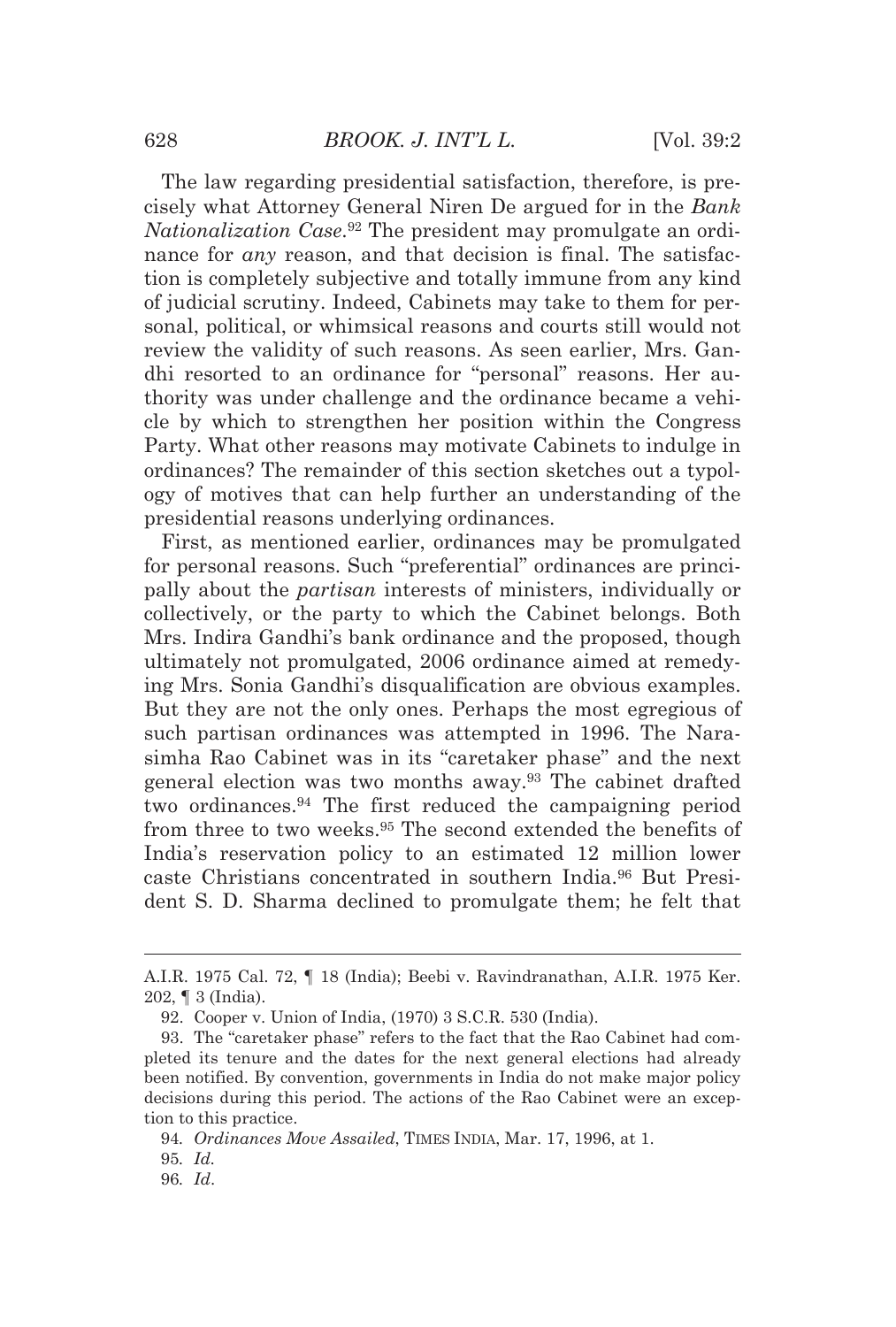"they did not pass the test of constitutional propriety."97 Perhaps these ordinances were "necessary" only in the sense that they benefitted the ruling party or persons therein.

Second, cabinets may resort to ordinances to further specific policy preferences that do not enjoy parliamentary support. Indeed, they may do so *because* they lack majority support. These "anti-majoritarian" ordinances are different from partisan ordinances; they do not benefit ministers, individually or collectively, or the ruling party specifically. Instead, they further a cabinet's preferences, albeit ones that lack majority support. The original and the repromulgated versions of the Prevention of Terrorism Ordinance, 2001 ("POTO") are good examples. The Vajpayee Cabinet mooted the idea of an anti-terrorism legislation in the aftermath of the attacks in New York City in 2001. Some members of the ruling NDA opposed it. They felt that such a law could target India's religious minorities and undermine press freedom.98 Fully aware that the proposal enjoyed insufficient support in Parliament, the cabinet pressed on with an ordinance.99 Later on, still unable to persuade its coalition partners, the cabinet repromulgated a slightly altered version once the relevant session concluded.100 That a parliamentary majority had rebuffed the need for such a law, even if impliedly, did not matter. The ordinance mechanism became an alibi through which to enact a piece of legislation despite majority support *against* it.

Occasionally, cabinets may promulgate anti-majoritarian ordinances not by choice but under "compulsion." Consider the 1994 controversy involving India's accession to the World Trade Organization ("WTO"). India became a founding member of the WTO in 1995 and simultaneously signed the Agreement on Trade-Related Aspects of Intellectual Property Rights ("TRIPs").101 This latter agreement mandated several changes

<sup>&</sup>lt;u> Andreas Andreas Andreas Andreas Andreas Andreas Andreas Andreas Andreas Andreas Andreas Andreas Andreas Andr</u> 97*. President Declines Assent to Ordinances*, TIMES INDIA, Mar. 20, 1996, at 1.

 <sup>98.</sup> Smita Gupta, *Naidu Wants POTO Amended to Protect Press Freedom*, TIMES INDIA, Nov. 18, 2001, at 7.

 <sup>99.</sup> Prevention of Terrorism Ordinance, 2001, No. 9 of 2001 (India).

 <sup>100.</sup> Prevention of Terrorism (Second) Ordinance, 2001, No. 12 of 2001 (India).

 <sup>101.</sup> TRIPS: Agreement on Trade-Related Aspects of Intellectual Property Rights, Apr. 15, 1994, Marrakesh Agreement Establishing the World Trade Organization, Annex 1C, THE LEGAL TEXTS: THE RESULTS OF THE URUGUAY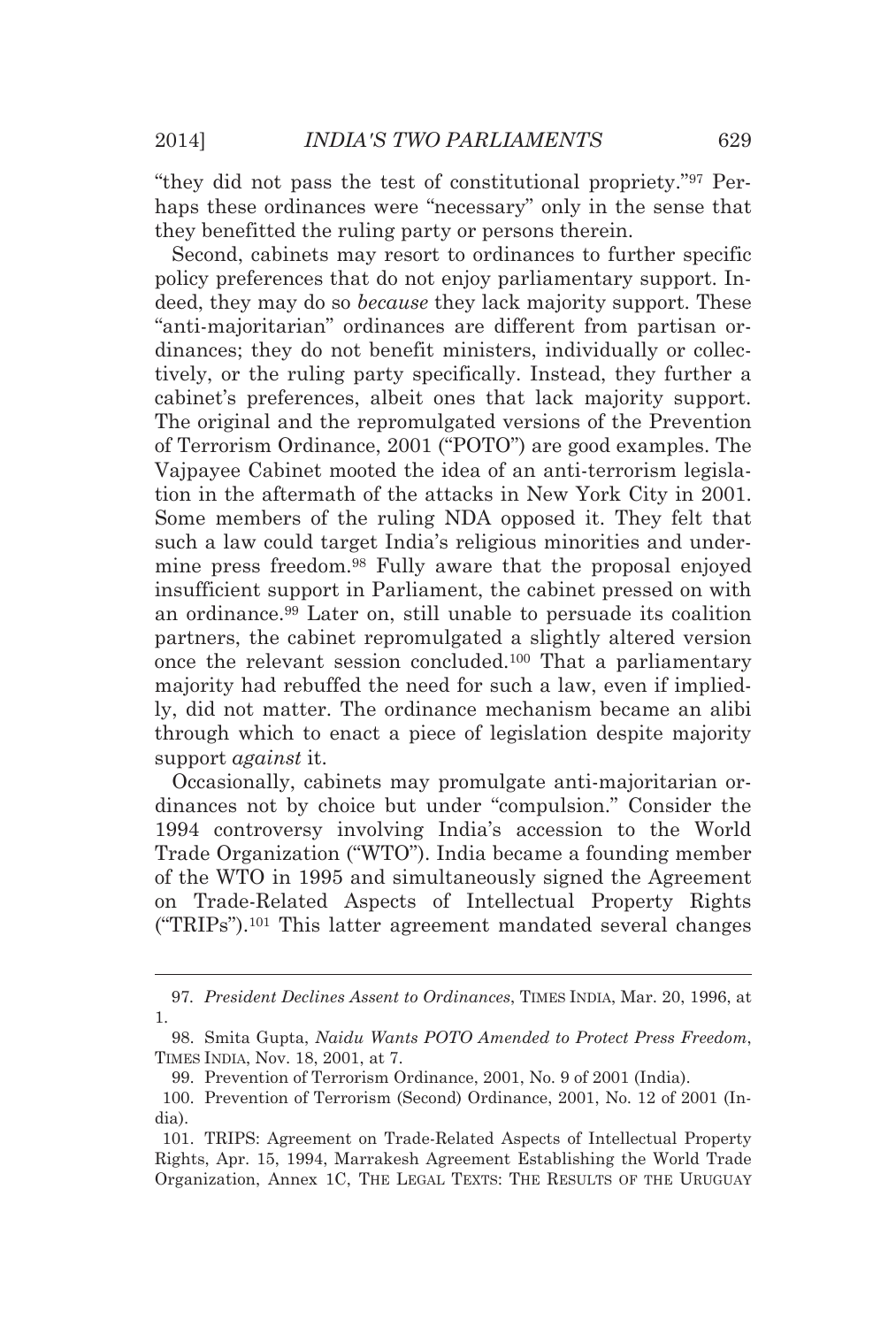to India's intellectual property laws—especially patent legislation—to meet the new obligations.102 The Narasimha Rao Cabinet had more than eight months during which to evolve a political consensus in favor of these changes. Yet it did nothing. Later, faced with an impending deadline, the cabinet took the easy way out. It promulgated an ordinance—The Patents (Amendment) Ordinance, 1994—on December 31, 1994, proclaiming in the preamble that "it [had] become necessary to amend the Patents Act, 1970 in conformity with the obligations under the [TRIPs] Agreement."103 The move angered the opposition.104 To J. S. Reddy of the *Janata Dal*, it "was a classic case of misuse of a constitutional provision," and "a nasty conspiracy to confront Parliament with a fait accompli."105 The cabinet had foreknowledge of the impending legislative void, and if anything, the urgency was orchestrated by inaction. As the *Times of India* editorial put it, rather than make any conciliatory moves, the government "gambled on the opposition supporting it to save face abroad."106 Perhaps it was "necessary" only to avoid a parliamentary defeat. This was later borne out. The ordinance was introduced in Parliament in March 1995 only to be indirectly rejected by the Upper House.<sup>107</sup>

Third, occasionally cabinets, especially minority cabinets, may rely on ordinances to legislate systematically. Their minority status implies that they do not have the numeric support to muscle legislation through Parliament. Thus, Article 123 acts as the crutch through which to churn out new legislation. This is different from the second reason for promulgating an ordinance; in the earlier case, the cabinet had a working major-

<sup>&</sup>lt;u> 1989 - Johann Stein, marwolaethau a bhannaich an t-Amhair an t-Amhair an t-Amhair an t-Amhair an t-Amhair an</u> ROUND OF MULTILATERAL TRADE NEGOTIATIONS 320 (1999), 1869 U.N.T.S. 299, 33 I.L.M. 1197 (1994) [hereinafter TRIPS Agreement].

 <sup>102.</sup> For an analysis of the changes required, see Suresh Koshy, Note, *The Effect of TRIPs on Indian Patent Law: A Pharmaceutical Industry Perspective*, 1 B.U. J. SCI. & TECH. L. 4 (1995).

 <sup>103.</sup> The Patents (Amendment) Ordinance, 1994, No. 13 of 1994 (India).

<sup>104</sup>*. Patent Law Amendment Angers Opposition*, TIMES INDIA, Jan. 2, 1995, at 13.

<sup>105</sup>*. Id*. The indigenous drug lobby also criticized the move, but mostly for policy reasons. *Patents Act Changes Pique Drug Makers*, TIMES INDIA, Jan. 6, 1995, at 19.

<sup>106</sup>*. Patent Myopia*, TIMES INDIA, Apr. 1, 1995, at 14.

 <sup>107.</sup> Priya Ranjan Dash, *Patent Act Changes Set to Lapse*, TIMES INDIA, Mar. 25, 1995, at 15.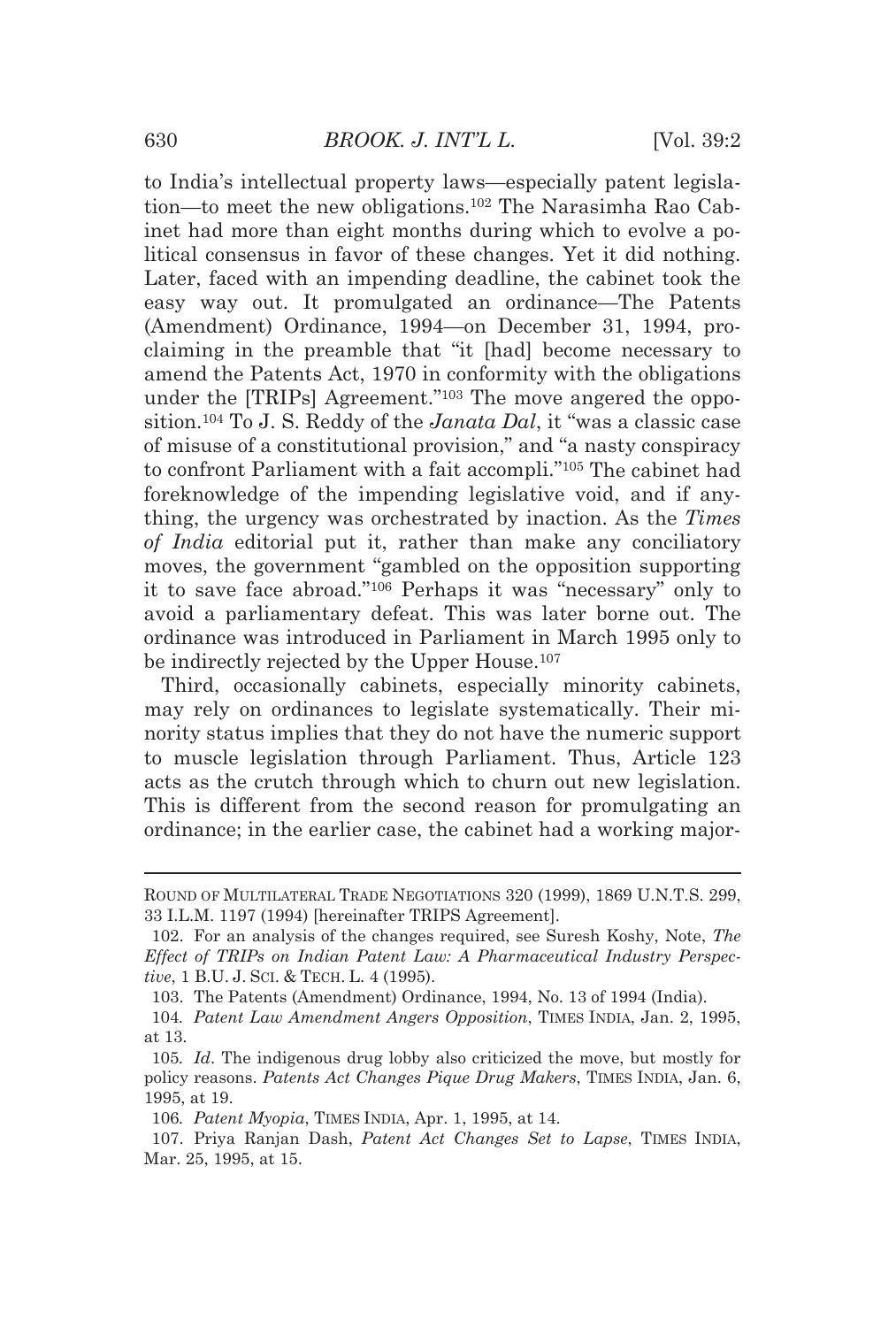ity in Parliament but lacked support for a *specific* piece of legislation. With minority cabinets, the lack of support is more general, and the reliance on ordinances more systematic. We may refer to them as "substitutive ordinances"; the mechanism almost functions like a parallel Parliament.

H. D. Deve Gowda and Inder K. Gujral and their respective cabinets best exemplify this. As the leader of the minority United Front coalition, Deve Gowda became India's eleventh Prime Minister and held office between June 1996 and April 1997. He promulgated twenty-three ordinances in those eleven months.108 Inder K. Gujral took over as Prime Minister after Deve Gowda resigned, and ran another minority government. He also held office for eleven months and was responsible for another twenty-three ordinances.109 The two cabinets jointly promulgated forty-six ordinances during their twenty-two months in office. In the same period, they legislated no more than sixty-one acts. When put side by side, these figures reveal the extent to which ordinances were systematically used to legislate without Parliament. Ordinances were "necessary" for these cabinets, though not in the sense of Article 123. Rather, they filled a political void brought about by fractured electoral verdicts and the cabinets' inability to develop a network of support from parliamentary friends and foes alike.

Fourth, occasionally cabinets may rely on ordinances simply because they are convenient. They are convenient in the sense that the ordinance in question is a relatively uncontroversial one—and unlikely to generate objections. We may refer to them as "convenient ordinances." The creation of the National Human Rights Commission ("NHRC") is a good example. The NHRC is a statutory body with the authority to inquire into allegations of human rights abuse, review legislative and constitutional safeguards, study international treaties and conventions, and promote human rights literacy in India.110 Yet an

<u> Andreas Andreas Andreas Andreas Andreas Andreas Andreas Andreas Andreas Andreas Andreas Andreas Andreas Andr</u>

 <sup>108.</sup> PRESIDENTIAL ORDINANCES, 1950–2009, *supra* note 16.

<sup>109</sup>*. Id.*

 <sup>110.</sup> The Protection of Human Rights Act, No. 12 of 1993, INDIA CODE. In its early days, the Commission, it must be mentioned, was viewed with grave suspicion. *See, e.g. Human Rights Panel a 'Fraud on People*,*'* TIMES INDIA, Dec. 8, 1993, at 11; *Parliament Okays Rights Bill*, TIMES INDIA, Dec. 23, 1993, at 11. For a more optimistic early assessment, see *To Right Wrongs*, TIMES INDIA, Oct. 4, 1993, at 14.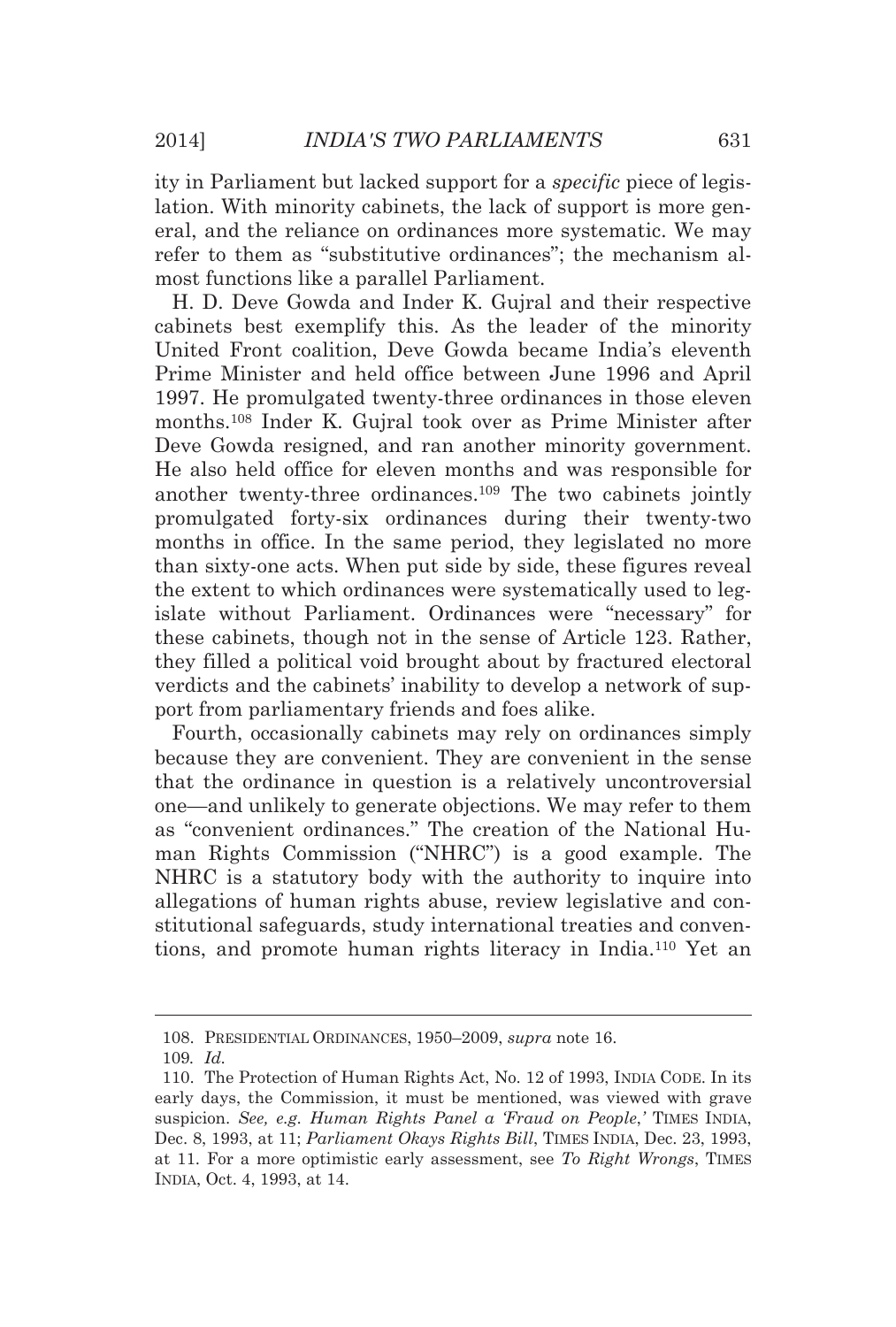*ordinance* was used to establish it.<sup>111</sup> Senior officials boasted of the law's deliberated status while explaining its salient features at a news conference. It was "an entirely new kind of legislation," they claimed, "drafted after sixteen months of intense discussions."112 "All shades of public opinion" were heard, including consultations with federal ministries and state governments.113 If true, these expansive briefings take away the very justification for the ordinance. Something written, reviewed, and revised over a period of sixteen months cannot plausibly claim the mantle of urgency. Perhaps the ordinance was "necessary" only in the sense that it was convenient and assured of a parliamentary majority in due course.

As this typology suggests, a wide variety of motives propel ordinances to life. By favoring an understanding of "necessity" not grounded in Article 123, these motives undermine the basic norm that primary legislation must satisfy certain representative, numeric, and deliberative criteria. But more importantly, they reveal the hollowness of the preconditions. Recall that two conditions must be satisfied before ordinances may be promulgated. At least one House of Parliament must not be in session, and the president should be satisfied that circumstances make it necessary to do so. But these, we now know, are mere formalities. A functioning Parliament may be prorogued at *any* time for *any* reason, and the cabinet may recommend an ordinance for *any* reason at all. As a result, there are no ex ante constraints on invoking Article 123. Effectively, there are *two* distinct sources of primary legislation in India—the Parliament and the president. They function independently but also often cross purposes with one another.

# II. KEEPING ORDINANCES IN EFFECT: A ROGUE METHOD EXPLAINED

The argument that there are two distinct sources of primary legislation does not necessarily imply that there are two Parliaments. Whether presidential and parliamentary legislation equate to one another will depend on events post-promulgation. Ordinances under Article 123 are temporary provisions of law.

<sup>&</sup>lt;u> Alexandria de la contrada de la contrada de la contrada de la contrada de la contrada de la contrada de la c</u> 111. The Protection of Human Rights Ordinance, 1993, No. 30 of 1993 (India).

<sup>112</sup>*. Human Rights Body to Be Set Up*, TIMES INDIA, Sept. 30, 1993, at 1.

<sup>113</sup>*. Id.*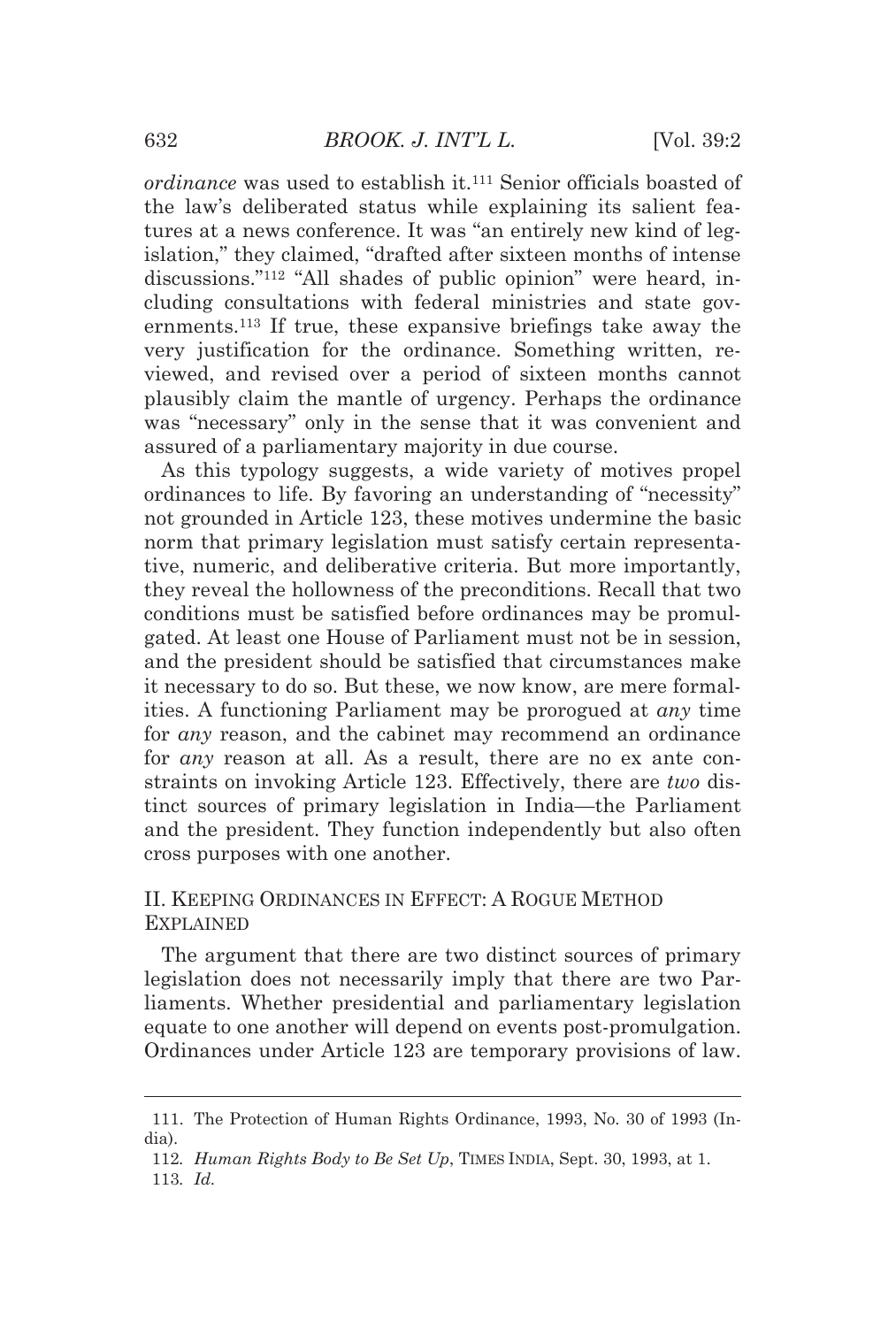They remain in effect for six weeks from the day the two Houses reconvene and must be converted into an act within this duration.114 This is a critical hurdle; the "Two Parliaments" argument cannot succeed without overcoming it. There are two mechanisms by which to overcome this hurdle. This section discusses the empirical record of ordinances post-promulgation and focuses on the first mechanism; namely, repromulgation.

#### *A. What Happens after Promulgation: Five Possibilities*

Once promulgated, every ordinance, in keeping with Article 123(2), must be laid "before both Houses."115 Four outcomes are largely possible at this stage. First, the ordinance may become an Act through the normal legislative procedure. This is the best-case scenario from the cabinet's point of view. It must be done within six weeks of the reassembly of the two Houses.<sup>116</sup> Second, the ordinance may be put to vote, but "disapproved" by one or both Houses. It is the worst-case scenario from the cabinet's point of view. The ordinance immediately "ceases to operate" in such a case.117 Third, the cabinet may decide against putting the ordinance to a vote at all. That is to say, it may let the ordinance "lapse." Lastly, the cabinet may withdraw an ordinance.118 These four possibilities fall into two broad categories. The first outcome is the successful one; the ordinance becomes an act. Though for different reasons, the other three outcomes share an unsuccessful quality. In each of those cases, an ordinance ends as an ordinance; it does not become an act. Parenthetically, it may be noted that a fifth outcome is also possible. If a cabinet so chooses, it may *repromulgate* an unsuccessful ordinance after the reassembled Houses are no longer in session. But a repromulgated ordinance is still an ordinance and will eventually meet one of the four outcomes mentioned earlier.

Table A lists the ways in which Parliament has responded to ordinances thus far. Of the 615 ordinances, 478 (77.7%) "succeeded;" they became acts. Of the "unsuccessful" ones, seventyfive (12.1%) expired (or lapsed); fifty-nine (9.5%) were reprom-

<u> Andreas Andreas Andreas Andreas Andreas Andreas Andreas Andreas Andreas Andreas Andreas Andreas Andreas Andr</u>

 <sup>114.</sup> INDIA CONST. art.123(2)(a).

<sup>115</sup>*. Id.*

<sup>116</sup>*. Id.*

<sup>117</sup>*. Id.*

<sup>118</sup>*. Id.* art.123(2)(b).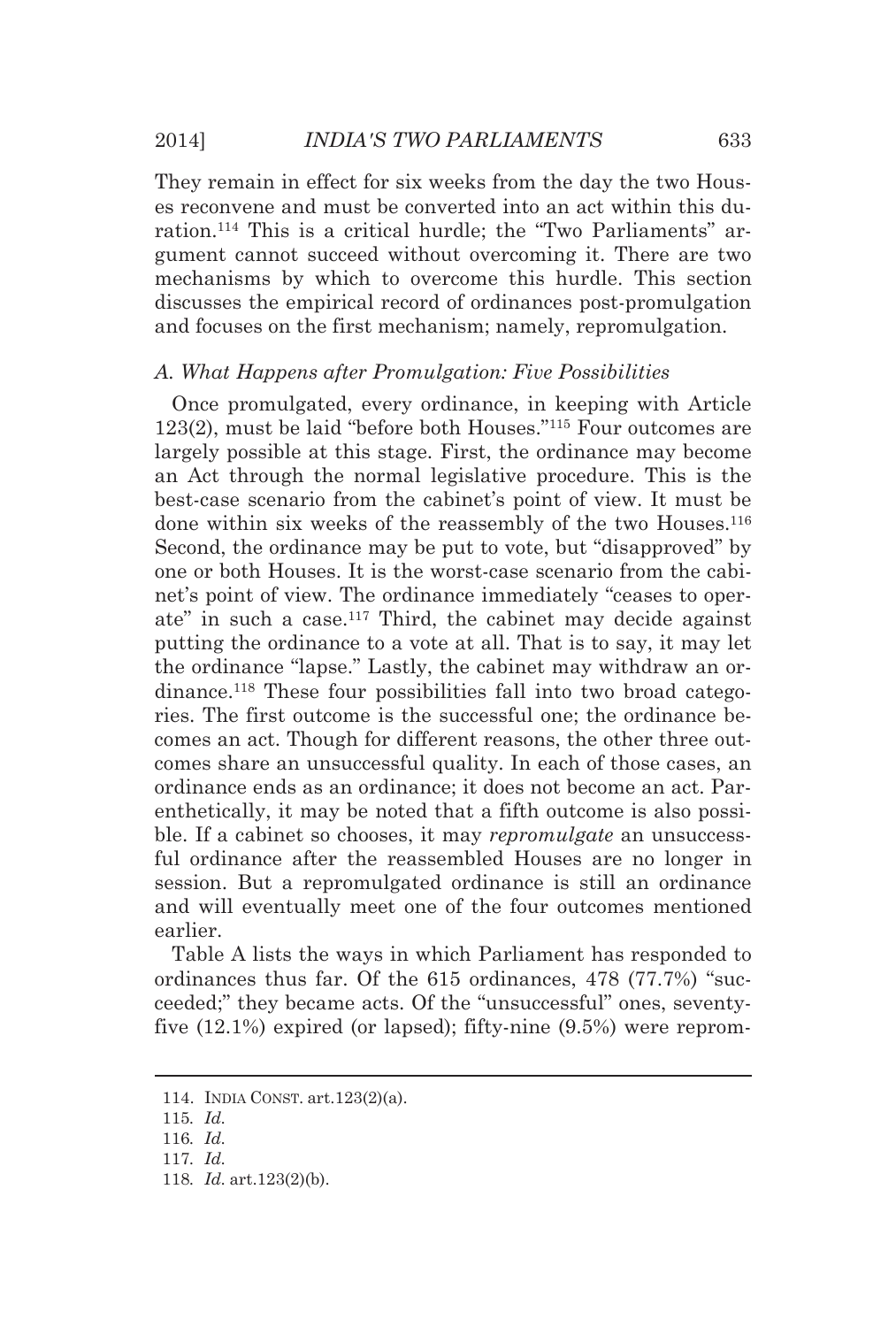ulgated; and two (.003%) were withdrawn.119 These numbers, when plotted by decade, show a marginal decline in the percentage of successful ordinances. The 1950s had the lowest number of ordinances and nearly the highest conversion rate: fifty-two ordinances were promulgated and forty-eight of them became acts (92.3%). The success rate was 92.5% in the 1960s, 90.3% in the 1970s, 89.2% in the 1980s, and 77.7% in the 2000s. The 1990s is the outlier. Of the 196 ordinances promulgated during that decade, only 107 (54.5%) became acts. As many as eighty-nine failed, of which thirty-six (18.3%) expired and another fifty-three (27%) were repromulgated. These low rates of success were brought about by poor performances in several years. For example, in 1995, of the fifteen ordinances promulgated only six became acts. The performance in 1996 was even worse: thirty-two ordinances were promulgated and only nine became acts. Similarly, in 1997, thirty-one ordinances were promulgated and only eleven became acts. Taken together, the 1990s, in contrast to the 1950s, had the most number of ordinances and the worst conversion rate.

|           | Acts | Disapproved | Lapsed         | Withdrawn | Repromulgated |
|-----------|------|-------------|----------------|-----------|---------------|
| 1952–1959 | 48   |             | 03             |           |               |
| 1960–1969 | 62   |             | 0 <sub>5</sub> |           |               |
| 1970–1979 | 122  |             | 12             |           |               |
| 1980-1989 | 83   |             | 10             |           |               |
| 1990–1999 | 107  |             | 36             |           | 53            |
| 2000–2009 | 56   |             | 10             |           | 06            |

| Table A. Parliamentary Responses to Ordinances |  |  |  |
|------------------------------------------------|--|--|--|
|------------------------------------------------|--|--|--|

Our focus must be on repromulgated ordinances. Repromulgation is the method by which a cabinet may reintroduce an ordinance upon its lapse, withdrawal, or rejection, and therefore is an important mechanism by which to overcome the "temporary" hurdle identified previously. As Table A shows, until the 1990s, the established practice was against repromulgating ordinances. In fact, ordinances had *never* been repromulgated at the federal level prior to the early 1990s. But that established practice quickly succumbed to political expediency when fractured parliamentary verdicts and minority cabinets

<sup>&</sup>lt;u> 1989 - Johann Barn, mars eta bat erroman erroman erroman erroman erroman erroman erroman erroman erroman err</u> 119. All figures analyzed here have been calculated based on information provided in PRESIDENTIAL ORDINANCES, 1950–2009, *supra* note 16.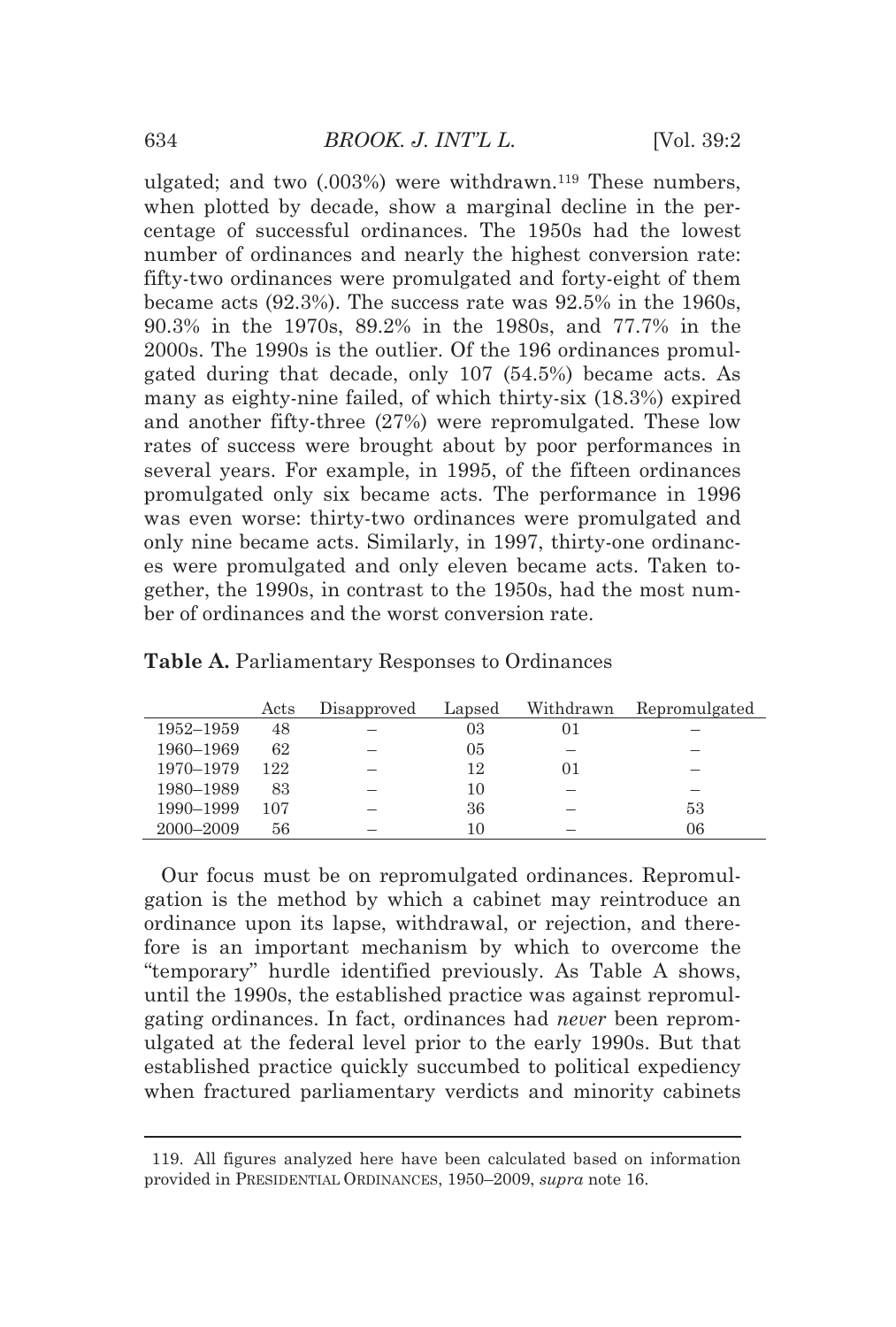became the norm. Of the 196 ordinances promulgated in the 1990s, as many as fifty-three (27%) were repromulgated, including some that were promulgated twice or more. Though the trend began in 1992, repromulgation assumed hideous proportions in 1996 and 1997. There were thirty-two ordinances in 1996; of those ordinances, nineteen were repromulgated or repeatedly repromulgated. Similarly, there were thirty-one ordinances in 1997; sixteen were repromulgated and at least seven were repromulgated twice. Incidentally, they all came from minority cabinets.120

# *B. Repeated Promulgations: The First Step Toward "Two Parliaments"?*

Note that Article 123 says nothing about repromulgation. Its silence raises two important questions. Is repromulgation valid? Second, are there limits to the number of times an ordinance may be repromulgated? An affirmative answer to the first question and a negative answer to the second question will support the argument that there are "Two Parliaments." It would imply that the second control—the requirement that an ordinance be properly enacted as an act—is an empty one. A cabinet may repeatedly repromulgate an ordinance to confer on it a kind of permanence normally accorded to acts.

Between 1967 and 1981, the State of Bihar in eastern India promulgated 256 ordinances that "were kept alive for periods ranging between one and fourteen years by repromulgation from time to time."121 Repromulgated mechanically and strategically, the authorities ensured that the ordinances did not outlive their prescribed tenure.122 In *D. C. Wadhwa v. State of Bi*har,<sup>123</sup> the Supreme Court concluded that the practice was, generally speaking, unconstitutional. Four steps made up most of the Court's reasoning: (a) the lawmaking function in the Constitution is entrusted to the legislature; (b) it is contrary to democratic norms that the executive should have the power to

<u> Andreas Andreas Andreas Andreas Andreas Andreas Andreas Andreas Andreas Andreas Andreas Andreas Andreas Andr</u>

123*. Wadhwa*, A.I.R. 1987 S.C. 579.

 <sup>120.</sup> DAM, *supra* note 15, at 66–117.

 <sup>121.</sup> Wadhwa v. State of Bihar, A.I.R. 1987 S.C. 579 (India).

 <sup>122.</sup> For a copy of a circular letter advising repromulgation, see *id*. para. 5. For a detailed description of the assiduous manner in which Legislative sessions were timed and their implications for keeping Ordinances alive, see D.C. WADHWA, RE-PROMULGATION OF ORDINANCES: A FRAUD ON THE CONSTITUTION OF INDIA, 8–17 (1983).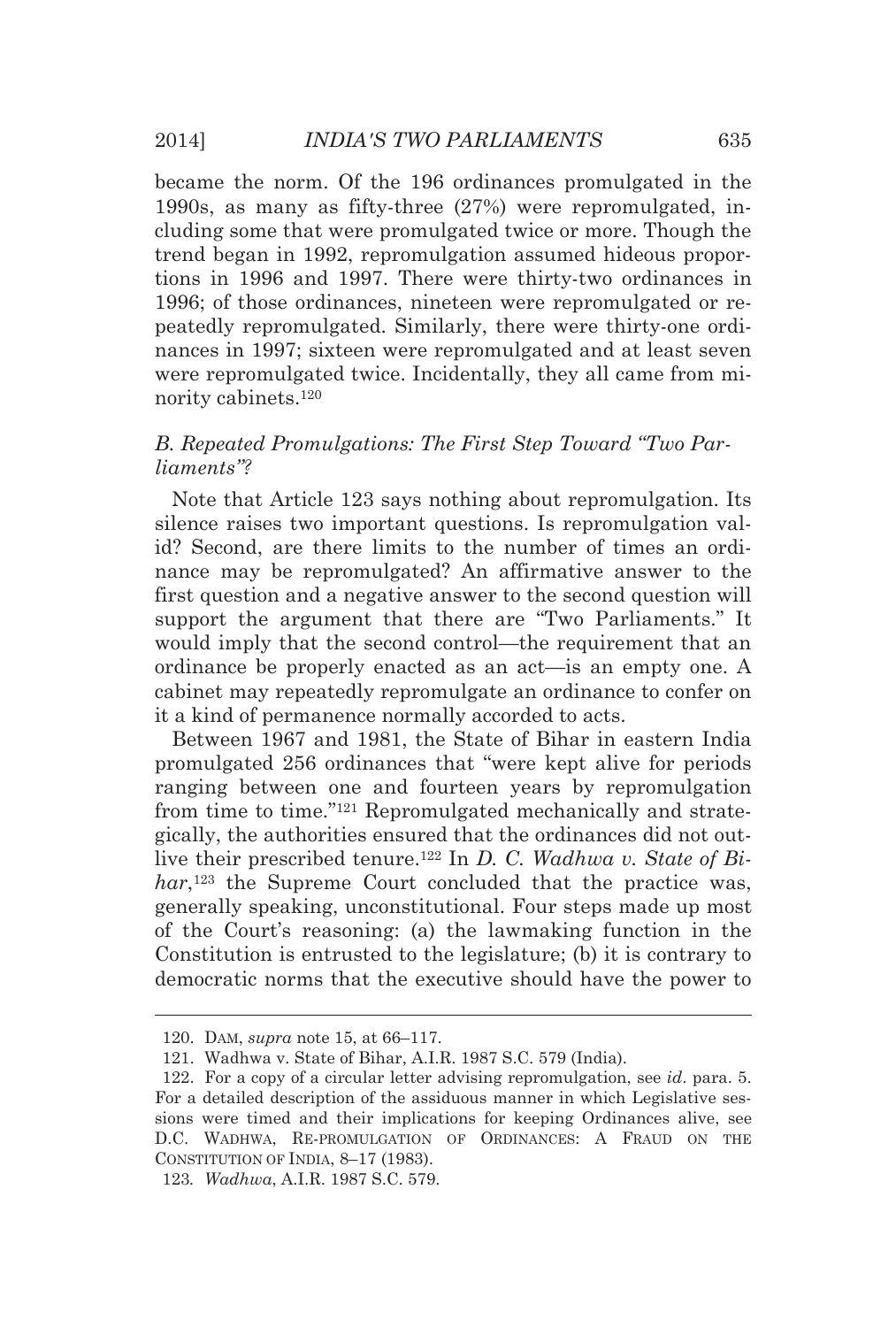make law; (c) the power to issue ordinances to tide over emergent situations is exceptional and, therefore, must be limited in point of time; and (d) a contrary view—of allowing the executive to usurp legislative functions—is opposed to India's "constitutional scheme."124 The Court's conclusion, though defensible, is far from uniform. On two separate occasions the Patna High Court interpreted Article 213 (the state version of Article 123) in favor of repromulgative powers.125 Referring to the permissibility of repromulgation, in *Mathura Prasad Singh v. State of Bihar*126 Singh J. concluded "it is not for the Court to declare such an Ordinance ultra vires on this score." If a state is ruled by successive ordinances, the Legislature may disapprove of the ordinances or the electorate may disapprove of the conduct of its accredited representatives in promulgating the ordinances and reject them at the next poll.<sup>127</sup>

Two aspects in *D. C. Wadhwa* have attracted attention and criticism. First, there was a mismatch between the Court's hortatory denunciation of the practice and its formal order. At various points, Chief Justice Bhagwati was scathing in his assessment of the repromulgative practice. He considered the "enormity of the situation . . . startling" at one point;<sup>128</sup> elsewhere, he anointed the practice as "nothing short of usurpation,"129 a clear "subverting of the democratic process,"130 a "subterfuge,"131 "reprehensible,"132 and finally, "a fraud on the Constitution."133 And yet, this litany of linguistic censures did not translate into meaningful remedies. Except for invalidating one of the three ordinances specifically under challenge, the Supreme Court fell back on "hope and trust that such practice shall not be continued in the future.<sup>"134</sup> It said or did nothing about the endemic practice that had otherwise taken root in Bihar. The narrative of subversion, subterfuge, and fraud,

<u> 1989 - Johann Stein, marwolaethau a bhannaich an t-Amhair an t-Amhair an t-Amhair an t-Amhair an t-Amhair an</u>

127*. Id*. ¶ 16.

128*. Wadhwa*, A.I.R. 1987 S.C. 579, ¶ 4.

130*. Id*.

- 131*. Id*.
- 132*. Id*. ¶ 7.
- 133*. Id*. ¶ 6.
- 134*. Id*. ¶ 7.

<sup>124</sup>*. Id*. ¶¶ 6–7.

 <sup>125.</sup> Chakradharpur Biri v. State of Bihar, (1973) 32 S.T.C. 573 (1972) (India); Singh v. State of Bihar, A.I.R. 1975 Pat. 295.

<sup>126</sup>*. Mathura Singh*, A.I.R. 1975 Pat. 295.

<sup>129</sup>*. Id*. ¶ 6.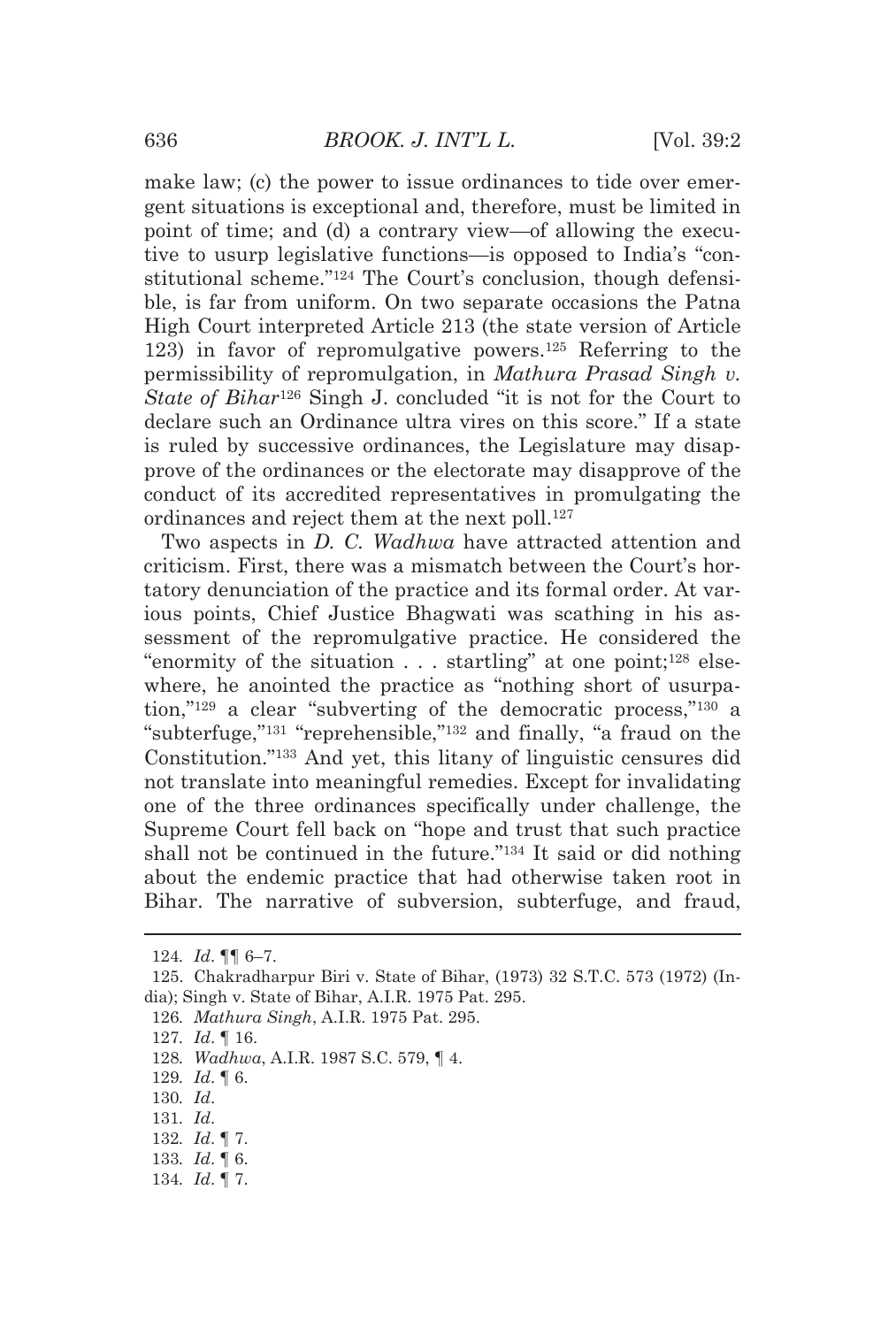Upendra Baxi says, was inconsistent with the Court's eventual "hope and trust" kind of order.135 "Both 'hope' and 'trust' are singularly misplaced," he argues, "in a context where a state has usurped unconstitutionally the power of the elected representatives of the people."<sup>136</sup>

Second, the Court's conclusion that repromulgation is unconstitutional leaves certain matters unclear. For example, is repromulgation *always* unconstitutional? That is unlikely: Chief Justice Bhagwati himself listed circumstances in which the executive may be compelled to repromulgate an ordinance.

Of course, there may be a situation where it may not be possible for the Government to introduce and push through in the Legislature a Bill containing the same provisions as in the Ordinance, because the Legislature may have too much legislative business . . . or the time at the disposal of the Legislature . . . may be short, and in that event, the Governor may legitimately find that it is necessary to repromulgate the Ordinance.137

What this exception suggests is that the Court merely invalidated *mechanical* repromulgation of ordinances, not repromulgation *per se*. Promulgation (or repromulgation) as an exercise of original legislative powers requires an application of mind, not just clerical approval. Repromulgation, in other words, would be valid if the original emergent conditions persist alongside adequate reasons for failing to legislate an ordinance into law. Unlike promulgation, the validity of repromulgation, therefore, is predicated both on the persistence of emergent conditions *and* the availability of reasons as to why an ordinance was not transacted in the intervening legislative session. It is noteworthy that the Court imposed no restriction on repeated repromulgations; if it could be done once, it could be done several times.

Our focus must then be on "adequate reasons" that would justify repromulgation. Chief Justice Bhagwati pointed out two. First, if the volume of legislative business in the intervening session were such that the cabinet failed to push a bill

136*. Id*. at lxxxvii.

<sup>&</sup>lt;u> Andreas Andreas Andreas Andreas Andreas Andreas Andreas Andreas Andreas Andreas Andreas Andreas Andreas Andr</u> 135. Uprenda Baxi, *Introduction* to D.C. WADHWA, RE-PROMULGATION OF ORDINANCES: A FRAUD ON THE CONSTITUTION OF INDIA, at lxxxvi (1983).

<sup>137</sup>*. Wadhwa*, A.I.R. 1987 S.C. 579, ¶ 6.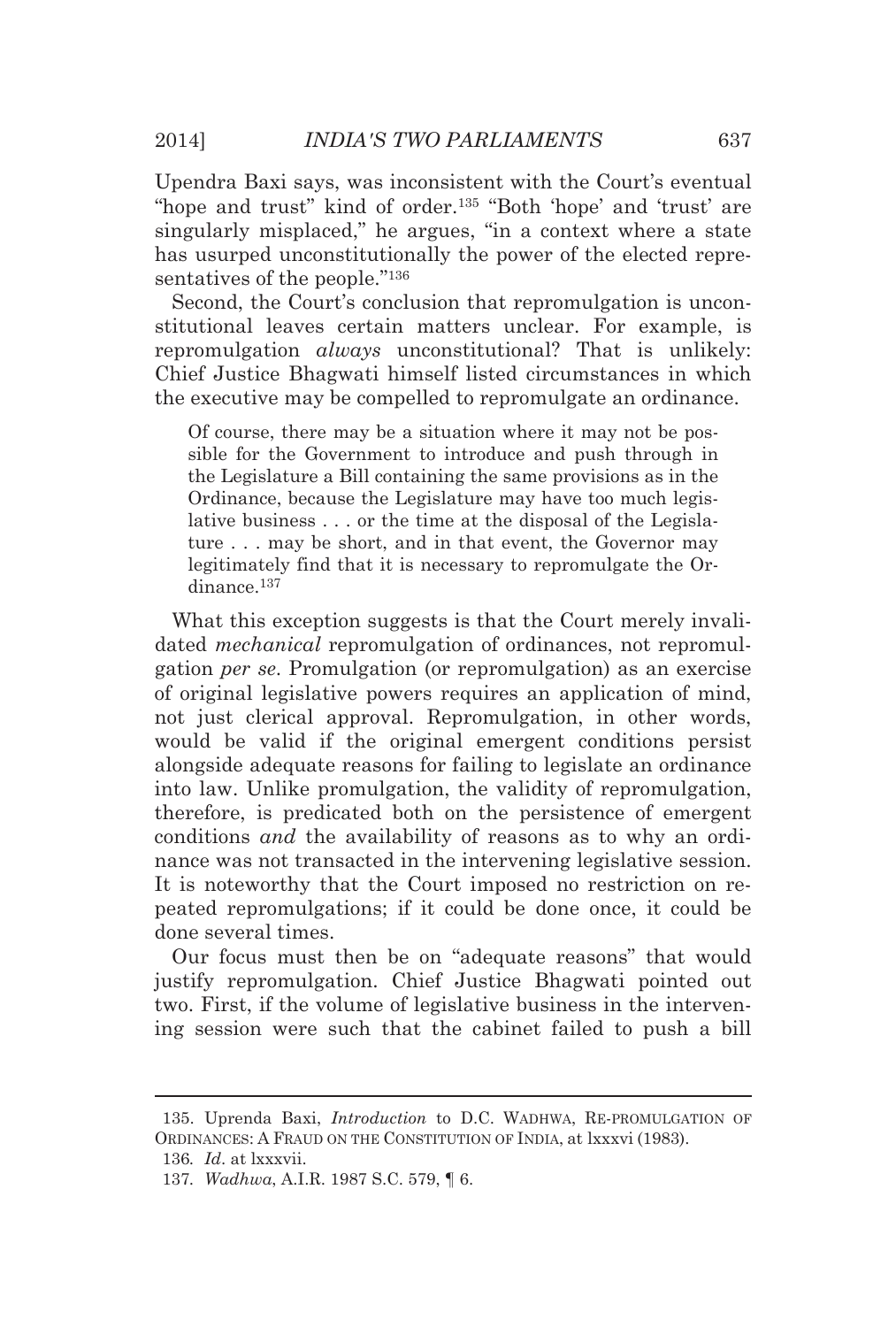through, repromulgation would be acceptable.138 Second, if time were too short during an intervening session to enact an ordinance into law, repromulgation would also be acceptable.139 Both these options, to some extent, belie the fundamental requirement that an emergency situation must exist for repromulgation. If a legislative emergency truly persists, with a makedo ordinance brought in to tide over it, why should such a matter be treated with low priority? If Parliament does not prioritize ordinance-related matters for reasons of volume or duration, that itself may be a ground to doubt the existence of emergency conditions.

Unsurprisingly, the exceptions were greeted with skepticism. A. G. Noorani was personal in his criticism: "When Justice P. N. Bhagwati retired as the Chief Justice of India even those who had made it their vocation in recent years to extol his qualities had to concede that when it came to great power, timidity was his watchword."140 The exemption carved out by Chief Justice Bhagwati, Noorani thought, was "wholly gratuitous and rob[bed] the judgment of merit and value."141 For him, "[i]t was a case of interpretation and the exception, based on pure legislative convenience, derive[d] no sanction from Article 213."142 It was, as he put it, "devoid of any justification."143 Anil Nauriya, in his more measured analysis, pointed out the potential incoherence of the propositions.144 Given that the decision outlawed "only *successive* repromulgations indulged in as a practice," Nauriya argued that the Court had in effect upheld three contradictory propositions. One, the subjective satisfaction of the president as to whether an ordinance is necessary remains outside judicial scrutiny. Two, in some cases repromulgation may be constitutionally justifiable, and finally, that successive repromulgation would be bad.<sup>145</sup> If the first and sec-

<u> 1989 - Johann Barn, mars eta bat erroman erroman erroman erroman erroman erroman erroman erroman erroman err</u>

<sup>138</sup>*. Id*.

<sup>139</sup>*. Id*.

 <sup>140.</sup> A.G. Noorani, *Supreme Court and Ordinances*, 22 ECO. & POL. WKLY. 357 (1987).

<sup>141</sup>*. Id*.

<sup>142</sup>*. Id*.

<sup>143</sup>*. Id*.; *see also* Jill Cottrell, *Re-promulgation of Ordinances in India: A Note*, 37 INT'L & COMP. L.Q. 1044 (1988) (book review).

 <sup>144.</sup> Anil Nauriya, *Indian Judicial Renascence: The Lines Not Crossed*, 22 ECO. & POL. WKLY. 239 (1987).

<sup>145</sup>*. Id*. at 239.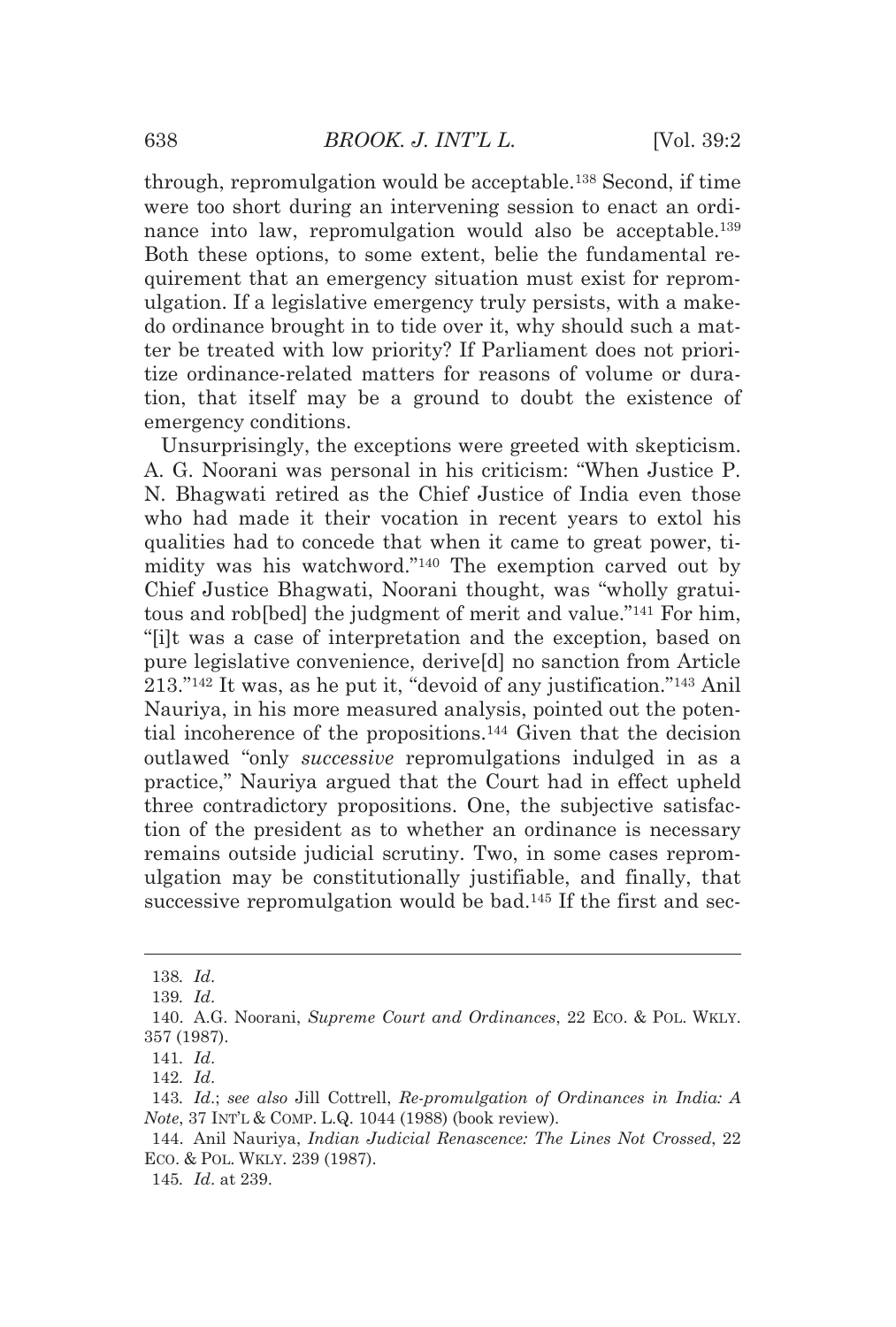ond propositions are valid, the third does not stand up to scrutiny.

If the Supreme Court insists on a set of exceptions to the general rule against repromulgation, what other reasons apart from those in *D. C. Wadhwa* might be valid? Take the case of POTO, the anti-terror legislation previously mentioned. Support for the ordinance was low from the beginning and even the government's coalition partners were hesitant.146 But the Vajpayee Cabinet repromulgated the ordinance with few changes.147 That a parliamentary majority had impliedly rebuffed the need for such legislation hardly mattered. Is the absence of legislative support an adequate reason for repromulgating an ordinance? *D. C. Wadhwa* provides no guidelines in this regard. It is unclear if Chief Justice Bhagwati's exceptions should be read as a closed category.<sup>148</sup> The Delhi High Court, it should be mentioned, chose to read the exceptions widely. In *Gyanendra Kumar v. Union of India*,149 the Court used the *Wadhwa* exceptions to uphold the validity of ten repromulgated ordinances. The Solicitor General argued that the ordinances were tabled in the two Houses, but other pressing and urgent matters meant that the bills could not be taken up for a full discussion.150 The High Court accepted that claim without any further inquiry. Left unsaid was the fact that the minority cabinet did not have the requisite number in the two Houses to properly legislate the ordinances into acts.

The second control in Article 123 has to do with parliamentary approval: an ordinance does not become permanent unless Parliament converts it into an act. But the possibility of repromulgation has watered down that control. To be sure, repromulgation is nominally unconstitutional. But it is also the beneficiary of a generous exception; cabinets merely need to summon the alibi of two Houses burdened with other "urgent

 149. Kumar v. Union of India, A.I.R. 1997 Delhi 58 (1996) (India). 150*. Id*. ¶ 9.

 146. V. Venkatesan, *POTO and a Stand-Off*, FRONTLINE (Dec. 22, 2001), *available at* http://www.hindu.com/fline/fl1826/18260190.htm.

 <sup>147.</sup> Prevention of Terrorism (Second) Ordinance, 2001 (12 of 2001) (India); *see also POTO Promulgated with Amendments*, TRIBUNE (Dec. 31, 2001), *available at* http://www.tribuneindia.com/2002/20020101/nation.htm#3.

 <sup>148.</sup> For an unconvincing argument that the repromulgation was unconstitutional, see D. Nagasaila & V. Suresh, *Repromulgation of POTO: Is It Legal?*, 37 ECO. & POL. WKLY. 371 (2002).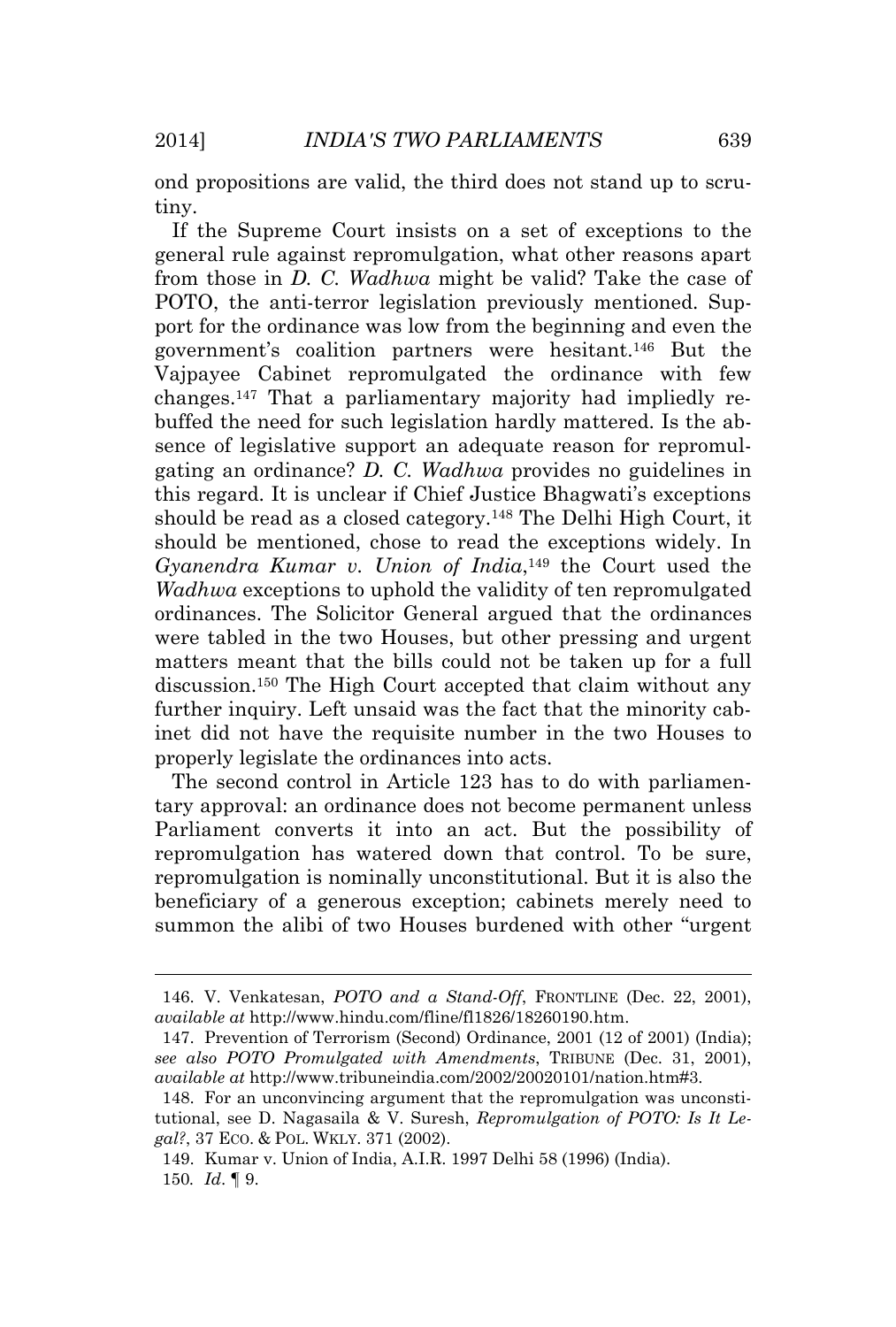matters" to invoke it. This way cabinets have an alternative means by which to make ordinances permanent. Parliamentary Acts are permanent from the very beginning unless otherwise stated. Ordinances too are permanent, but with the president's periodic intervention. As such, we are well on our way to establishing the "Two Parliaments" argument. The next section explores the second aspect of permanence, which has to do with the effect of failed ordinances.

# III. SUCCESS IN FAILURE: THE AFTERLIFE OF FAILED **ORDINANCES**

The previous sections have shown that the president in India may promulgate an ordinance effectively at any time for any reason. Such an ordinance may be made effectively permanent simply by repromulgating it repeatedly. But Article 123 has a third control, and we must consider its effectiveness before rendering a final verdict. It has to do with failed ordinances. Since Parliament may reject an ordinance, some ordinances do not become acts. Also, the president may withdraw an ordinance, or it may simply lapse. In all such cases, what happens to the validity of actions taken while the ordinances were in force?

Article 123(2) says that failed ordinances "cease to operate."151 In *State of Orissa v. Bhupendra Bose*,152 the Supreme Court turned its attention to this clause: What does it mean to say that an ordinance "ceases to operate?" The petitioner challenged the results of an election to a local municipal body on the ground that the election did not comply with procedural requirements. The High Court agreed and invalidated the result. Alarmed by the possibility that elections to other municipal bodies may also be invalidated, the governor promulgated an ordinance.153 Electoral laws were retrospectively amended to override the High Court's reasoning and judgment. But the ordinance did not become permanent; the State Assembly failed to convert it into an act.<sup>154</sup> Consequently, the ordinance lapsed and ceased to operate. Did this lapse revive the High

<u> Andreas Andreas Andreas Andreas Andreas Andreas Andreas Andreas Andreas Andreas Andreas Andreas Andreas Andr</u>

 <sup>151.</sup> INDIA CONST. art. 123(2)(a).

 <sup>152.</sup> State of Orissa v. Bose, (1962) A.I.R. 945 (1961) (India).

 <sup>153.</sup> Orissa Municipal Elections Validation Ordinance, 1959 (1 of 1959) (India).

<sup>154</sup>*. Bose*, (1962) A.I.R. 945, ¶ 2.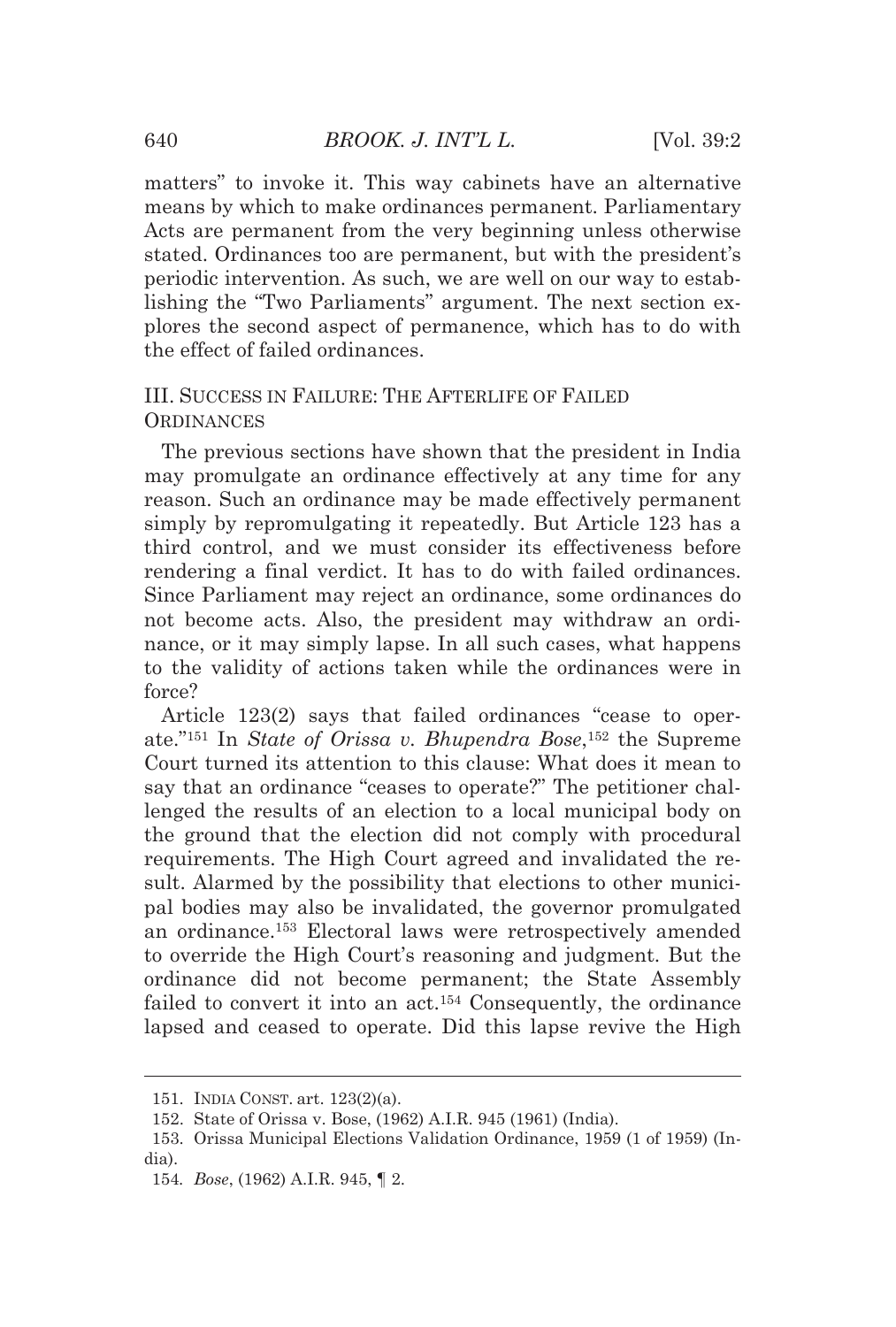Court's earlier decision invalidating the elections—the very thing that led the governor to promulgate the ordinance? The Supreme Court said no. And the Court's reasoning has important implications for the "Two Parliaments" argument.

The Court began by looking at the effect of temporary acts. Based on a quick survey of three English decisions,155 Chief Justice Chandrachud concluded that no inflexible rule could be laid down regarding the effects of a temporary act.<sup>156</sup> As he put it, at least in some cases, "repeal effected by a temporary act would be permanent and would endure even after the expiration of the temporary act."157 The precise nature of the effect, he said, "must depend upon the nature of the right or obligation resulting from the provisions of the temporary act and upon their character whether the said right and liability are enduring or not."158 And keeping in mind "the object of the Ordinance and the right created by the validating provisions," the Court concluded that it "must be held to endure and last even after the expiry of the Ordinance."159

The reasoning was reiterated in *Venkata Reddy v. State of Andhra Pradesh.*160 The governor promulgated the Andhra Pradesh Abolition of Posts of Part-time Village Officers Ordinance, 1984, to abolish the post of part-time Village Officers and to create a new category of posts referred to as "Village Assistants."161 The ordinance, despite a series of repromulgations, lapsed; the State Assembly refused to enact it. The petitioner, previously a part-time Village Officer, argued that the Ordinance having lapsed, his earlier post stood revived. The Supreme Court rejected that claim. Chief Justice Chandrachud once again came to the conclusion that failed ordinances do not become void retrospectively.162 Article 123(2) says that a failed ordinance "shall cease to operate," and that, he said, "only means that it should be treated as being effective till it ceases

<u> 1989 - Johann Stein, marwolaethau a bhann an t-Amhain an t-Amhain an t-Amhain an t-Amhain an t-Amhain an t-A</u>

 <sup>155.</sup> Steavenson v. Oliver, (1841) 151 Eng. Rep. 1024 (Eng.), 8 Meeson & Welsby 234; Warren v. Windle, (1803) 102 Eng. Rep. 576 (K.B.); Wicks v. Director of Public Prosecutions, (1947) A.C. 362 (H.L.) (U.K.).

<sup>156</sup>*. Bose*, (1962) A.I.R. 945, ¶ 22.

<sup>157</sup>*. Id*. ¶ 22.

<sup>158</sup>*. Id*. ¶ 21.

<sup>159</sup>*. Id.* ¶ 23.

 <sup>160.</sup> Reddy v. Andhra Pradesh, A.I.R. 1985 S.C. 724 (India).

<sup>161</sup>*. Id*. ¶ 1.

<sup>162</sup>*. Id*. ¶ 18.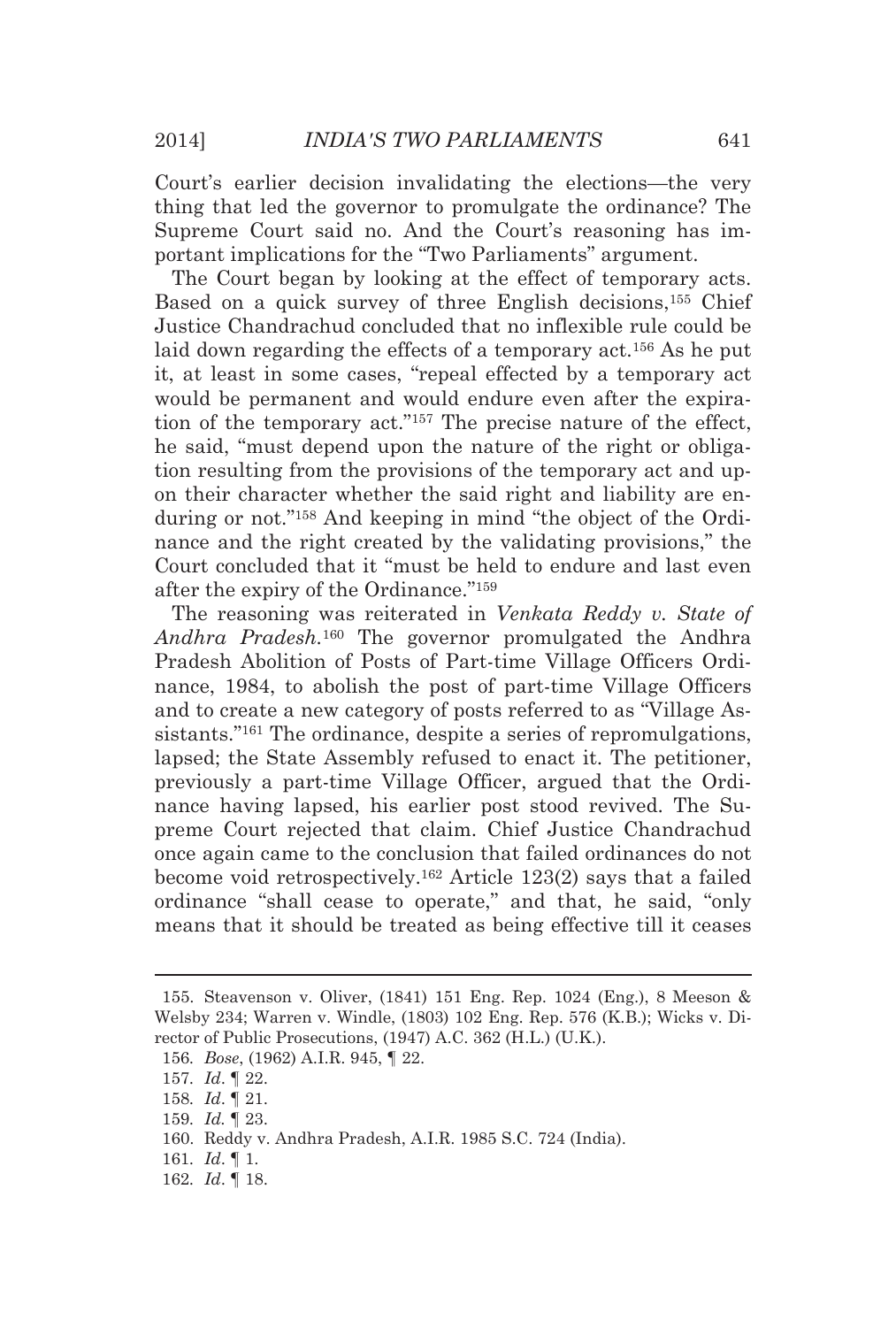to operate on the happening of the events mentioned in [the provision]."163 The part-time posts stood abolished on the date on which the Ordinance was promulgated, and its effects are irreversible except by new legislation.164 Parliament and State Legislatures are not powerless to undo the effects of failed ordinances; but only new acts can achieve such corrections with retrospective effect. Chief Justice Chandrachud concluded that new acts are the only way to revive "closed or completed transactions" generated under a failed ordinance.165

The implications are stark. The reasoning elevates the status of ordinances to temporary acts. That is, an ordinance is an act with a sunset clause. And because the Court interprets the effects of failed ordinances through the prism of temporary acts, it has the implied effect of *privileging* presidential legislation over parliamentary legislation. In *Venkata Reddy*, for example, the post of part-time Village Officer was created by an act.166 The ordinance that abolished it lapsed. But it still generated a permanent state of affairs. Only a new act, the Court says, can revise this new state of affairs. This implies that the president may negate statutorily conferred rights and duties merely by issuing ordinances. Their effects, however, can be undone only by acts of Parliament.

Consider what this means for repeal by an ordinance. Parliament, in the exercise of its legislative power, may repeal legislation; ordinances, therefore, may also do so.167 Let us assume that an ordinance repeals an existing piece of legislation but lapses.168 Does that lapse revive the repealed act? A temporary act on its expiry does not revive the repealed law unless specifically provided for in the act itself.169 And if an ordinance is constitutionally equivalent to a temporary act, as the Supreme Court says it is, a lapse will have no effect. The repealed act would remain permanently repealed unless subsequently re-

<u> Alexandria de la contrada de la contrada de la contrada de la contrada de la contrada de la contrada de la c</u>

<sup>163</sup>*. Id*.

<sup>164</sup>*. Id*.

<sup>165</sup>*. Id*. ¶ 19.

 <sup>166.</sup> Madras Hereditary Village Offices Act, No. 3 of 1895, INDIA CODE.

 <sup>167.</sup> King-Emperor v. Benoarilal Sarma, (1944) 72 I.A. 57 (India).

<sup>168</sup>*. See, e.g.*, Saurashtra (Abolition of Local Sea Customs Duties and Imposition of) Port Development Levy Repealing Ordinance, 1952, No. 4 of 1952 (India); Parliamentary Proceedings (Protection of Publication) Repeal Ordinance, 1975, No. 25 of 1975 (India).

 <sup>169.</sup> Krishnan v. State of Madras, A.I.R. 1951 S.C. 301 (India).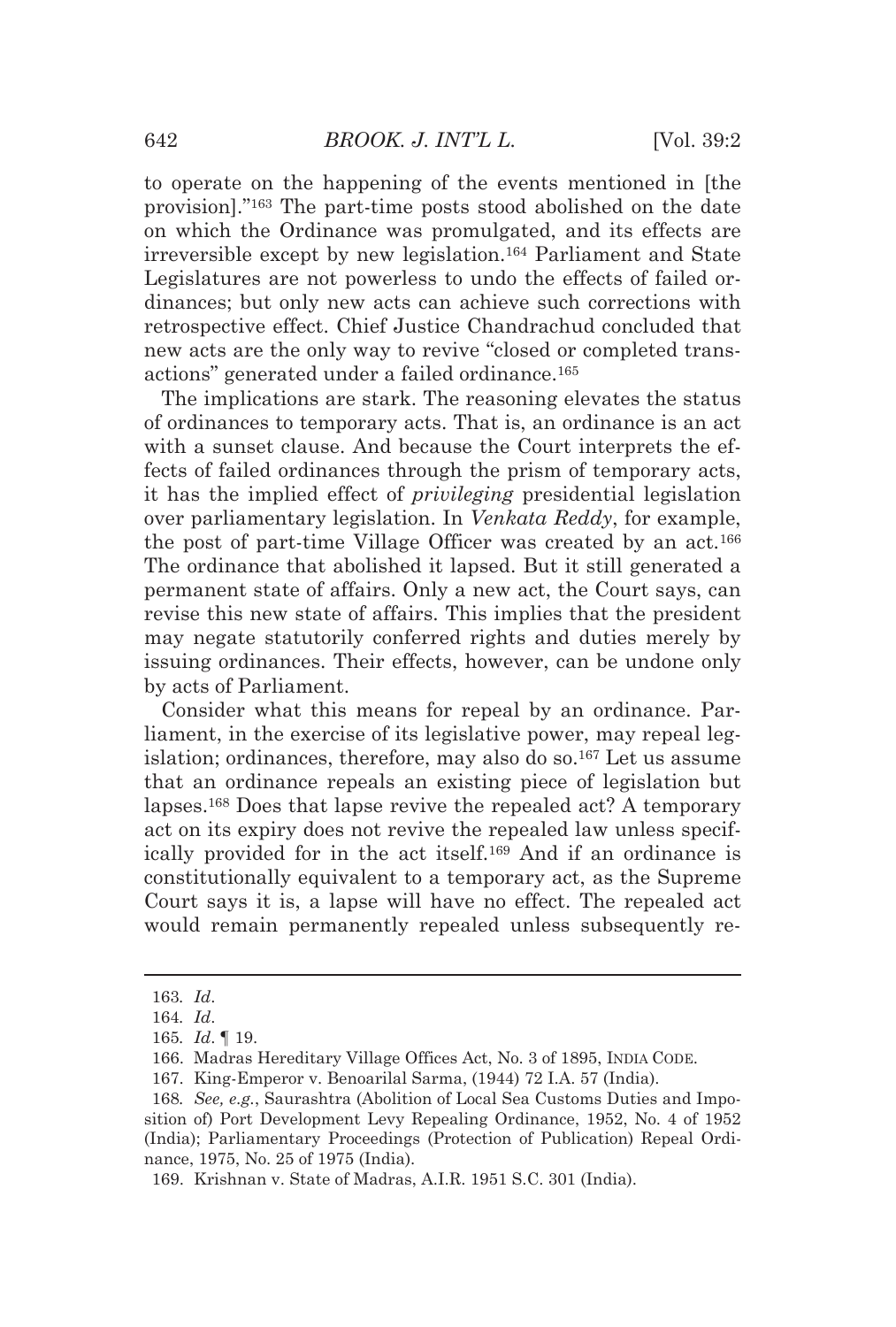vived by a new act. The implication is obvious: the president acting independently can *permanently repeal* a piece of parliamentary legislation.

This manner of reasoning has effectively undone the third control—the requirement that a failed ordinance must "cease to operate." To Chief Justice Chandrachud, the cessation requirement meant that an ordinance "should be treated as being effective till it ceases to operate on the happening of the events mentioned in [the provision]."170 In other words, all actions taken during the period when an ordinance is in force remain valid forever. In *Bhupendra Bose*, the petitioner's electoral loss remained permanent.171 Similarly, in *Venkata Reddy* the failed ordinance permanently destroyed the part-time posts for some.

What this means is that an ordinance, when it 'ceases to operate,' does not really cease to operate. Take the case of a university. In India, a university can only be established by an act.172 An ordinance therefore can also establish a university.173 Let us assume that the ordinance lapses months later. In addition, let us assume that the university had achieved several things in those six months. It may have, for example, put in place an academic infrastructure sufficient to commence functioning, secured approvals for some courses, completed the first round of admissions, and started introductory classes. What would be the legal effect of this lapse? Nothing, if the Supreme Court is correct. The university will continue as if the ordinance is *permanently* valid.

The dramatic implications of this interpretation are made clear by the case of Mohammad Afroze and his prosecution under the dreaded POTO. Afroze was arrested in Mumbai on October 2001 and initially charged with robbery.174 The police later claimed that he was an al-Qaida agent; he had been conspiring to crash a plane into the British House of Commons.175 To

<u> 1989 - Johann Stein, marwolaethau a bhann an t-Amhair Aonaichte ann an t-Amhair Aonaichte ann an t-Amhair Aon</u>

 <sup>170.</sup> State of Orissa v. Bose, (1962) A.I.R. 945, ¶ 18 (1961) (India).

<sup>171</sup>*. Id*.

 <sup>172.</sup> Jain v. Chhabra, (1984) 2 S.C.R. 883 (India).

<sup>173</sup>*. See e.g.* The Manipur University Ordinance, 2005, No. 2 of 2005 (India). Note that this was a case of converting a State University into a Central University, not a proper case of an ordinance establishing a new university entirely.

 <sup>174.</sup> Ranjit Khomne, *Afroze Likely to Be Booked under POTO*, TIMES INDIA, Jan. 3, 2002, at 3.

<sup>175</sup>*. 'Afroze Was Part of Al Qaida Hit Squad*,*'* TIMES INDIA, Mar. 28, 2002, at 3.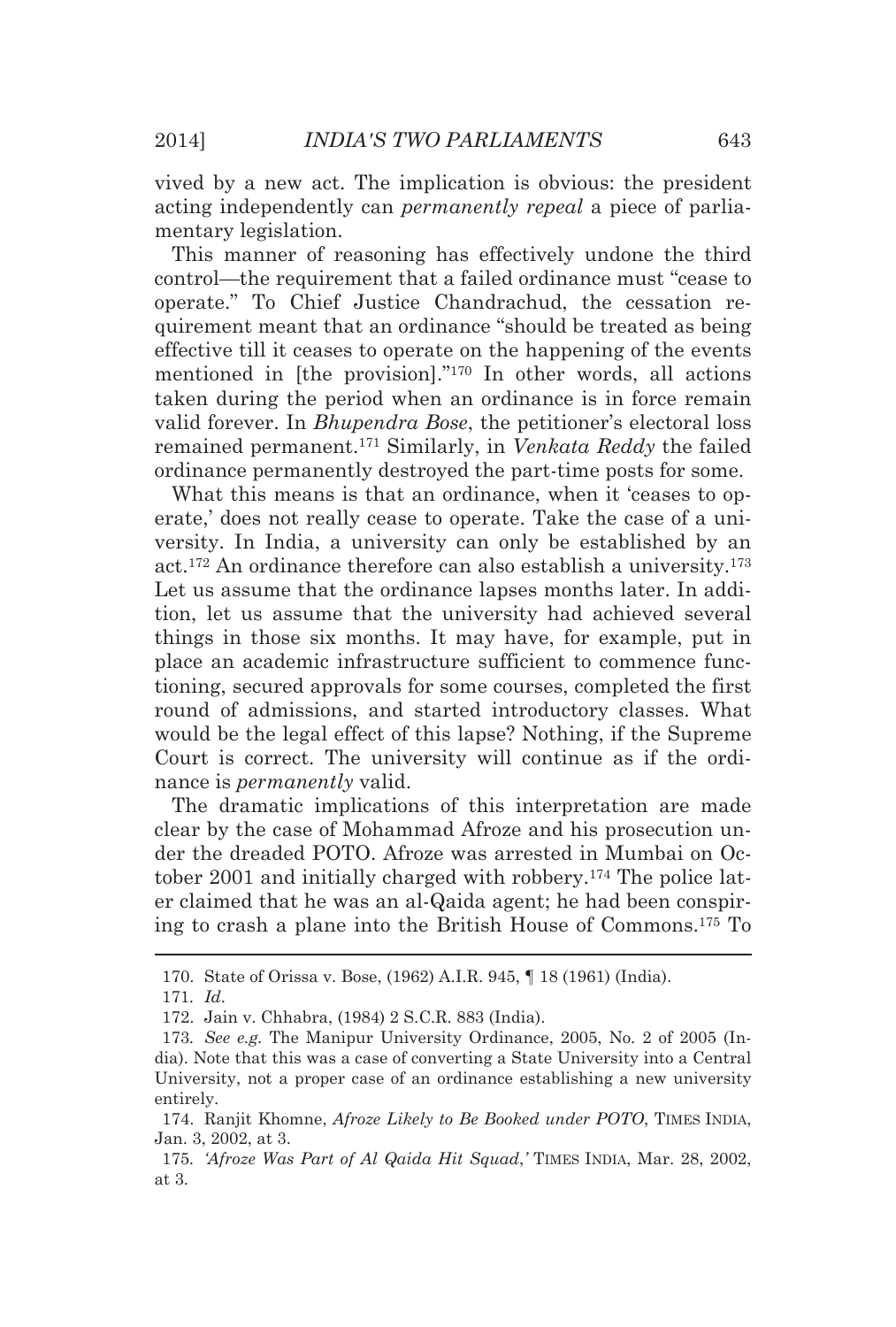unearth the details of what the Mumbai police referred to as an "international conspiracy," senior officers went to Australia, the United Kingdom, and the United States for further ''investigations."176 However, less than four weeks after he was formally charged, the public prosecutor reversed his position. He requested to the trial court that the POTO charges be dropped.177 There was no evidence to prosecute the accused under that ordinance. That same day Scotland Yard categorically dismissed claims of any plot to attack the British Parliament.178 With no corroborating evidence to back up Afroze's socalled confession, the special prosecutor in the case admitted to a "bona fide error of judgment" in applying the POTO.179 Afroze was charged under the POTO at a time when there was a real possibility that the Vajpayee Cabinet would fail to translate the ordinance into an act for a second time. What if the ordinance had failed a second time? It would have made no difference for Mohammad Afroze. As senior counsel, P.R. Vakil rightly pointed out that the cabinet's failure to enact POTO into an act would not have affected cases already under way.180 Afroze, in other words, could be arrested, tried, and even sentenced to life in prison or death in pursuance of presidential legislation, so long as the process began while the ordinance was still in force. None of this unfolded because the police retracted their claims. However, if the Vajpayee Cabinet had failed to get POTO enacted and the police had persisted with their original charges, the invasive potential of presidential legislation would have come into sharp focus.

The third control in Article 123 has endured a common fate. Like the previous two, the control is in the provision but effec-

http://articles.timesofindia.indiatimes.com/2002-03-

<sup>&</sup>lt;u> 1989 - Johann Barn, mars eta bat erroman erroman erroman erroman erroman erroman erroman erroman erroman err</u> 176*. Afroze is the First to Be Booked under POTO in State*, TIMES INDIA, Mar. 9, 2002, at 2.

<sup>177</sup>*. Public Prosecutor Says Police Didn't Consult Him about POTO Charges*, TIMES INDIA, Mar. 27, 2002, at 2.

 <sup>178.</sup> Sanjay Suri, *Scotland Yard Dismisses Mumbai Police's Claims on Afroze*, TIMES INDIA, Mar. 28, 2002, at 11.

<sup>179</sup>*. Mohammed Afroze Finally Gets a Taste of Freedom*, TIMES INDIA, Apr. 10, 2002, http://articles.timesofindia.indiatimes.com/2002-04- 10/mumbai/27139613\_1\_mohammed-afroz-sessions-court-nikam.

 <sup>180.</sup> Ranjit Khomne, *Cases under POTO Will Stay Even if the Bill Is Defeated*, TIMES INDIA, Mar. 22, 2002,

<sup>22/</sup>mumbai/27119339\_1\_poto-afroze-trombay-based-transporter-abdulrazzak.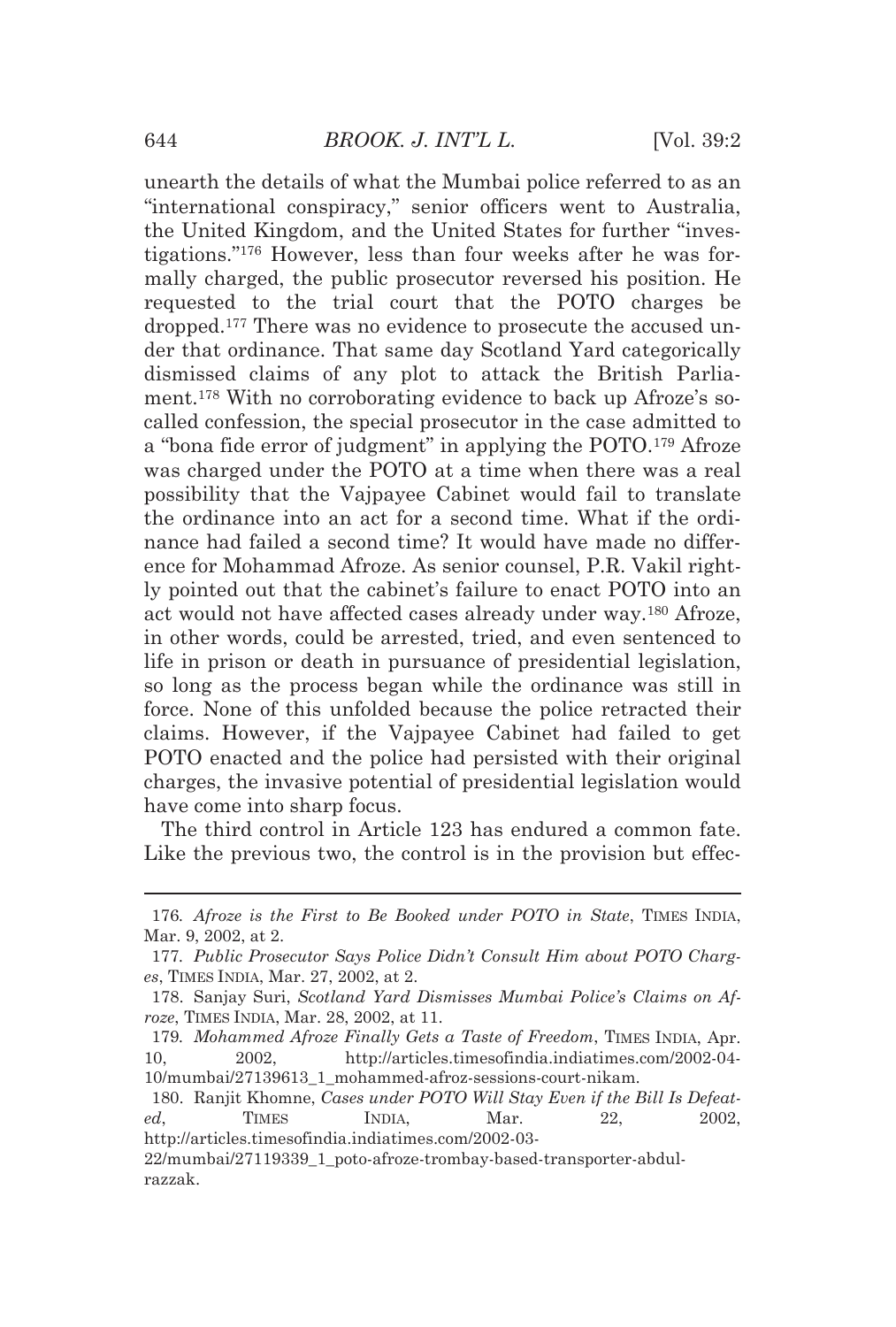tively not part of it. Under existing interpretations, a failed ordinance retains its legal rigor, and functions as if it is legislation proper. As such, parliamentary preeminence, it has to be said, is no longer part of India's legislative design.

IV. PRESIDENTIAL PREEMINENCE: NOTES FROM COMPARATIVE **DESIGN** 

Effectively, India's president may promulgate any law at any time for any reason. When promulgated, such laws are permanent. That presidents should have such extensive legislative powers in an otherwise parliamentary system is something of an anomaly. But such arrangements are not uncommon in presidential systems. Jurisdictions in Eastern and Western Europe, Africa, and Latin America frequently endow their presidents with a range of legislative—or, decree—powers.181 This penultimate section offers a bird's eye view of decree powers in presidential systems, and situates the Indian experience within the broader literature.

John Carey and Matthew Shugart's edited volume on decree authority is perhaps the most comprehensive comparative treatment of the subject.182 Ten contributors assessed the evolution and exercise of such powers in eight jurisdictions and, in the process, tested a set of hypotheses offered by the editors. Four of those jurisdictions are Latin American (Argentina, Brazil, Peru, and Venezuela), while two are West European (Italy and France). Russia and the United States made up the remaining two. With the exception of Italy and France, the rest

<u> Andreas Andreas Andreas Andreas Andreas Andreas Andreas Andreas Andreas Andreas Andreas Andreas Andreas Andr</u>

 <sup>181.</sup> For an introductory overview of "decree powers," as it is commonly referred to, see José Antonio Cheibub & Fernando Limongi, *Legislative-Executive Relations*, *in* COMPARATIVE CONSTITUTIONAL LAW 211, 226–29 (Tom Ginsburg & Rosalind Dixon eds., 2011); Matthew S. Shugart & John M. Carey, PRESIDENTS AND ASSEMBLIES: CONSTITUTIONAL DESIGN AND ELECTORAL DYNAMICS 131–47 (1992); *see also* John M. Carey, *Presidential versus Parliamentary Government*, *in* HANDBOOK OF NEW INSTITUTIONAL ECONOMICS 91, 103–07 (C. Menard & M.M. Shirley eds., 2005).

 <sup>182.</sup> EXECUTIVE DECREE AUTHORITY (John M. Carey & Matthew S. Shugart eds., 1998). For an introduction to decree powers, see John M. Carey & Matthew S. Shugart, *Calling Out the Tanks or Filling Out the Forms?*, *in* EXECUTIVE DECREE AUTHORITY, *supra*, at 1, 3; *see also* José Antonio Cheibub, Zachary Elkins, & Tom Ginsburg, *Beyond Presidentialism and Parliamentarism*, BRIT. J. POL. SCI. (2013) (forthcoming), *available at* http://repositories.lib.utexas.edu/bitstream/handle/2152/22250/cheibub%20elk ins%20ginsburg%20beyond%20presidentialism.pdf?sequence=3.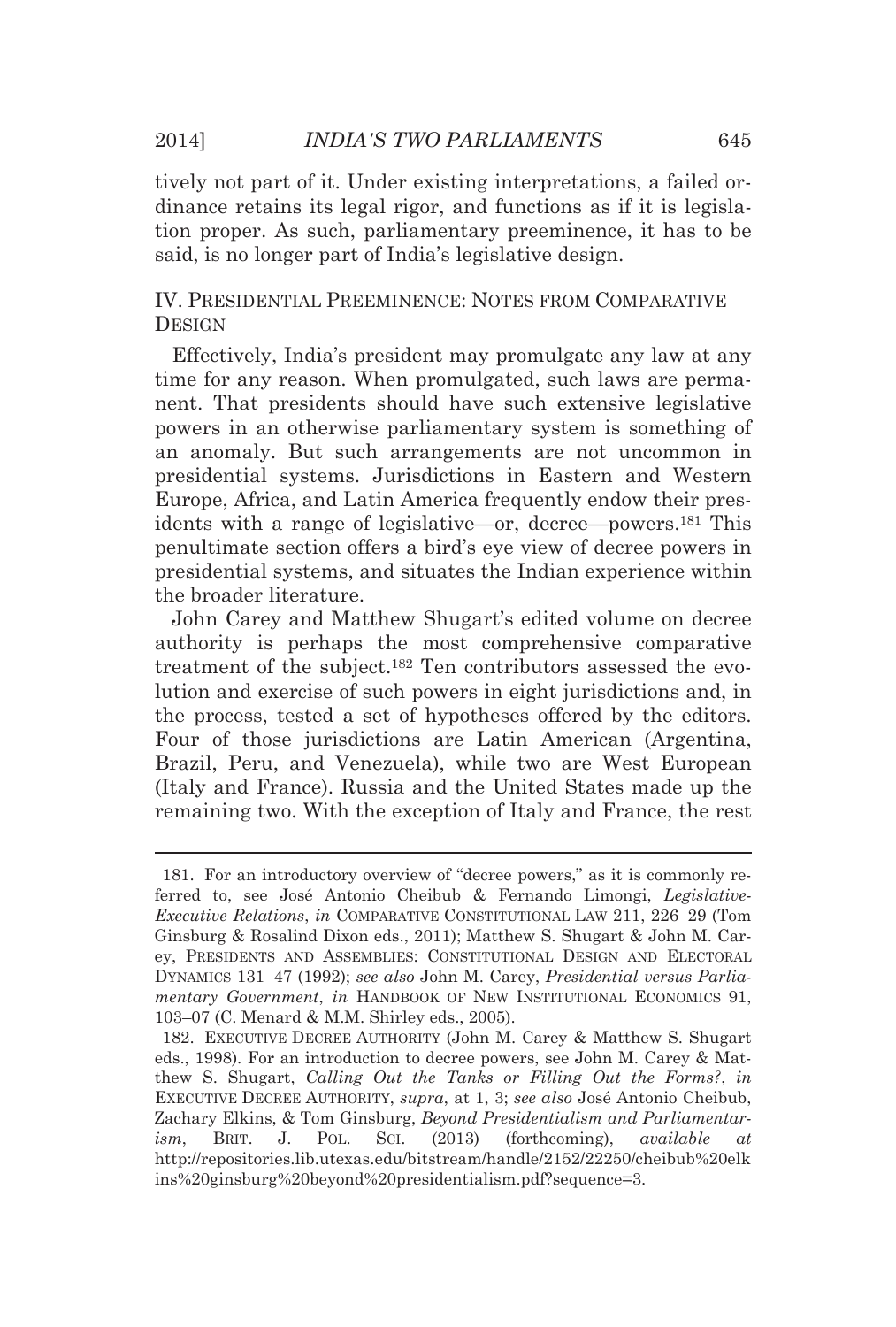are thoroughly presidential systems and that fact colored the prism through which the contributors presented and evaluated their arguments.

Carey and Shugart offer a two-by-two matrix to explain the various ways in which presidential decree authority can be constitutionally entrenched.183 They focus on two aspects: permanence and timing. Are decrees permanent? Do they come into effect immediately? These two variables generate four possibilities, as shown below.184

|                                   |     | Decree becomes permanent law?                                                                    |                                                                                        |  |  |
|-----------------------------------|-----|--------------------------------------------------------------------------------------------------|----------------------------------------------------------------------------------------|--|--|
|                                   |     | YES                                                                                              | NO                                                                                     |  |  |
| Decree in effect.<br>immediately? | YES | Russia (Art. 90)<br>Peru '93 (Art. 118:19)<br>Colombia '91 (Art. 215)<br>Chile '89 (Art. 32: 22) | Brazil '88 (Art. 62)<br>Italy (Art. 77)<br>Colombia '91 (Art. 213)<br>France (Art. 16) |  |  |
|                                   | NO  | Ecuador (Art. 65)<br>France (Art. 49:3)                                                          | NA                                                                                     |  |  |

Carey and Shugart argue that Russia, Peru, Colombia, and Chile are examples of the strongest possibility for presidential decree authority.185 Presidential decrees in these jurisdictions are permanent and they enjoy immediate effect—the "prototypical" decree authority.186 Because they are permanent, decrees can be parliamentarily undone only through contrary legislation. The immediate effect of the decrees means that the legislative branch has no influence over them prior to their promulgation; parliamentary response, if any, is always ex post. However, such powers often come with some additional limits. Article 90 in Russia's Constitution, for example, authorizes the president to issue "edicts and regulations" provided they do "not conflict with the Constitution of the Russian Federation

<u> 1989 - Johann Barn, mars eta bat erroman erroman erroman erroman erroman erroman erroman erroman erroman err</u>

 <sup>183.</sup> EXECUTIVE DECREE AUTHORITY, s*upra* note 182, at 10.

 <sup>184.</sup> Note that many of the constitutions listed in the table have since been amended, including provisions on decree power. But Carey and Shugart's basic claims still hold, and the table still organizes the information in a way that is relevant.

 <sup>185.</sup> EXECUTIVE DECREE AUTHORITY, s*upra* note 182, at 10.

<sup>186</sup>*. Id*.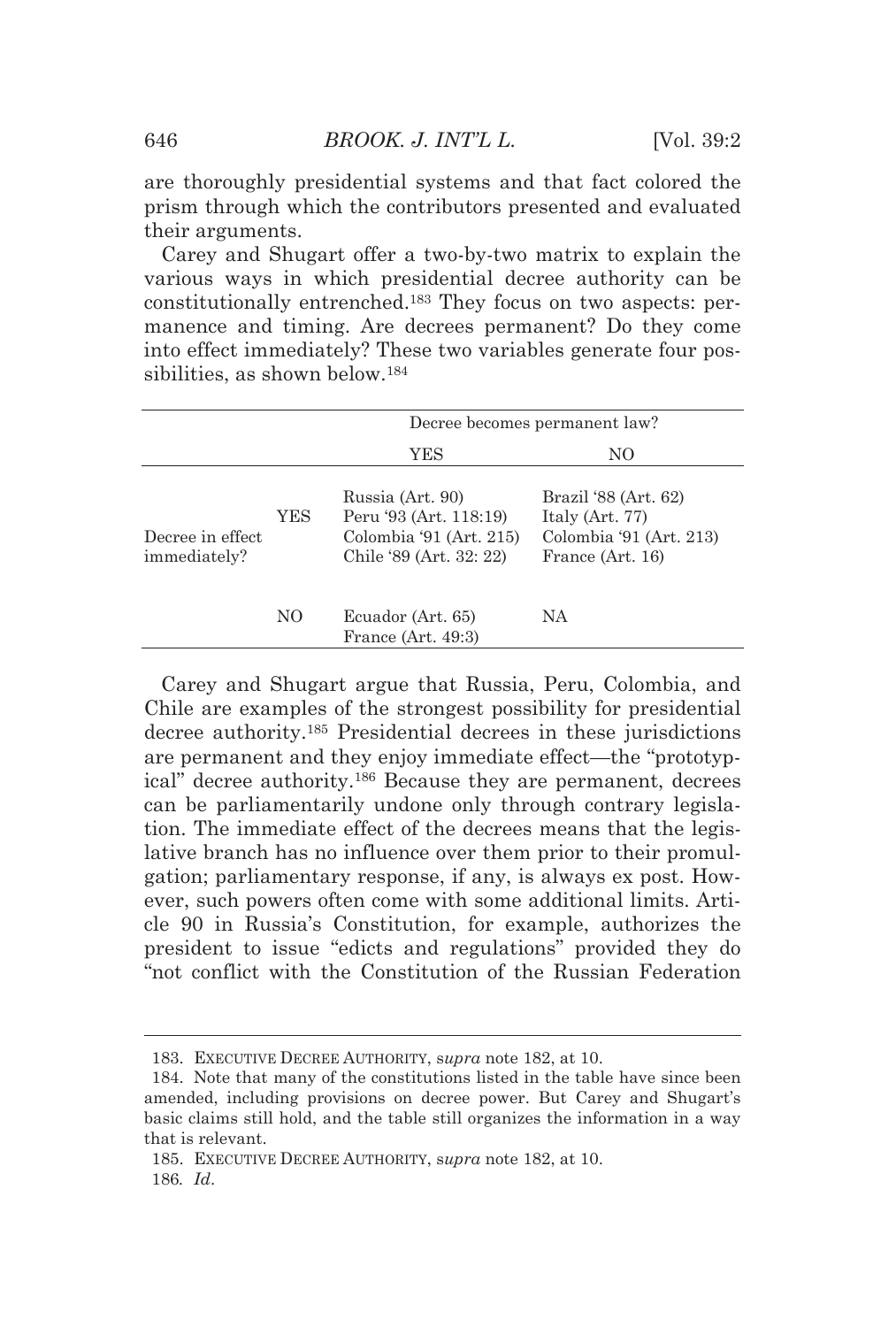and federal laws."187 Similarly, in Peru, the president can exercise such power only "on economic and financial matters, when so required by the national interest."<sup>188</sup> While prototypical decree authority means that there are two distinct paths to primary legislation, parliament and the president do not always enjoy similar legislative standing.

A second, and somewhat less strong, possibility is what Carey and Shugart refer to as "provisional" decree authority, whereby decrees take immediate effect but lapse after some designated period unless ratified by the legislature.189 Article 62 in Brazil's Constitution, for example, provides that presidential decrees shall lapse after sixty days unless "converted into law" by Congress.190 In neighboring Argentina, the Chief of the Ministerial Cabinet must personally submit, within ten days, promulgated decrees to the Joint Standing Committee of Congress for its consideration.191 The Committee must make a report to both

191. Art. 99(3), CONSTITUCIÓN NACIONAL [CONST. NAC.] (Arg.)

Only when due to exceptional circumstances the ordinary procedures foreseen by this Constitution for the enactment of laws are impossible to be followed, and when rules are not referred to criminal issues, taxation, electoral matters, or the system of political parties, he shall

<sup>&</sup>lt;u> Andreas Andreas Andreas Andreas Andreas Andreas Andreas Andreas Andreas Andreas Andreas Andreas Andreas Andr</u> 187. KONSTITUTSIIA ROSSIISKOI FEDERATSII [KONST. RF] [CONSTITUTION] art. 90(3) (Russ.).

 <sup>188.</sup> CONSTITUCIÓN POLÍTICA DEL PERÚ (1993) art. 118(19) (Peru) ("It is the duty of the President . . . to promulgate special measures in economic and financial subject, through emergency decree with force of law, as required by national interest and reporting to Congress. Such emergency decrees may be modified or repealed by Congress.").

 <sup>189.</sup> EXECUTIVE DECREE AUTHORITY, *supra* note 182, at 11.

 <sup>190.</sup> CONSTITUIÇÃO FEDERAL [C.F.] [CONSTITUTION] art. 62(3) (Braz.) ("[P]rovisional measures shall lose effectiveness from the day of their issuance if they are not converted into law within a period of sixty days, which may be extended once for an identical period of time."). There is a burgeoning literature on decree authority in Brazil. *See, e.g.*, Timothy Power, *The Pen Is Mightier Than the Congress: Presidential Decree Power in Brazil*, *in* EXECUTIVE DECREE AUTHORITY, *supra* note 182, at 197, 204; Gabriel L. Negretto, *Government Capacities and Policy Making by Decree in Latin America: The Cases of Brazil and Argentina*, 37 COMP. POL. STUD. 531 (2004); Carlos Pereira, Timothy J. Power & Lucio Rennó, *Under What Conditions Do Presidents Resort to Decree Power? Theory and Evidence from the Brazilian Case*, 67 J. POL. 178 (2005); Gary Reich, *Executive Decree Authority in Brazil: How Reactive Legislators Influence Policy*, 27 LEGIS. STUD. Q. 5 (2002); Carlos Pereira, Timothy J. Power & Lucio Rennó, *Agenda Power, Executive Decree Authority, and the Mixed Results of Reform in the Brazilian Congress*, 33 LEGIS. STUD. Q. 5 (2008).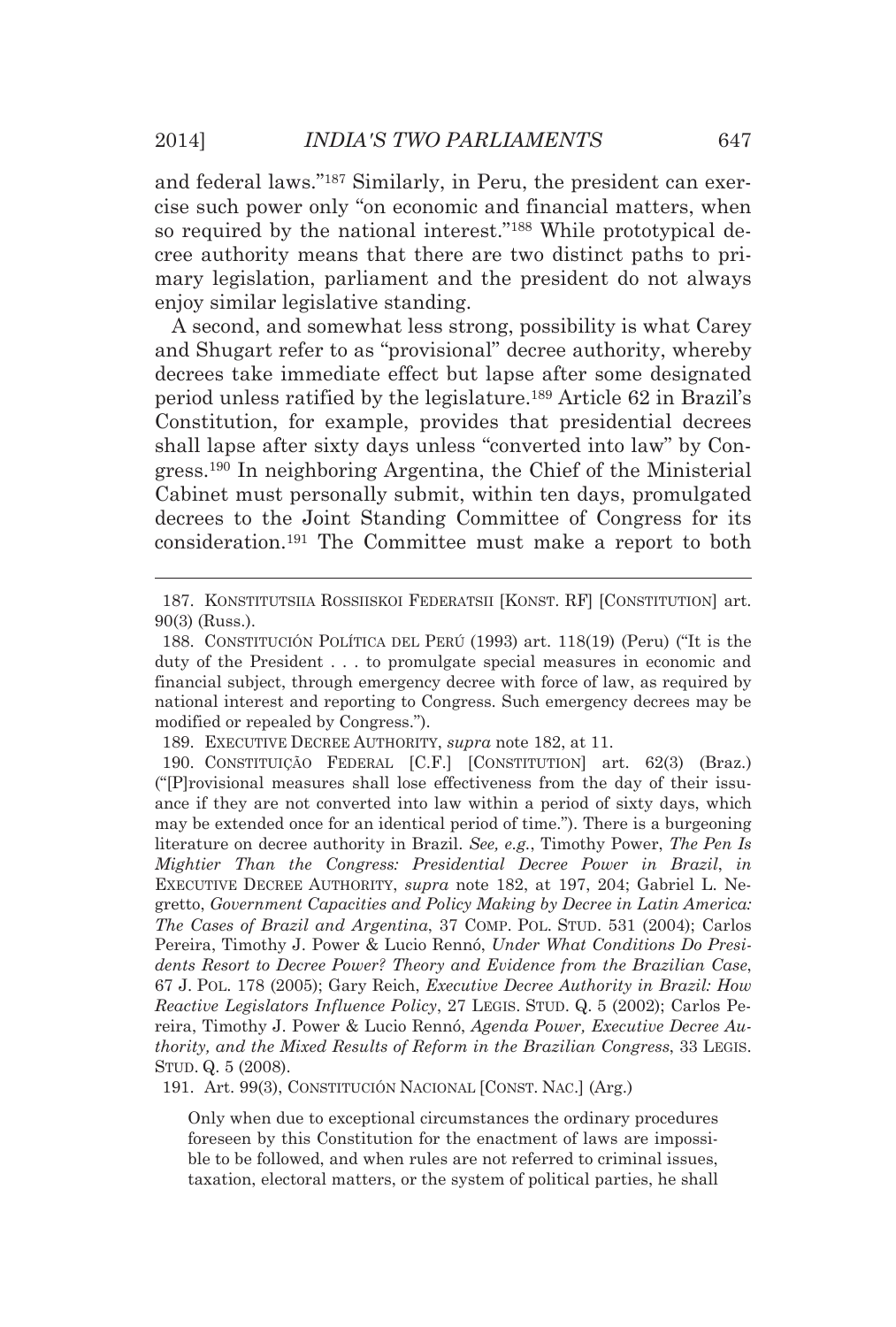Houses of Congress where it is immediately discussed.192 Whether a ratification requirement limits a president's ability to initiate long-term change depends in part on the legality of reissuing such decrees. If presidents are authorized to repromulgate decrees, legislative opposition to such measures may not mean much. However, the effectiveness of the ratification requirement also depends on "clean-up costs."193 If it is disproportionately costly to undo presidential initiatives, legislatures may ratify them despite their opposition to such measures.194 Therefore, depending on how and why decrees are issued (and reissued), countries with provisional decree authority may, in effect, function like those with prototypical decree authority.

A third and still less strong possibility is what Carey and Shugart refer to as "delayed" decree authority.195 As the name suggests, such decrees do not take immediate effect. Instead, they become permanent law in the absence of legislative action.196 This arrangement offers the legislative branch an opportunity to prohibit decrees from coming into effect or to alter their content before authorizing them. The scrutiny, if any, is ex ante. In Ecuador, the president can propose legislation by declaring it "urgent," and if the National Assembly fails to act within thirty days, the decree becomes law.197 The Assembly,

<u> Alexandria de la contrada de la contrada de la contrada de la contrada de la contrada de la contrada de la c</u>

*Id*.

193. EXECUTIVE DECREE AUTHORITY, *supra* note 182, at 12.

issue decrees on grounds of necessity and urgency, which shall be decided by a general agreement of ministers who shall countersign them together with the Chief of the Ministerial Cabinet.

<sup>192</sup>*. Id*.; *see* Delia Ferreira Rubio & Matteo Goretti, *When the President Governs Alone: The Decretazo in Argentina 1989–93*, *in* EXECUTIVE DECREE AUTHORITY, *supra* note 182, at 33. There is some controversy about the numbers. President Menem issued more than 13,500 during the period in question, but the vast majority of these "decrees" were in effect delegated legislation and therefore not the kind of legislation we are concerned about in this book. Rubio and Gorreti argue that of the more than 13,500 decrees, 336 of them may be classified as constitutional decrees, which are effectively primary legislation "enacted" by the executive. *Id*. at 43.

<sup>194</sup>*. Id.*

<sup>195</sup>*. Id*. at 12.

<sup>196</sup>*. Id*. at 11.

 <sup>197.</sup> CONSTITUTIÓN POLITICA DE LA REPÚBLICA DEL ECUADOR [CONSTITUTION OF ECUADOR] art. 140 ("The President of the Republic will be able to send to the National Assembly bills qualified as urgent on economic matters. The Assembly must adopt, amend or turn them down within thirty (30) days at the most as of their reception.").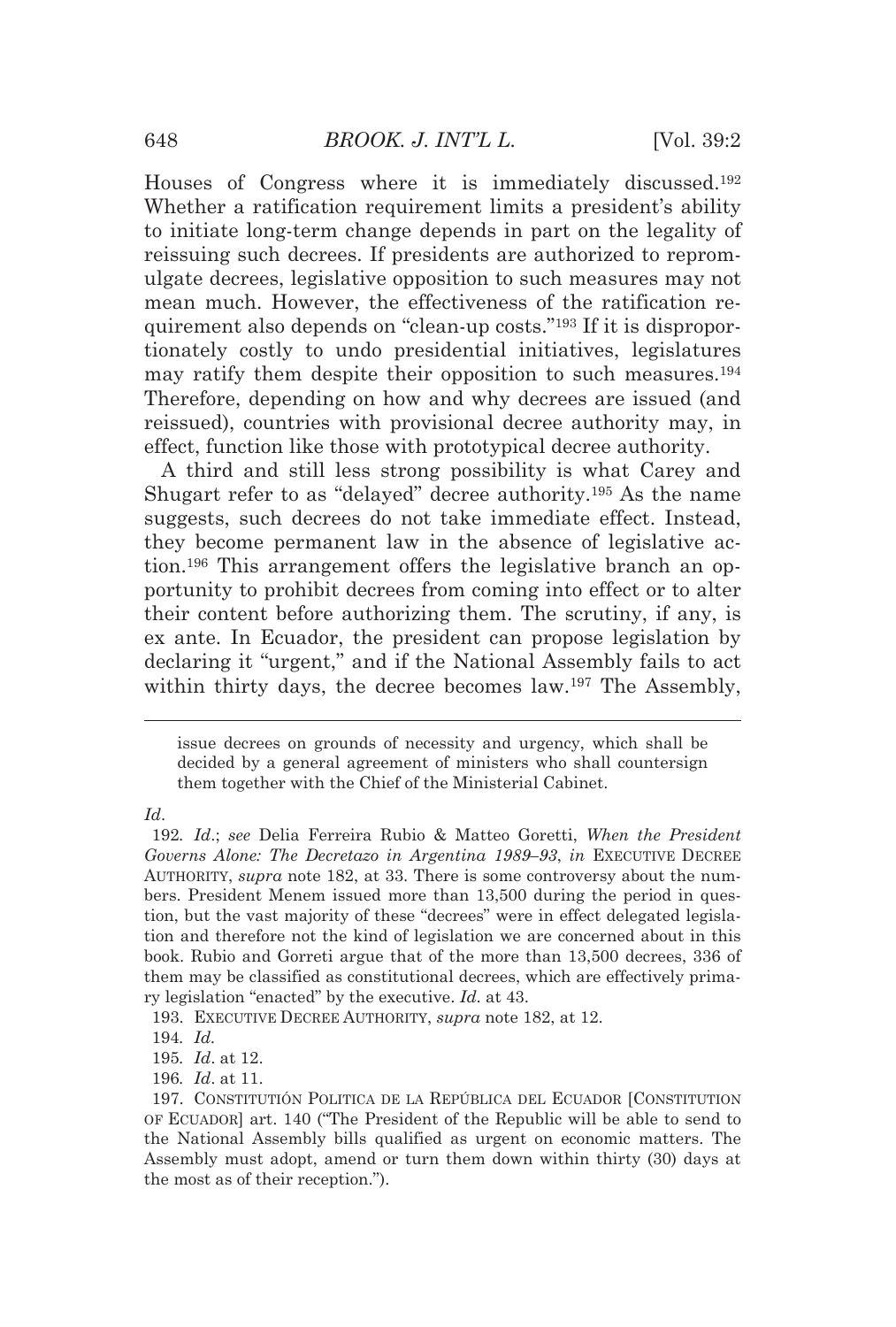nonetheless, retains the competence to amend or repeal such decrees at a later point in time.198 Under Ecuadorian rules, the president may send only one "urgent" decree to the Assembly at a time.199 Similarly, France's *guillotine* procedure may also be read as an example of delayed decree authority. There, if parliament rejects the executive's proposal, then the government falls; but if parliament takes no action, the decree becomes law.200 Consistent with France's semi-presidential arrangement, the authority over the *guillotine* is vested in the French premier rather than the president.<sup>201</sup> The effectiveness of delaying the implementation of decrees depends, in part, on legislators' willingness to challenge the president (or the parliamentary head). Because an affirmative vote is required to prevent an executive measure from becoming law, legislators can "authorize" a decree simply by refusing to act on it.202 In such cases, delayed decree authority can effectively transform into prototypical decree authority.

Such a transformation is evident in India. India's Article 123, in its original form, conferred "provisional" decree authority.203 Ordinances come into effect immediately but lapse after a specified duration unless properly enacted by Parliament.<sup>204</sup> In its applied form, however, Article 123 effectively functions as a prototypical authority; a combination of the constitutional text, political context, and judicial subtext made this alchemy possible. First, ordinances come into effect immediately. Textually, they can be promulgated only when either House of Parliament

<u> 1989 - Johann Stein, marwolaethau a bhann an t-Amhair Aonaichte ann an t-Amhair Aonaichte ann an t-Amhair Aon</u>

*Id*.

201. EXECUTIVE DECREE AUTHORITY, *supra* note 182, at 13.

202*. Id*.

- 203. INDIA CONST. art. 123.
- 204. *Id*. art. 123

<sup>198</sup>*. Id*.

When the Assembly does not adopt, amend or turn down the bill qualified as urgent in economic matters within the stipulated timelimits, the President of the Republic shall enact it as a decree-law or shall order its publication in the Official Register. The National Assembly shall be able, at any time, to amend or repeal it, on the basis of the regular process provided for by the Constitution.

<sup>199</sup>*. Id*.

 <sup>200. (1958)</sup> CONST. art. 49 (Fra.) ("The Prime Minister, after deliberation by the Council of Ministers, may make the Government's programme or possibly a general policy statement an issue of a vote of confidence before the National Assembly.").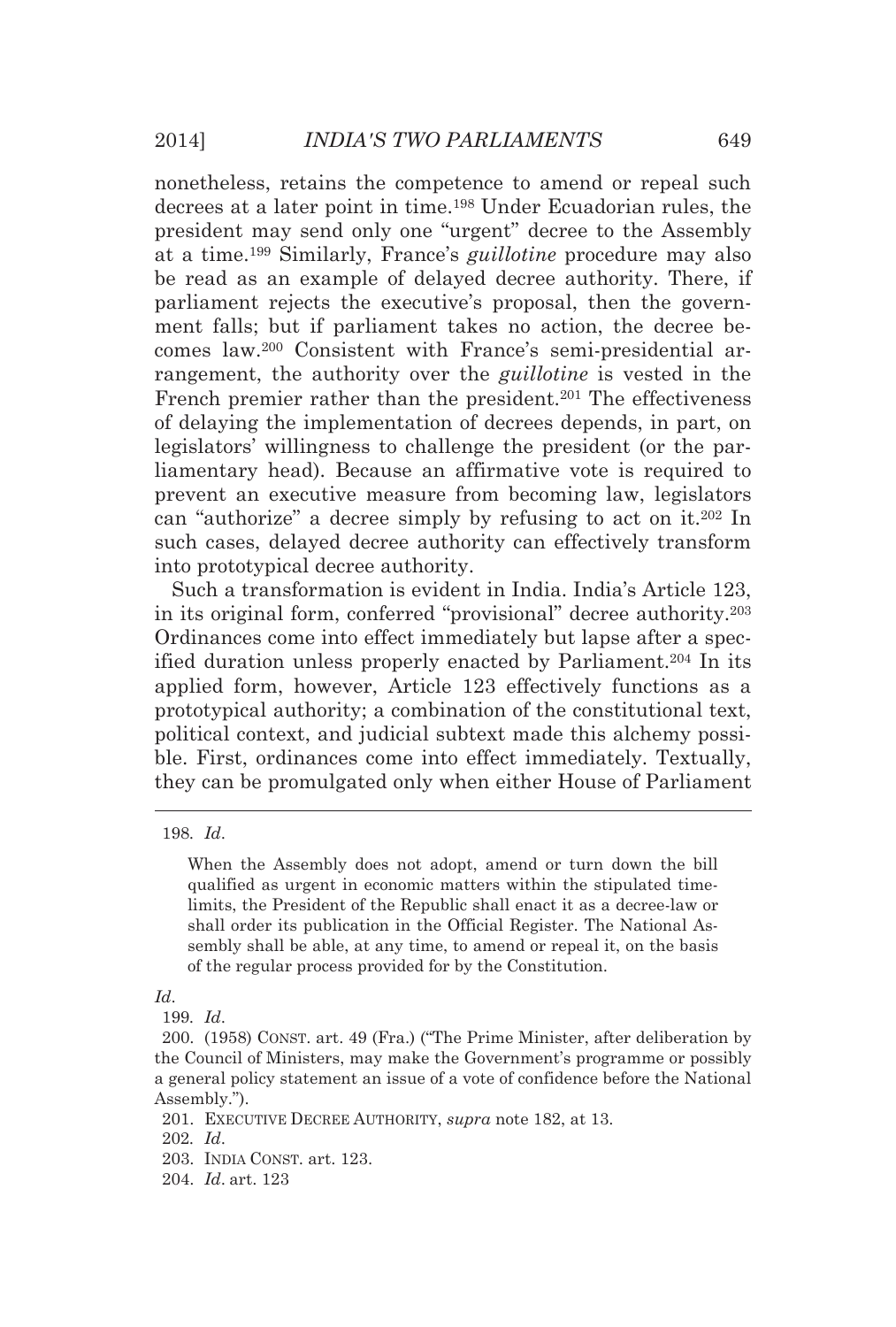is not in session. However, this limitation does not apply in practice.205 Second, lapsed ordinances may be repromulgated, thereby conferring quasi-permanence on such legislation. While the Supreme Court has declared such practice nominally unconstitutional, it also carved out wide exceptions. Those exceptions make it legal to repromulgate ordinances *endlessly*. There are effectively no limits on the number of times ordinances can be repromulgated. Third, recall that prototypical decree authority, as Carey and Shugart claimed, often comes with substantive restrictions. In Russia, for example, the president may issue "edicts" only to the extent that they do not contravene federal laws.206 Similarly, in Peru, the president may invoke this authority only in specified matters.207 In India, however, there are no subject matter limitations. Article 123(3) makes this clear: "If and so far as an Ordinance under this article makes any provision which Parliament would not under this Constitution be competent to enact, it shall be void."208 In other words, the president may promulgate an ordinance on *any* subject matter on which Parliament is competent to enact legislation. Taken together, these attributes suggest that India functions as a prototypical decree regime. There are two parliaments in other words, with the president acting as a parallel parliament. More importantly, these attributes suggest that India's prototypical arrangement is one of the strongest in the world, much stronger than many in presidential systems.

Prototypical decree authority is commonly associated with unilateral presidential action and, occasionally, constitutional breakdowns. In Russia, provisions for an independently elected president and decree authority were first introduced in 1991.209 Almost immediately after taking office on July 20, 1991, President Boris Yeltsin invoked the provision to ban, among other things, "political activity" within state institutions during office hours.<sup>210</sup> While he justified the decree as an attempt to ensure

<u> Andreas Andreas Andreas Andreas Andreas Andreas Andreas Andreas Andreas Andreas Andreas Andreas Andreas Andr</u>

<sup>205</sup>*. See supra* Part II.

 <sup>206.</sup> EXECUTIVE DECREE AUTHORITY, *supra* note 182.

<sup>207</sup>*. Id*.

 <sup>208.</sup> INDIA CONST. art. 123(3).

 <sup>209.</sup> Scott Parrish, *Presidential Decree Authority in Russia, 1991–95*, *in* EXECUTIVE DECREE AUTHORITY, *supra* note 182, at 62; *see also* Thomas F. Remington, Steven S. Smith & Moshe Haspel, *Decrees, Laws, and Inter-Branch Relations in the Russian Federation*, 14 POST-SOVIET AFF. 287 (1998). 210. Parrish, *supra* note 209, at 69.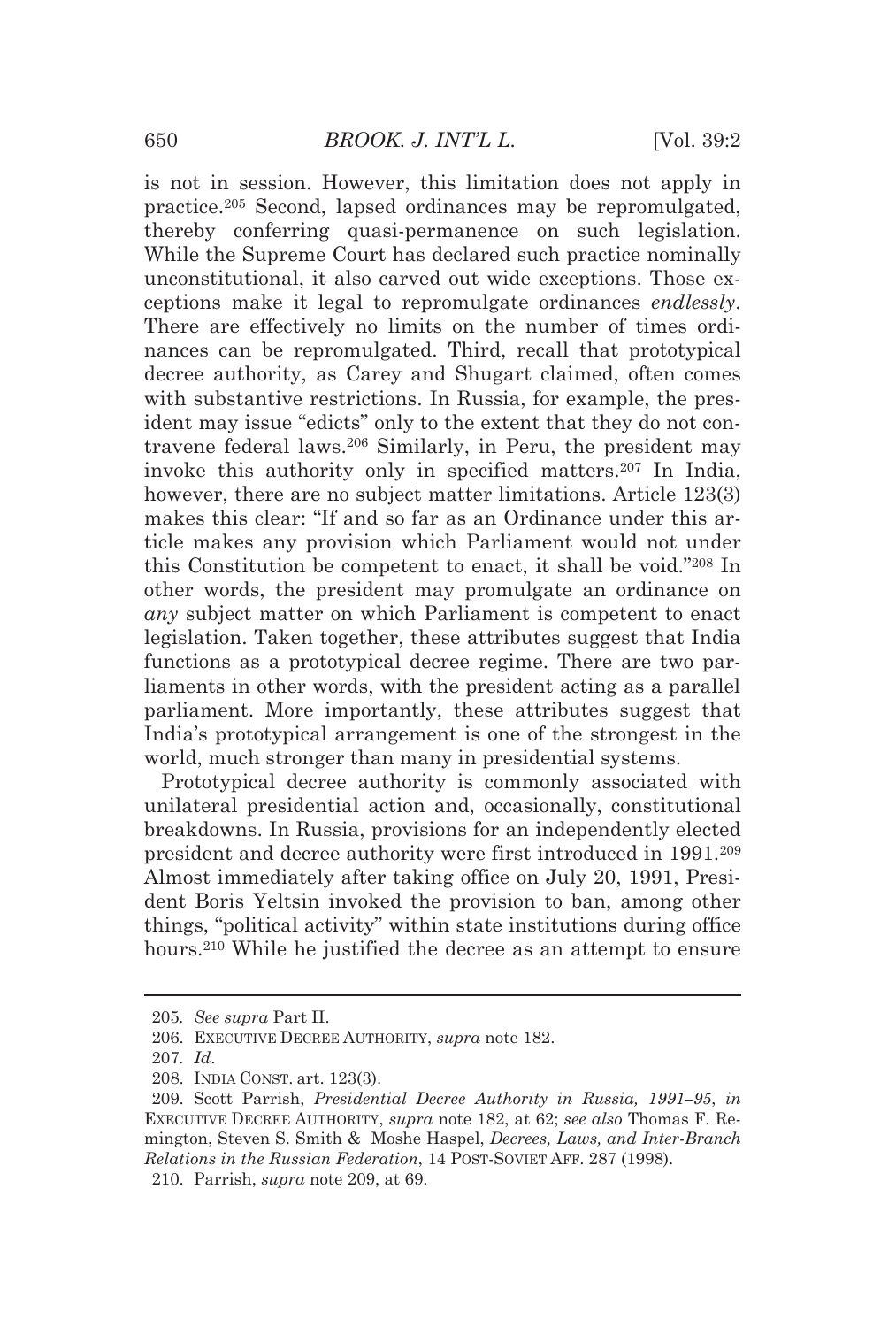"equal rights of political parties," the Constitutional Court, under controversial circumstances, invalidated parts of it.211 In 1994, a new Constitution gave the president even wider legislative powers.212 Decrees under Article 90, as previously mentioned, have the force of law, come into effect immediately upon publication, and are obligatory on all levels of government.213 While presidential decrees may be overridden by parliamentary legislation, the president also has veto power. As a result, the president's decrees may be repealed or amended only with the support of a two-third majority in each house of the Federal Assembly of Russia.214 President Yeltsin took advantage of this new arrangement to introduce decrees to combat organized crime, partially privatize the airwaves and the state-owned television broadcasting corporation, and introduce pension reforms.215 These decrees often faced parliamentary opposition, with members at times enacting contrary legislation for Yeltsin to sign.216 But the divided body could not muster enough votes to overcome his veto.217 Yeltsin's choices, therefore, remained in effect except on rare occasions when he agreed to compromise with Parliament.<sup>218</sup>

The developments in Peru in the early years of the Fujimori administration are also a good example of how prototypical decree authority can precipitate a full-blown constitutional crisis. In 1990, Alberto Fujimori came to power with a landslide victo-

<u> Andreas Andreas Andreas Andreas Andreas Andreas Andreas Andreas Andreas Andreas Andreas Andreas Andreas Andr</u>

In the event that the State Duma disagrees with the decision of the Council of Federation, a federal law shall be considered to have been adopted if in the second vote not less than two thirds of the total number of deputies of the State Duma has voted in favour of it.

 217. For an analysis of Russia's divided parliament in the 1990s, see THOMAS F. REMINGTON, THE RUSSIAN PARLIAMENT: INSTITUTIONAL EVOLUTION IN A TRANSITIONAL REGIME, 1989–1999 (2001).

 218. Parrish, s*upra* note 209, at 90–91. There is some evidence to suggest that the reliance on decrees has decreased from the early 1990s to the early 2000s. *See* Oleh Protsky, *Ruling with Decrees: Presidential Decree Making in Russia and Ukraine*, 56 EUR.-ASIA STUD. 637 (2004).

<sup>211</sup>*. Id.* at 69–71.

 <sup>212.</sup> KONSTITUTSIIA ROSSIISKOI FEDERATSII [KONST. RF] [CONSTITUTION] art. 90 (Russ.).

<sup>213</sup>*. Id*.

<sup>214</sup>*. Id*. art. 105(5).

*Id.* 

 <sup>215.</sup> Parrish, s*upra* note 209, at 84–92.

<sup>216</sup>*. Id*.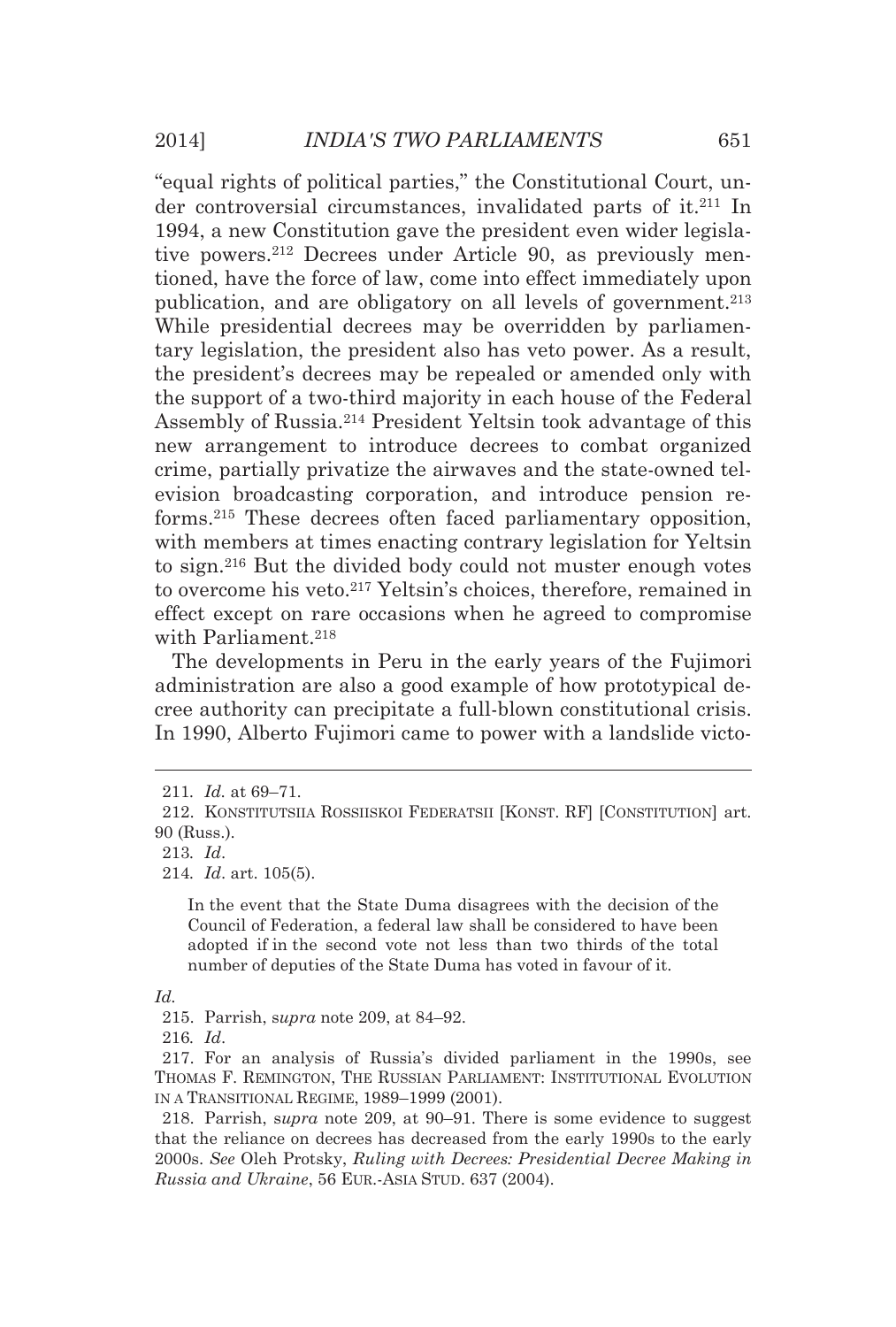ry but faced a thoroughly fragmented Congress.219 With the aid of delegated decree authority (that is, legislation passed by Congress authorizing presidential action), Fujimori enacted decrees in response to the economic crisis sweeping Peru during the period.220 But it was his counterinsurgency decrees that faced stiff opposition in the legislative chambers; the provisions, many legislators alleged, threatened civil liberties and democratic governance. Of the 117 decrees on economic and counterinsurgency issues, Congress repealed sixteen, modified fourteen, and delayed action on nine of them.221 It also enacted legislation, overriding a presidential veto that asserted congressional authority over the president's legislative powers.222 Faced with the prospect of greater congressional scrutiny over his public, and some private, affairs, President Fujimori called out the tanks, closed, and later dissolved Congress. Peru's 1993 Constitution made significant changes to presidential decree authority, and there is evidence to suggest that the number of decrees and conflicts has decreased over the years.<sup>223</sup>

India, however, stands in contrast. Severe conflicts, or constitutional breakdowns, associated with presidential jurisdictions and decree power are unknown in the country. Given India's parliamentary arrangement, both legislation and ordinances originate from the same source: the cabinet. Parliamentary legislation originates in the cabinet, is voted upon in both Houses of Parliament, and is finally assented to by the president. Ordinances also originate in the cabinet, but are directly promulgated by the president. The two Houses of Parliament are not involved. This shared origin explains the absence of *institutional* conflict in India. At least in the conventional view, there is no competing office that can challenge the cabinet's institu-

<u> 1989 - Johann Barn, mars ann an t-Amhain an t-Amhain ann an t-Amhain an t-Amhain an t-Amhain an t-Amhain an t-</u>

 <sup>219.</sup> Gregory Schmitt, *Presidential Usurpation or Congressional Preference? The Evolution of Executive Decree Authority in Peru*, *in* EXECUTIVE DECREE AUTHORITY, *supra* note 182, at 104.

 <sup>220.</sup> For an overview of the period, see Philip Mauceri, *An Authoritarian Presidency: How and Why Did Presidential Power Run Amok in Fujimori's Peru*, *in* THE FUJIMORI LEGACY: THE RISE OF ELECTORAL AUTHORITARIANISM IN PERU 39–60 (Julio Carrión ed., 2006).

 <sup>221.</sup> Gregory Schmitt, *supra* note 219.

<sup>222</sup>*. Id*.

<sup>223</sup>*. Id*. at 127–129.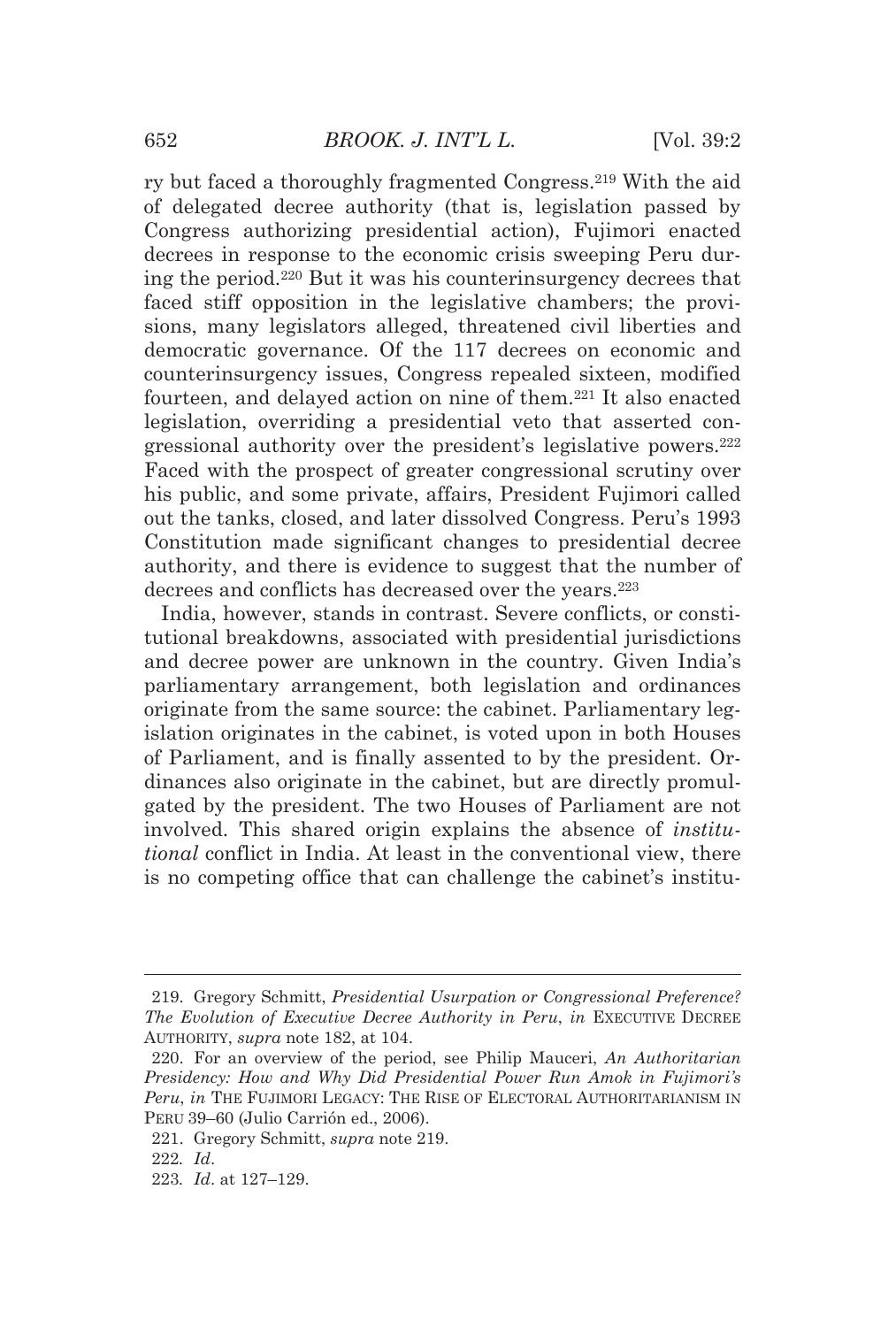tional competence to midwife ordinances.224 To be sure, *substantive* conflicts are common with opposition parties routinely disagreeing about the necessity of particular ordinances. Their parliamentary resources, however, are limited and mostly procedural. They may table statutory resolutions disapproving ordinances or press for amendment motions.225 But they have no guns or tanks to call out. In the Indian system, opposition parties can only oppose, not obstruct, the promulgation of ordinances. All things being equal, cabinets will have their way. This is true even of minority cabinets. The salience of prototypical decree authority in India, therefore, perhaps has to do with Parliament's *procedural* importance. Does it matter that the parliamentary process ordinarily involves large numbers of legislators? Do parliamentary debates matter? Does open voting in a public forum matter? In short, does an open, public, and elaborate parliamentary procedure matter to the legislative process?226 At their best, parliamentary legislation enjoys these qualities, but ordinances, even at their best, do not. And that is the key challenge India's "second" Parliament raises.

#### **CONCLUSION**

Jyoti Singh endured heinous brutality. Demanding prompt action against her assailants, India's collective disgust rightly spilled over to the streets. But the president's hasty ordinance proclaiming death penalty for rapists is emblematic of the larger challenges that this "Alternative Parliament" poses. First, consider the timing. The Criminal Law (Amendment) Ordinance, 2013 was promulgated on February 3.<sup>227</sup> The two Houses of Parliament assembled for the budget session on February

<u> Alexandria de la contrada de la contrada de la contrada de la contrada de la contrada de la contrada de la c</u>

 <sup>224.</sup> I have argued elsewhere the powers of India's president should be interpreted so as to offer him or her an institutional basis to obstruct the promulgation of ordinances. *See* DAM, *supra* note 15.

 <sup>225.</sup> LOK SABHA SECRETARIAT, MOTIONS AND RESOLUTIONS IN PARLIAMENT (2009), http://164.100.47.132/LssNew/Motions%20and%20Resolutions.pdf.

 <sup>226.</sup> For an argument about the philosophical importance of an open debate and voting in a multi-member body to the legislative process, see Jeremy Waldron, *The Dignity of Legislation*, 54 MD. L. REV. 633, 664 (1995); *see also* JEREMY WALDRON, LAW AND DISAGREEMENT (2000).

<sup>227</sup>*. New Anti-Rape Legislation*, NDTV (Feb. 04, 2013), http://www.ndtv.com/article/india/new-anti-rape-legislation-criminal-lawamendment-ordinance-2013-326240.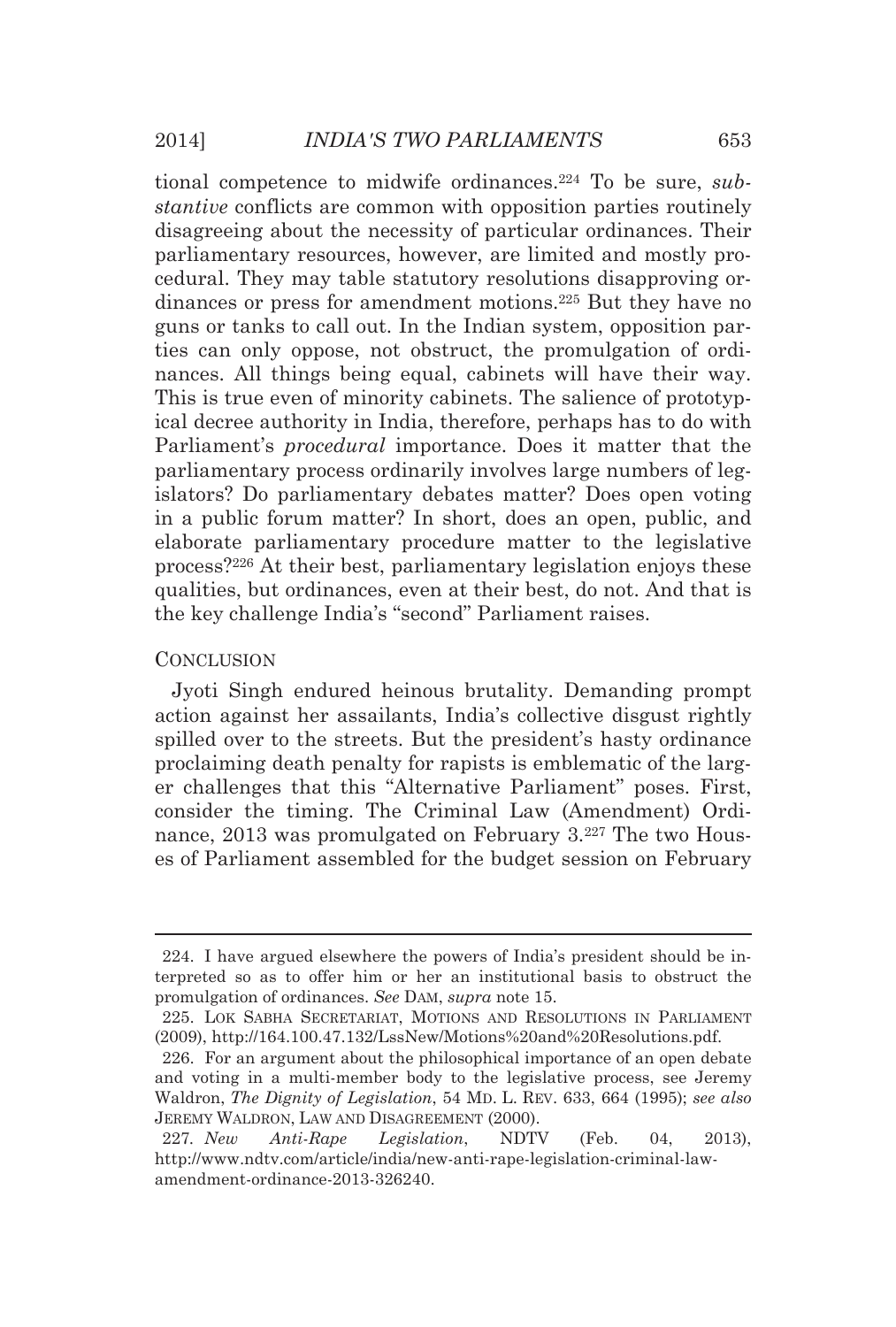21.228 It is far from clear that the ordinance was "necessary" except to offer the impression of a cabinet in charge. Next, consider the changes introduced. The ordinance made three significant changes to criminal law in India. It did away with the term "rape"; "sexual assault" took its place.229 And the latter was made gender neutral in some respects.<sup>230</sup> Most critically, the ordinance introduced the death penalty for certain categories of sexual assault.231 Some of these changes were problematic, but all were important, and a hasty promulgation offered little possibility of a thoughtful consideration. Finally, consider the retractions made. Soon after it was promulgated, news trickled out that the cabinet was divided.232 As the ordinance moved through the two Houses, several reversals were made. The term "rape" returned, and in its gendered form; women could no longer perpetrate it.233 New crimes were added, but with mangled definitions.<sup>234</sup> The cabinet offered no meaningful rationale for the dramatic changes in February and its still more dramatic reversal a month later. It is almost as if the mechanism allows cabinets to legislate first and reflect later. That hardly bodes well for India's parliamentary tradition.

Abetted by aggressive political use and alchemic interpretations, the exceptional and temporary arrangement in Article 123 is now normal and permanent. India's president, acting through the cabinet, may effectively enact any legislation at any time for any reason. He or she may make it permanent by repeatedly repromulgating it. And even if the two Houses of Parliament express their collective judgment against such a piece of legislation, its effects endure. Indeed, if the Supreme Court is correct, it may permanently repeal any parliamentary

<sup>&</sup>lt;u> Andreas Andreas Andreas Andreas Andreas Andreas Andreas Andreas Andreas Andreas Andreas Andreas Andreas Andr</u> 228. Press Release, Ministry of Parliamentary Affairs, Pre-Budget Session (Jan. 18, 2013), *available at* http://mpa.nic.in/preb13.pdf.

 <sup>229.</sup> Criminal Law (Amendment) Ordinance, 2013, No. 3 of 2013, § 8 (repealed) (India).

<sup>230</sup>*. Id*.

<sup>231</sup>*. Id*.

<sup>232</sup>*. See* Smita Gupta, *Cabinet Divided on Anti-Rape Draft Law*, HINDU, Mar. 13, 2013, http://www.thehindu.com/news/national/cabinet-divided-onantirape-draft-law/article4500256.ece; *Law, Home Ministries Not Split on Anti-Rape Bill: Ashwani Kumar*, INDIAN EXPRESS, Mar. 10, 2013, http://www.indianexpress.com/news/law-home-ministries-not-split-onantirape-bill-ashwani-kumar/1085892/.

 <sup>233.</sup> Criminal Law (Amendment) Act, No. 13 of 2013, INDIA CODE, § 7. 234*. Id*. § 9.